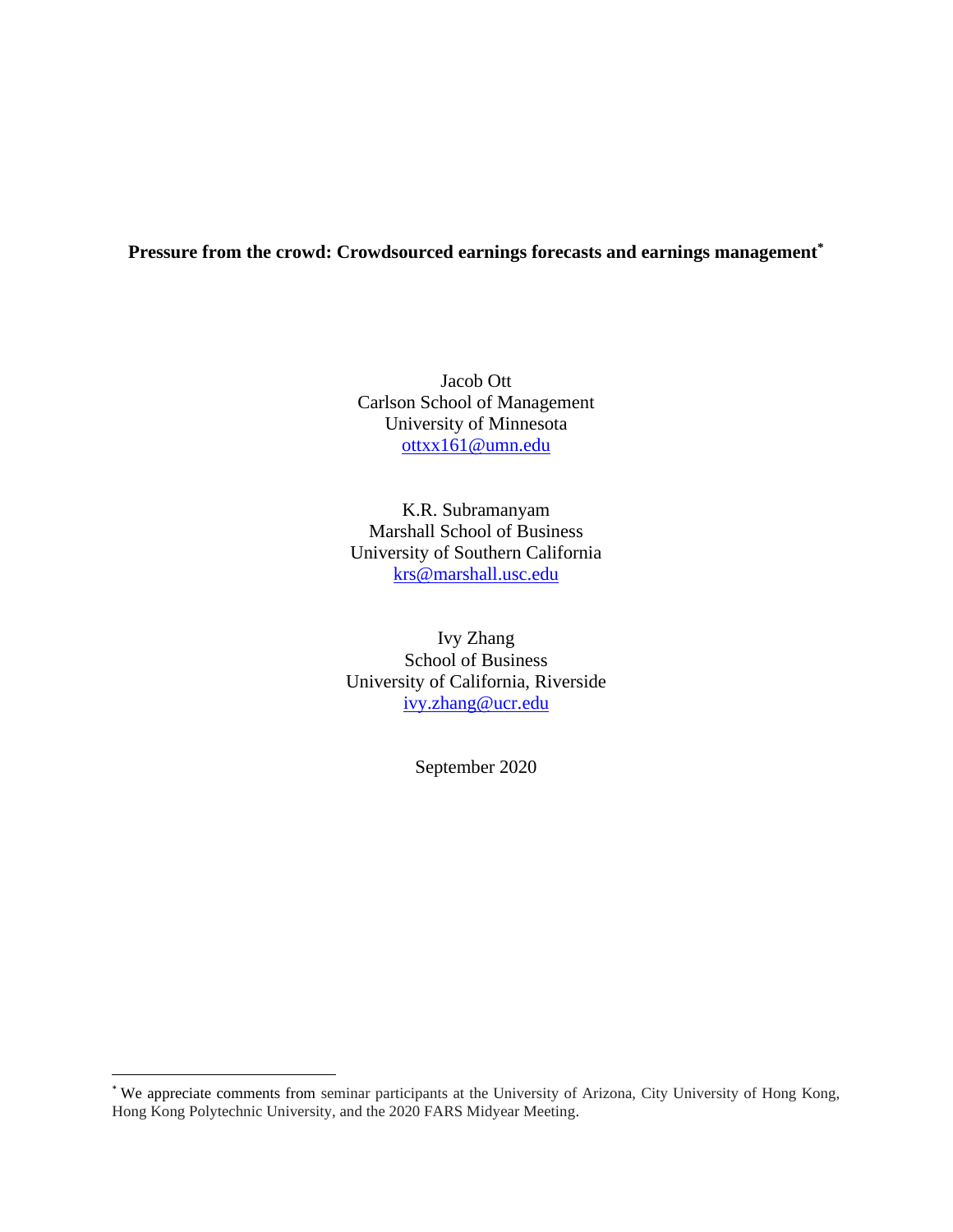# **Pressure from the crowd: Crowdsourced earnings forecasts and earnings management**

### **Abstract**

Social-media-based information intermediaries are playing an increasingly important role in the capital markets. We explore the impact of Estimize, a prominent social-media-based information intermediary that collects and disseminates earnings forecasts, on managerial decision making. We start by documenting that the market imposes a significant penalty on a firm that misses Estimize consensus forecast, after controlling for whether the firm meets I/B/E/S consensus. Further, we find that, compared with I/B/E/S consensus forecasts, Estimize consensus forecasts are less likely to become more beatable over time, suggesting that it is more difficult for management to guide Estimize contributors. Consequently, we expect that the pressure to meet or beat Estimize consensus and the challenge to manage expectations motivate management to engage more in earnings management. Using a difference-in-differences approach based on an entropy-balanced control sample not covered by Estimize, we find that firms experience a significant incremental increase in both accrual-based and real-activities-based earnings management after Estimize coverage initiation. The post-coverage increase in total earnings management is more pronounced when firms are under greater pressure to meet a short-term target. The evidence suggests that pressure from the crowd to deliver short-term performance exacerbates managerial myopia. We add to the rising line of research on social media by documenting an unintended impact of crowdsourced investment research on financial reporting and managerial short-termism.

Keywords: Social media; Crowdsourcing; Information intermediary; Earnings management; Managerial myopia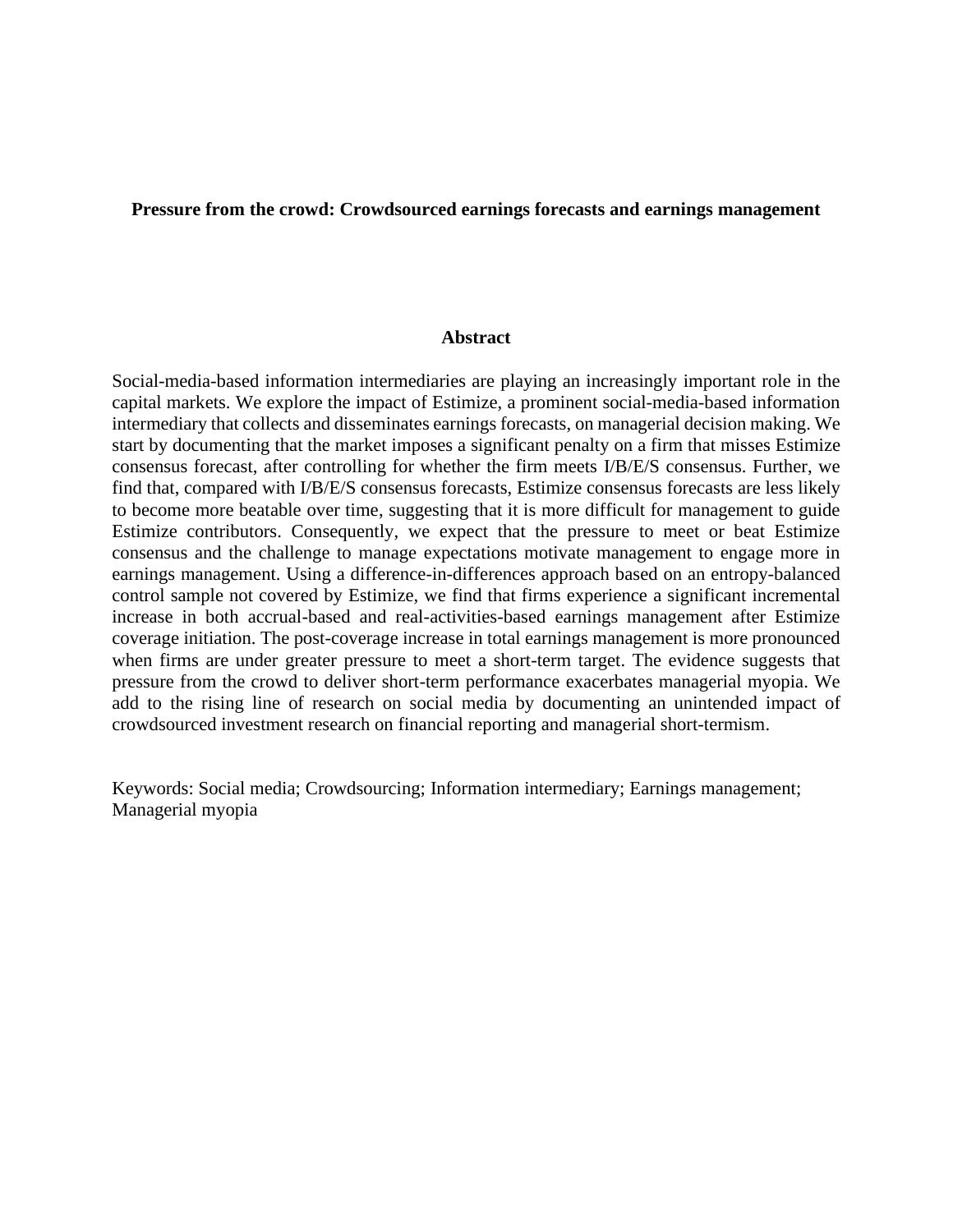### **Pressure from the crowd: Crowdsourced earnings forecasts and earnings management**

### **1. Introduction**

The emergence of social media in recent years has substantially changed the firms' information environment (e.g., Blankespoor, Miller, and White 2014; Miller and Skinner 2015). Social media not only provides firms with a new channel for communicating information to the capital markets, but also enables capital market participants to create and disseminate their own content. Various platforms have been established to capture and disseminate the collective wisdom of crowdsourced information to the capital markets. Early evidence suggests that crowdsourcing platforms such as Seeking Alpha and Estimize serve as important information intermediaries that supply useful information to the capital markets (e.g., Chen, De, Hu, and Hwang 2014; Jame, Johnson, Markov, and Wolfe 2016). This burgeoning field of research also shows that crowdsourced investment research has had significant effects on sell-side analysts and investors (e.g., Jame, Markov, and Wolfe 2017; Banker, Khavis, and Park 2017; Brown and Khavis 2017; Farrell, Green, Jame, and Markov 2018). However, there has been no research examining whether and how these crowdsourced information intermediaries influence managerial behavior. In this study, we examine how the pressure from crowdsourced earnings forecasts influence managers' financial reporting choices.

The information intermediary that we study is Estimize. Estimize is primarily a platform that gathers and disseminates crowdsourced earnings forecasts. In this manner, Estimize differs from other crowdsourced finance platforms such as The Motley Fool, StockTwits, and Seeking Alpha, which offer unstructured commentary and opinions about stocks. Estimize's consensus forecasts are increasing in prominence and are now being featured by many leading TV channels and media outlets. Estimize has become an important source of earnings information, and its earnings forecasts convey incremental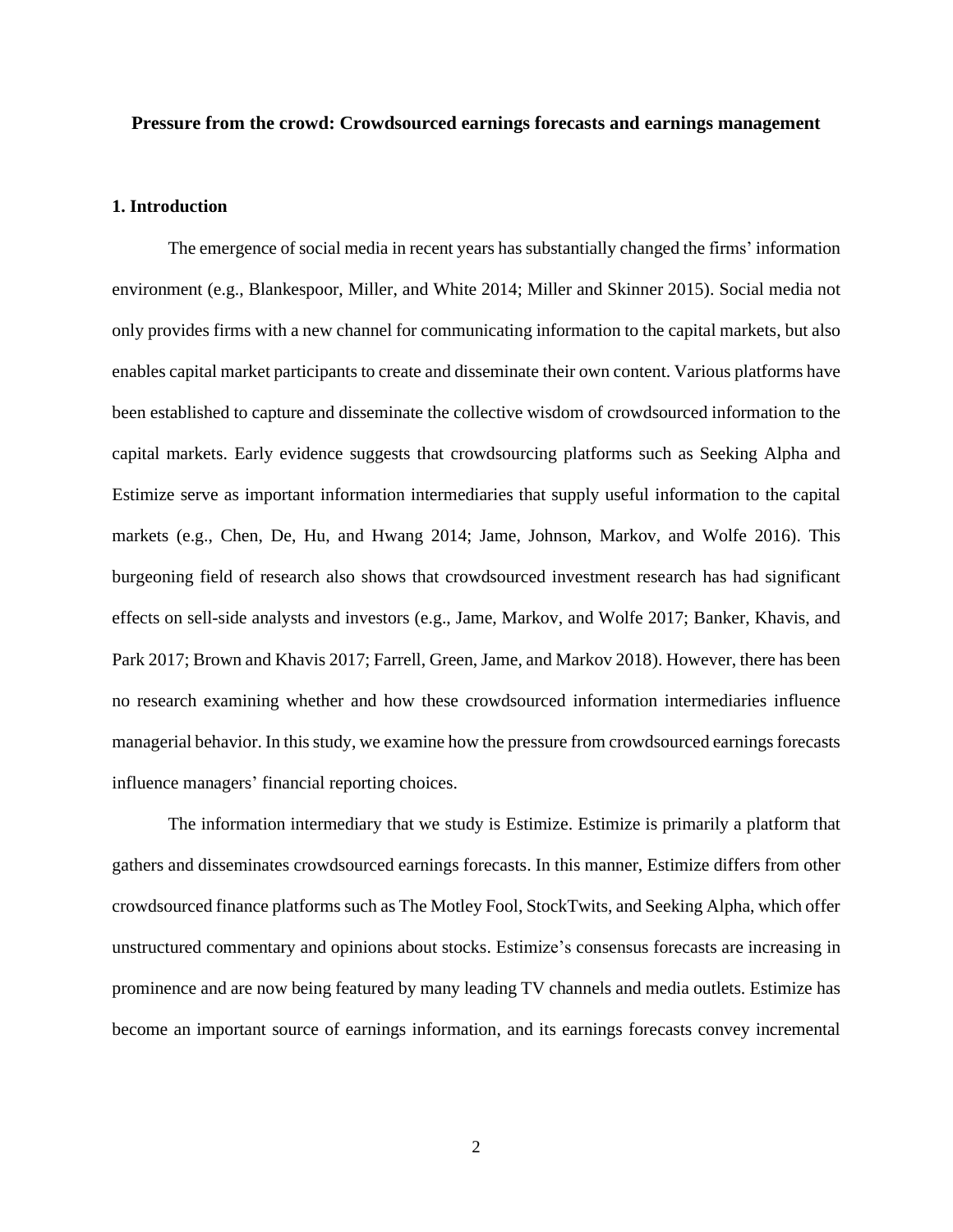information to the stock market beyond that conveyed from other sources, such as traditional sell-side analysts (Jame et al. 2016).<sup>1</sup>

Traditional information intermediaries—that is, financial analysts—influence firms' financial reporting in at least two important ways. First, in a beneficial manner, analysts act as external monitors by analyzing financial statements, questioning managers during conference calls, and even getting directly involved in the discovery of corporate frauds (Dyck, Morse, and Zingales 2010). Analyst monitoring therefore should reduce the incidence of earnings management. In support of this claim, Yu (2008) reports that firms engage less in accrual-based earnings management when they are followed by analysts. Estimize contributors are independent professionals who are less likely to be influenced by managers than sell-side analysts, thus making them potentially better monitors (Brown and Khavis 2017). However, they rarely interact with managers and do not issue research reports or recommendations, which makes them less likely to challenge or pressure managers. Therefore, it is unclear whether Estimize would have stronger or weaker direct monitoring effects on managers. However, Estimize may enhance monitoring indirectly through its impact on sell-side analysts. For example, Banker et al. (2017) show that analysts become more responsive to earnings announcements and issue their forecasts earlier when firms are covered by Estimize. In summary, it is likely, but not conclusive, that the introduction of Estimize would enhance analysts' monitoring and thereby curb earning management.

Second, in a detrimental manner, financial analysts can create excessive pressure on managers to meet short-term earnings targets, and thereby exacerbate managerial myopia (e.g., He and Tian 2013; Guo, Pérez-Castrillo, and Toldrà-Simats 2019). Such pressure could induce managers to manage earnings. Consistent with this view, Irani and Oesch (2016) find a decrease in real-activities-based

<sup>&</sup>lt;sup>1</sup> Another source that provides earnings estimates with crowdsourcing features is whisper number sites. However, they are less transparent and consistent than Estimize and therefore have limited impact on the market (Jame et al. 2016; Banker et al. 2017).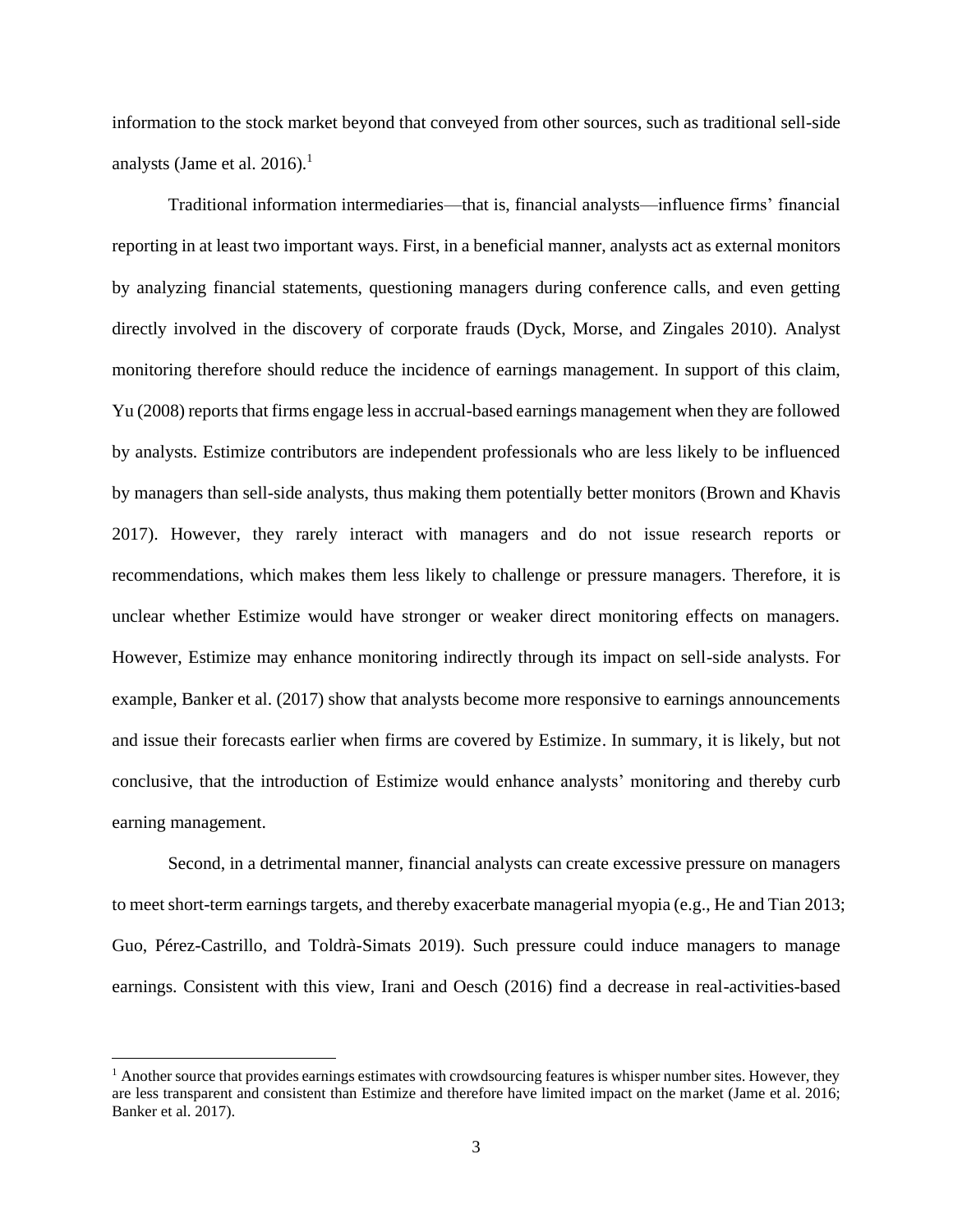earnings management after firms experience exogenous reductions in analyst following. Unlike traditional sell-side analysts, Estimize contributors primarily forecast one-quarter ahead earnings (Jame et al., 2017). Besides, Estimize earnings forecasts are less pessimistically biased than sell-side analysts' forecasts, probably because its contributors are less influenced by managers (Jame et al. 2016). The stock market, however, reacts negatively when firms miss Estimize forecasts. In addition, as Jame et al. (2017) find, competition from Estimize pressures sell-side analysts to issue less pessimistic earnings forecasts. For all these reasons, coverage by Estimize can raise quarterly earnings targets for firms to meet or beat, which can then exert pressure on managers to take short-term oriented actions, such as managing earnings. Overall, whether coverage by Estimize will motivate or discourage earnings management, either cosmetic or real, is essentially an empirical question.

We begin our empirical analysis by examining some of the underlying factors that could affect how Estimize coverage could influence managerial financial reporting behavior. Consistent with prior studies (e.g., Jame et al. 2016), we find that firms are more likely to miss Estimize than I/B/E/S consensus forecasts. Controlling for whether a firm meets I/B/E/S consensus forecast, we find that the market imposes a significant penalty on a firm that misses the Estimize consensus forecast. We also examine the extent to which Estimize forecasters "walk down" their forecasts to more beatable levels. <sup>2</sup>Examining changes in the percentage of firms meeting or beating Estimize and I/B/E/S forecasts over time, we find that Estimize forecasts are significantly less likely to be "walked down" than I/B/E/S forecasts. Overall, our preliminary evidence suggests that Estimize forecasts are generally more optimistic, less susceptible to "walk down" through expectation management, and more difficult to meet/beat than I/B/E/S forecasts, but the penalty associated with missing Estimize forecasts is comparable to that with missing I/B/E/S forecasts. Together, this evidence suggests that managers are

<sup>2</sup> Prior research finds that analysts first issue optimistic earnings forecasts and then "walk down" their estimates to a level that firms can beat at the earnings announcement, suggesting that firms engage in expectation management (e.g., Bartov, Givoly, and Hayn 2002; Richardson, Teoh, and Wysocki 2004; Das, Kim, and Patro 2011).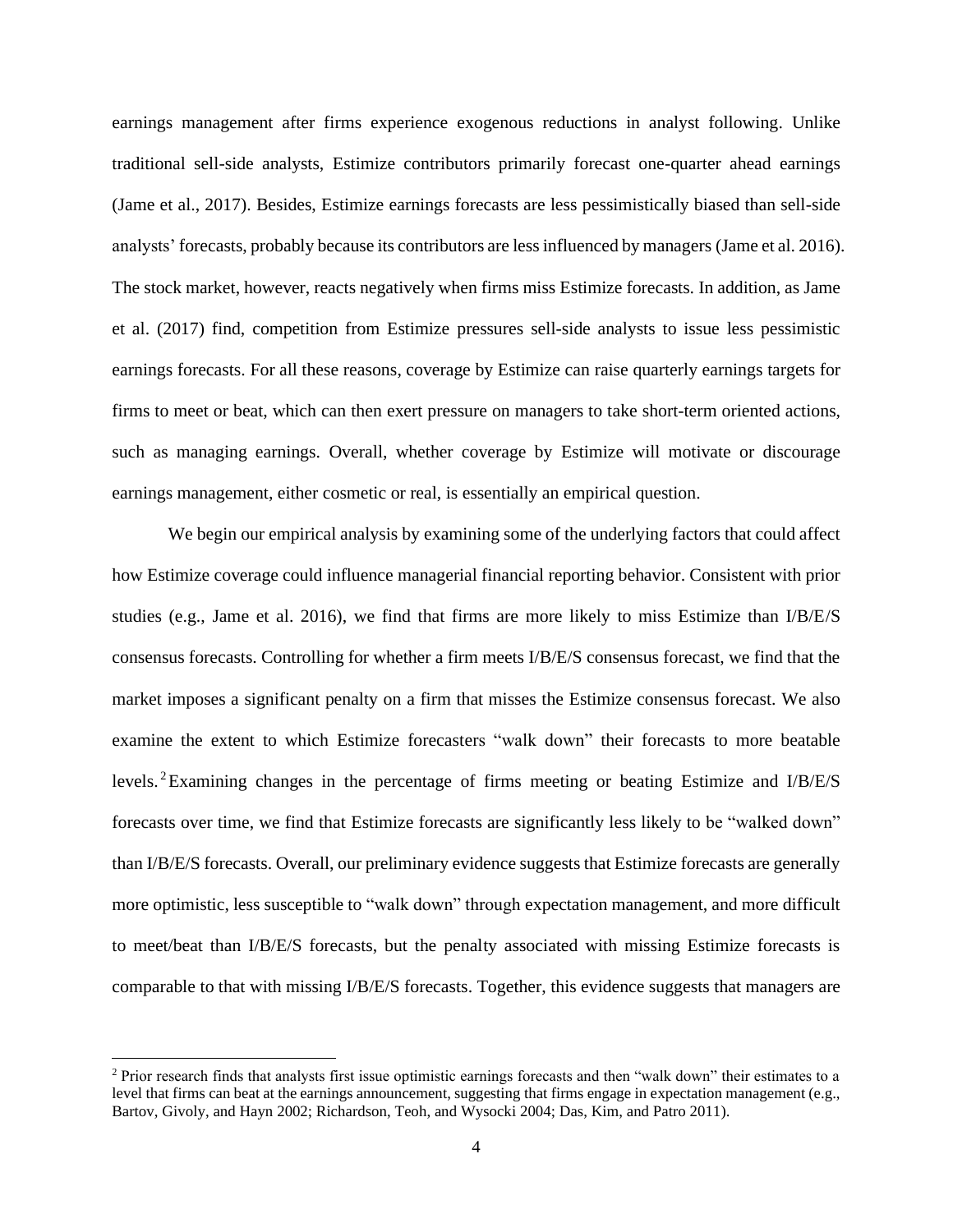likely to face greater short-term pressures when their firms are covered by Estimize, which could induce them to manage earnings in a bid to meet or beat the higher targets set by Estimize.

Our primary analyses examine changes in the levels of earnings management after Estimize coverage initiation. We adopt a differences-in-differences design where we examine earnings management levels for treatment firms (i.e., for those that Estimize initiates coverage) from the year before the coverage initiation to the year after, relative to a sample of control firms that are not covered by Estimize during the same period. While coverage initiation of different firms is staggered over time, it is not completely random. Accordingly, we construct an entropy-balanced control sample based on factors that may affect the likelihood of Estimize coverage, such as firm size, trading volume, growth, volatility, financial and stock performance, and analyst coverage. We examine changes in both accrualbased and real-activities-based earnings management. Following the prior literature, we measure accrual-based earnings management using discretionary accruals and real-activities-based earnings management using abnormal discretionary expenses (Zang 2012; Roychowdhury 2006). The differences-in-differences coefficients for accrual-based, real-activities-based, and total (sum of accrual-based and real-activities-based) earnings management are all positive and significant, which is consistent with greater income-increasing earnings management after Estimize coverage initiation. The evidence suggests that the pressure from the crowd to deliver better short-term earnings performance induces managers to resort to earnings management.

We also explore cross-sectional variation in the extent of increased earnings management after Estimize coverage initiation. First, we expect the pressure from the crowd to increase with the size of the crowd. <sup>3</sup> Consistent with our expectation, we find that the increase in total earnings management is concentrated in treatment firms that are followed by a larger number of Estimize contributors. Second, managers are likely to have stronger incentives to meet or beat earnings targets if their personal wealth

<sup>&</sup>lt;sup>3</sup> Jame et al. (2016) find that the market's reaction to Estimize consensus forecast error is increasing with the number of Estimize contributors issuing forecasts for the firm.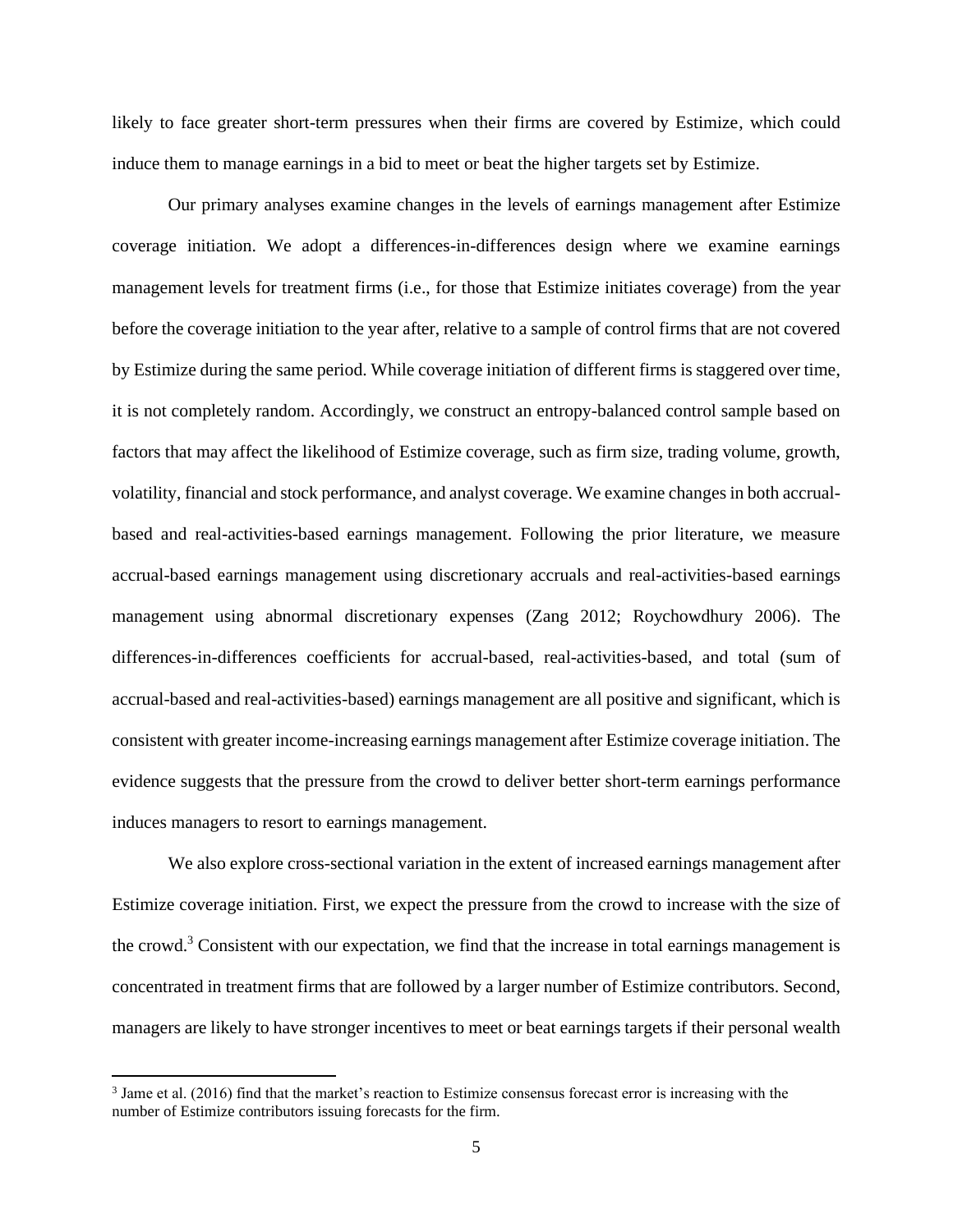is more affected by a decline in stock price due to missing earnings targets. Accordingly, we expect managers who hold more shares in their own firms to engage in more egregious earnings management after Estimize coverage. As hypothesized, we find that the increase in total earnings management is concentrated in treatment firms with higher CEO ownership. Finally, we explore how the investment horizon of the shareholders moderates our results. Prior research suggests that when shareholders have shorter investment horizons, managers are under greater pressure to deliver short-term performance (e.g., Shleifer and Vishny 1990; Bushee 1998; Chen, Cheng, Lo, and Wang 2015). Accordingly, we predict that the pressure from the crowd has a greater impact on management's reporting incentives for firms with higher ownership by transient institutional investors. We find evidence consistent with this conjecture.

Our study contributes to three streams of literature. First, we add to the growing research on the effects of social media on the capital markets. Existing research on social media has largely focused on firms' use of social media as a channel of disclosure (Blankespoor et al. 2014; Lee, Hutton, and Shu 2015; Jung, Naughton, Tahoun, and Wang 2018), the usefulness of social-media information (Jame et al. 2016; Bartov et al. 2018), and investors' use of information from social media (Farrell et al. 2018). We add to this literature by examining the effect of social media on financial reporting choices of managers. While, extant research shows that crowdsourced investment research provides useful new information to the capital markets and reduces bias in analyst forecasts (Jame et al., 2017), we suggest that an unintended consequence crowdsourced earnings forecasts is excessive pressure on managers to deliver short-term performance, with associated undesirable effects such as increased earnings management.

Second, we contribute to the literature on information intermediaries (analysts) by exploring the characteristics of crowd-sourced earnings forecasts and its effect on managerial behavior. Crowdsourced earnings forecasts are less likely to be "walked down" than those of traditional analysts, suggesting that it is more difficult for firms to manage the expectations of the crowd than that of the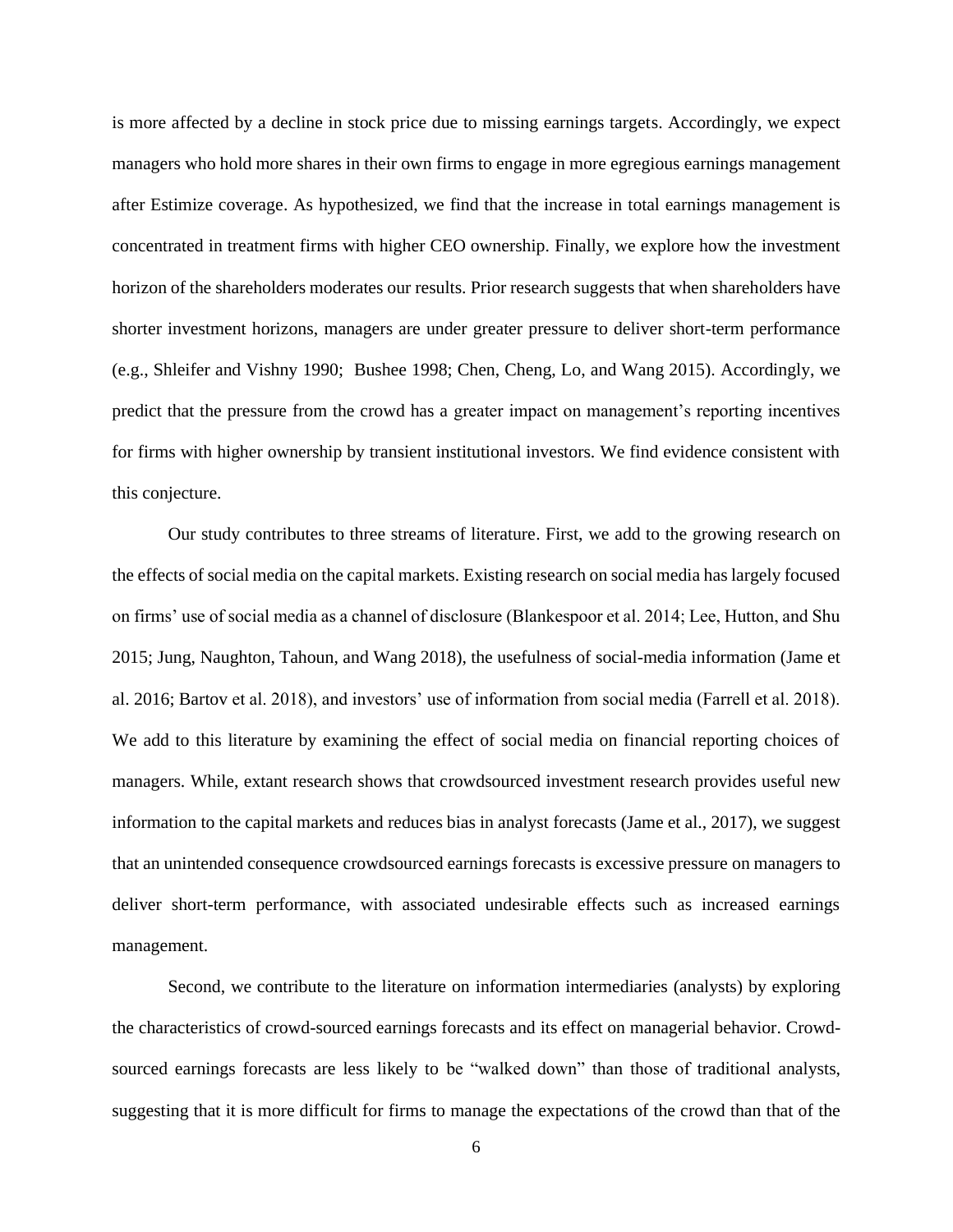financial analysts. In addition, while traditional analysts appear to both monitor managers to reduce accrual-based earnings management and pressure them to meet earnings targets and thereby increase real-activities-based earnings management (Irani and Oesch 2016), we show that crowdsourced earnings forecasts appear to escalate both forms of earnings management, suggesting that the pressuring effect of crowdsourcing dominates the monitoring effect, if any.

Third, we contribute to the literature on managerial myopia. Many studies find evidence of accrual-based and real-activities-based earnings management to achieve short-term performance target (e.g., Bushee 1998; Roychowdhury 2006; Edmans et al. 2016). The reduction of discretionary expenses such as R&D and advertising expenditures to meet short-term earnings goals, in particular, has been considered "myopic" because it directly trades off contemporaneous earnings against future competitiveness (Bushee 1998; Kothari et al. 2016; Roychowdhury, Shroff, Verdi 2019). Managerial myopia can be motivated by their compensation (Edmans et al. 2016), employment contract (Chen et al. 2015), access to capital markets (Kothari et al. 2016), reporting frequency (Ernstberger et al. 2017; Kraft et al. 2018), and pressure from traditional sell-side analysts (Irani and Oesch 2016; He and Tian 2013). We find that social media can be another source of pressure that causes managerial myopia.

#### **2. Related literature and hypothesis development**

2.1. Estimize—a prominent social-media-based information intermediary

Estimize is an open platform founded in 2011 that crowdsources earnings forecasts with the objective of providing an alternative to sell-side forecasts, which are often biased because of conflicts of interest. Estimize sources its forecasts from a diverse community of contributors, including independent, buy-side, and sell-side analysts, industry experts, corporate financial professionals, and students. As of May 2019, Estimize has attracted forecasts from over 90,000 contributors, covering more than 2,400 firms. The vast majority of Estimize forecasts are short-term forecasts of one-quarter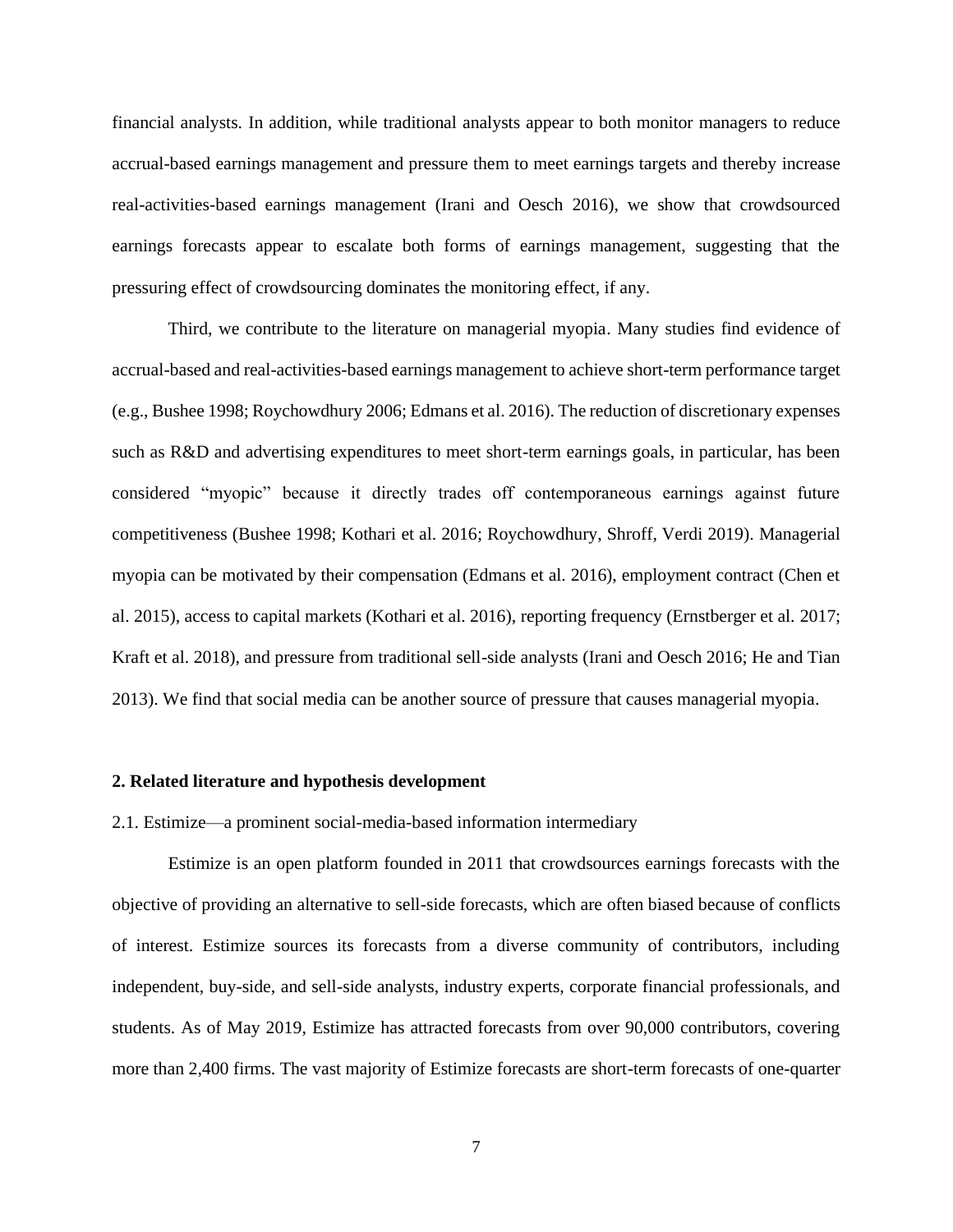ahead earnings (Jame et al. 2016). Contributors to the Estimize platform can remain anonymous and receive free access to view Estimize forecasts.

Estimize takes measures to manage the quality of its forecasts. It avoids covering microcap or thinly traded stocks to prevent attempts to manipulate prices by submitting biased estimates (Banker et al. 2017). It reviews contributors' forecasts on a regular basis. New contributors are put through a manual review process which considers the depth of their biographical information and the reliability of their first five estimates. After new contributors establish themselves as members of the Estimize community, all estimates will continue to be algorithmically reviewed for reliability. Estimize further promotes forecast accuracy among its members by running accuracy contests and awarding most accurate forecasters with prizes, motivating contributors to build a reputation for accuracy.<sup>4</sup> Consistent with Estimize forecasts providing a viable alternative to sell-side forecasts, Jame et al. (2016) document that quarterly forecasts provided by Estimize are significantly less pessimistic than sell-side forecasts and incrementally useful in forecasting earnings.

Estimize has gained increasing prominence since its inception. Investors can easily and repeatedly access earnings expectations from Estimize, where inputs to the consensus and the opinions of each contributor are easily viewed and tracked over time. Estimize consensus forecasts are also available on Bloomberg, CNBC, and TD Ameritrade, and are regularly referenced in high profile financial media sources including Forbes, Barron's, The Wall Street Journal, and Business Week. Jame et al. (2016) point out that, compared with other social media finance sites such as Seeking Alpha, which offer unstructured commentary data with crowdsourcing features, Estimize directly provides quantitative forecasts and is likely a more important source of earnings information. While whisper number sites of the past share Estimize's general objective of creating an alternative source of earnings

<sup>4</sup> Jame et al. (2016) and Banker et al. (2017) propose several reasons for Estimize contributors to issue accurate forecasts. For example, some portfolio managers and retail investors may contribute forecasts because they want to ensure that prices quickly reflect their information. Other contributors may issue forecasts to build a reputation for accuracy or to win contests and prizes.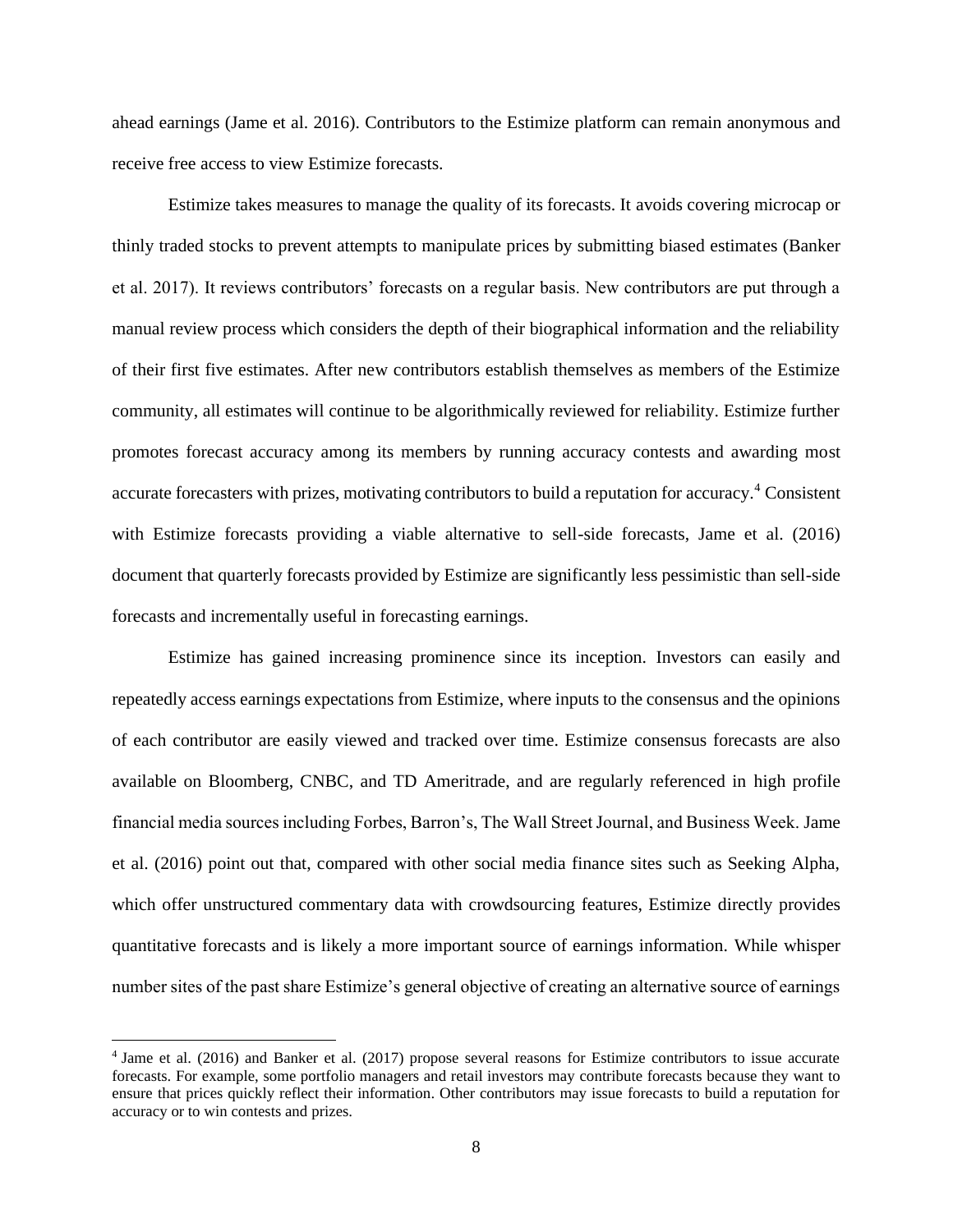estimates, the information they provide was scattered on blogs, bulletin boards, or social media, and was not as transparent (Jame et al. 2016; Banker et al. 2017).<sup>5</sup>

Several studies find Estimize forecasts to have a significant impact on capital market participants. Jame et al. (2016) show that the market reacts to Estimize consensus forecast error and the reaction is not subsumed by the market's reaction to consensus forecast error of sell-side analysts, suggesting that Estimize consensus forecast is an important earnings benchmark used by the market. Jame et al. (2017) document a decline in short-term sell-side forecast bias for firms added to Estimize, indicating that competition from the crowd constrains the behavior of sell-side analysts. In addition, Banker et al. (2017) find that sell-side analysts become more responsive to earnings announcements and start issuing their quarterly forecasts earlier when faced with competition from Estimize. They also show that the increased responsiveness of analysts facilitates market efficiency as it results in greater immediate market reaction to earnings surprises and mostly eliminates the post-earningsannouncement drift.

More broadly, a growing number of research studies the impact of financial sites, forums and other social media platforms on the capital markets. This line of research finds that firms use social media, such as Twitter, to disseminate information (e.g., Blankespoor et al. 2014; Lee et al. 2015; Jung et al. 2018), and that information from social media platforms, such as Seeking Alpha and Twitter, is useful to predict future earnings and returns (e.g., Chen et al. 2014; Bartov et al. 2018). It remains unexplored whether and how social media affects managerial decision making, which is the focus of this paper.

<sup>5</sup> Prior research finds mixed evidence regarding the value of whisper number sites. While Bagnoli, Beneish, and Watts (1999), an early study based on a small sample, find them to convey new information, Bhattacharya, Sheikh, and Thiagarajan (2006) find that whisper forecasts do not contain any incrementally useful information in the post-Reg-FD period. The existence of other crowdsourced earnings forecasts could dampen the importance of Estimize forecasts and reduce the likelihood of finding a significant Estimize impact.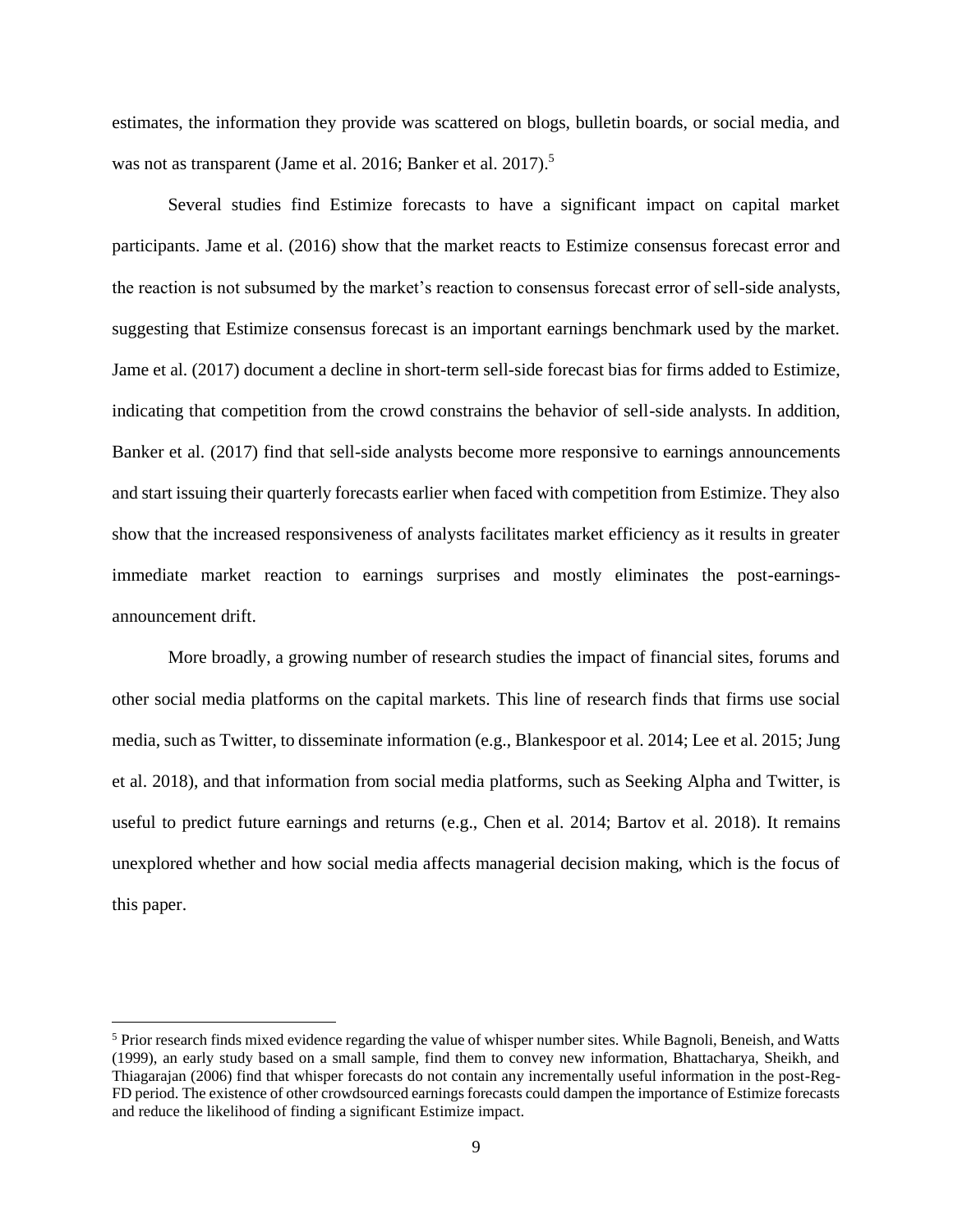#### 2.2. Traditional information intermediaries and earnings management

Traditional information intermediaries are an important component of the capital markets. As financial professionals with industry expertise, analysts process information from financial statements and other sources and issue short-term and long-term forecasts, recommendations, and research reports for covered firms. When a firm's reported earnings fall short of earnings forecasts issued by financial analysts, there can be significant negative consequences to the firm and its management, such as stock price declines (Skinner and Sloan 2002), a higher likelihood of litigation (Bartov et al. 2002), lower executive compensation (Matsunaga and Park 2001), and forced management turnover (Mergenthaler, Rajgopal, and Srinivasan 2012). As a result, analysts have a significant impact on management's decision making. Prior research argues that analysts can serve as external monitors alongside traditional mechanisms of corporate governance (e.g., Yu 2008; Ellul and Panayides 2009). Analysts often scrutinize management during earnings conference calls by asking a variety of questions. They can also express their concerns about covered firms through research reports, recommendations and forecasts, and their appearance in public media (Yu 2008). Analysts play an active role in corporate fraud detection. Dyck, Morse, and Zingales (2010) document that analysts' involvement contributes directly to the discovery of corporate fraud in a number of companies. Consistent with analysts acting as monitors of management, Ellul and Panayides (2009) show that termination of analyst coverage leads to deteriorating liquidity and price efficiency, more informed trading, and higher profitability of insider trades. Focusing on financial reporting, Yu (2008) finds that firms followed by financial analysts engage less in accrual-based earnings management.

An alternative view holds analysts responsible for creating excessive pressure on managers and exacerbating managerial myopia (e.g., Fuller and Jensen 2002; He and Tian 2013). Fuller and Jensen (2002) argue that managers often conform to excessively aggressive analysts' earnings forecasts and accept external expectations as targets to achieve. In a survey of 401 financial executives, Graham, Harvey, and Rajgopal (2005) find that the majority of executives are willing to sacrifice long-term firm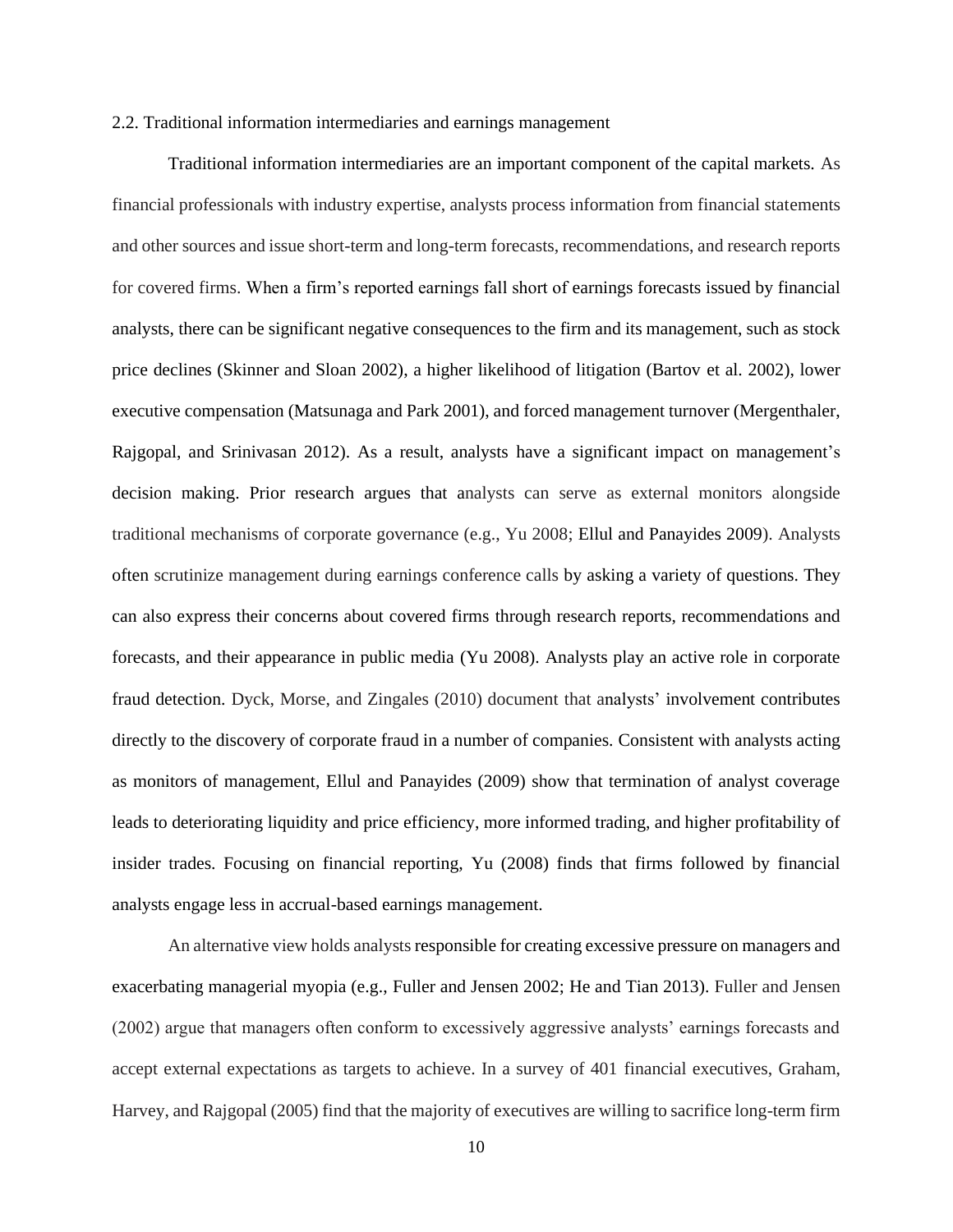value to meet short-term earnings targets. Thus, financial analysts, by imposing short-term pressure on managers, can exacerbate managerial myopia. Supporting this view, Huang, Pereira, and Wang (2017) find a positive relation between analyst coverage and the likelihood a firm meets or beats consensus analyst earnings forecasts, suggesting that greater analyst coverage creates larger pressure for management to meet short-term performance targets. Consistent with analyst coverage motivating managerial myopia, He and Tian (2013) find that firms with greater analyst coverage are less likely to undertake long-term innovative projects. Predicting that pressure from analysts induces less visible earnings management, Irani and Oesch (2016) find that real-activities-based earnings management decreases after firms experience reductions in analyst following resulting from brokerage house mergers.

Overall, the literature suggests that the impact of traditional information intermediaries on corporate decision making is double edged: analysts can be monitors of managerial misbehavior while inducing managerial myopia. Research on earnings management supports this view by showing that financial analysts help to constrain accrual-based earnings management but motivate real-activitiesbased earnings management.

#### 2.3. Hypothesis development

While traditional information intermediaries and Estimize, the newly established crowdsourcing information intermediary, both issue earnings forecasts that convey new information to the market, Estimize contributors and forecasts exhibit several key differences from traditional sellside analysts and their forecasts. First, Brown and Khavis (2017) show that over 93% of Estimize contributors are buy-side analysts, independent financial professionals, and non-financial professionals. These individuals are unlikely to have the same incentives as sell-side analysts to bias their forecasts for the purpose of attracting investment banking business. Second, Brown and Khavis (2017) also find that financial analysts, including both the buy-side and the sell-side, only account for about 22% of the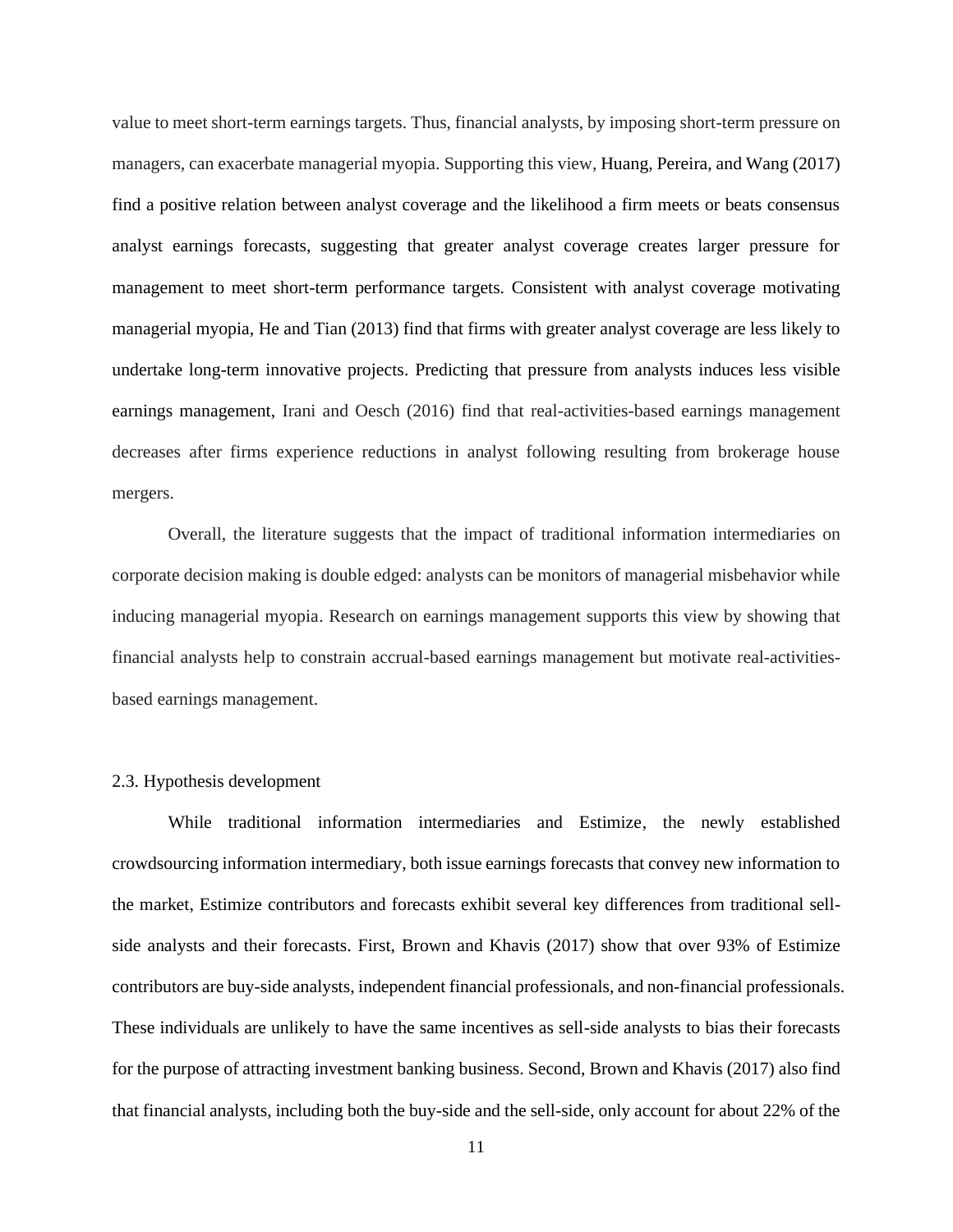contributors on Estimize. While analysts can interact directly with management, for example, at earnings conference calls, the majority of Estimize contributors likely have no access to direct communication with management. They are therefore less likely to directly challenge managerial decisions or be effectively guided by management when issuing their forecasts. Third, sell-side analysts offer a series of products, including short-term and long-term forecasts, recommendations, and research reports. In contrast, Estimize contributors focus primarily on short-term forecasts. Jame et al. (2016) find that, over the period from 2013 to 2015, more than 90% of all estimates are forecasts of one-quarter ahead earnings.

To understand whether and how Estimize forecasts affect corporate financial reporting, we first examine whether Estimize imposes incremental pressure on management, that is, whether missing Estimize consensus leads to a significant incremental price decline. Jame et al. (2016) find that the market reacts to Estimize consensus forecast error and the reaction is not subsumed by the market's reaction to consensus forecast error of sell-side analysts. We complement their analyses by directly testing the consequences of missing Estimize consensus forecasts. Our first hypothesis is the following: H1: Firms missing Estimize consensus forecasts experience an incremental price decline upon earnings announcements.

Facing pressure from the analysts, firms can engage in expectation management to guide the forecasts to a beatable target. Indeed, prior research finds that analysts start with optimistic earnings forecasts but then revise their estimates downward to a level that firms can beat at the earnings announcement (e.g., Bartov et al. 2002; Richardson et al. 2004; Das et al. 2011). However, the differences between crowdsourcing and traditional information intermediaries suggest that it is likely difficult for management to communicate with the crowd and guide their forecasts. We expect that Estimize forecasts, compared with I/B/E/S forecasts, are less likely to walk down to a beatable target. Our second hypothesis is therefore: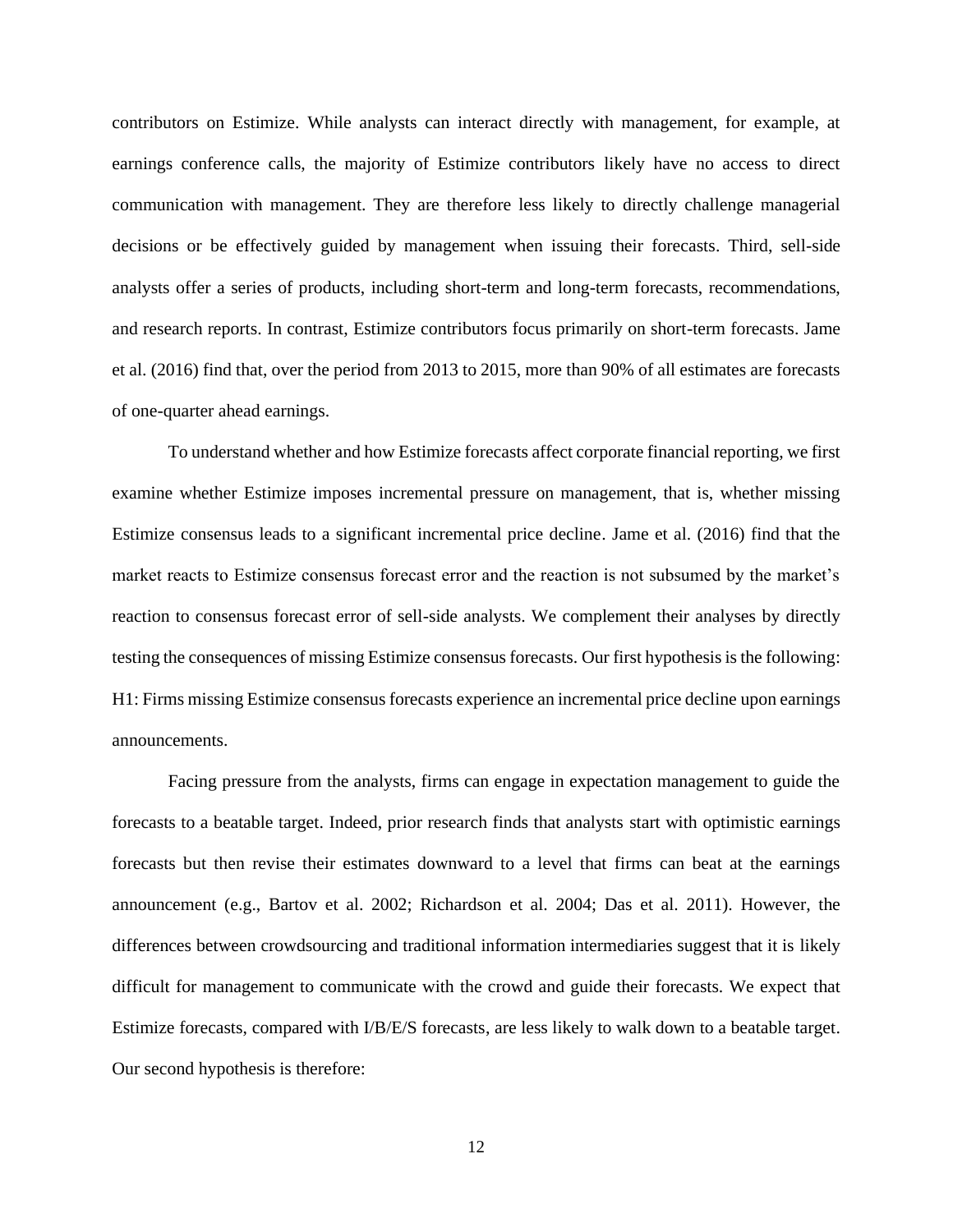H2: The increase in the likelihood of meeting or beating I/B/E/S consensus forecast over time is more pronounced than that in the likelihood of meeting or beating Estimize consensus forecast.

Given the differences between crowdsourcing and traditional information intermediaries, it is unclear whether Estimize coverage has the same impact on firms' financial reporting as analyst coverage. Examining firms' financial reports to forecast future performance, Estimize contributors may act as monitors of management. However, they are primarily interested in the accuracy of shortterm earnings forecasts, motivated by Estimize accuracy contests or the incentive to build a reputation for accuracy. Although they are more independent, less biased, and less likely to be influenced by management, their narrow focus on accuracy does not necessarily provide strong incentives to challenge management and uncover misbehavior. In addition, as the majority of Estimize contributors are non-analysts, they are unlikely to question management at conference calls or use their recommendation and research reports to voice their concerns, thereby imposing limited direct constraints on managerial behavior. Estimize may enhance monitoring indirectly through its impact on sell-side analysts. Jame et al. (2017) and Banker et al. (2017) argue that Estimize introduces competition that can help to discipline sell-side analysts. Banker et al. (2017) show that analysts become more responsive to earnings announcements and issue their forecasts earlier when firms are covered by Estimize, suggesting that analysts work harder in the presence of competition from the crowd. More diligent analysts can be better monitors. If the increase in monitoring is significant, we expect Estimize coverage initiation to result in a decrease in accrual-based earnings management.

On the other hand, Estimize focuses on short-term earnings and this focus can create significant additional pressure on management to deliver short-term performance. Jame et al. (2016) document that Estimize contributors, lacking incentives to cozy up to corporate management, issue forecasts that are less pessimistically biased than sell-side forecasts. Estimize has made such forecasts widely available and claim that they are used by numerous asset managers and retail investors. Indeed, Jame et al. (2016) find evidence suggesting that investors consider Estimize consensus forecasts to be an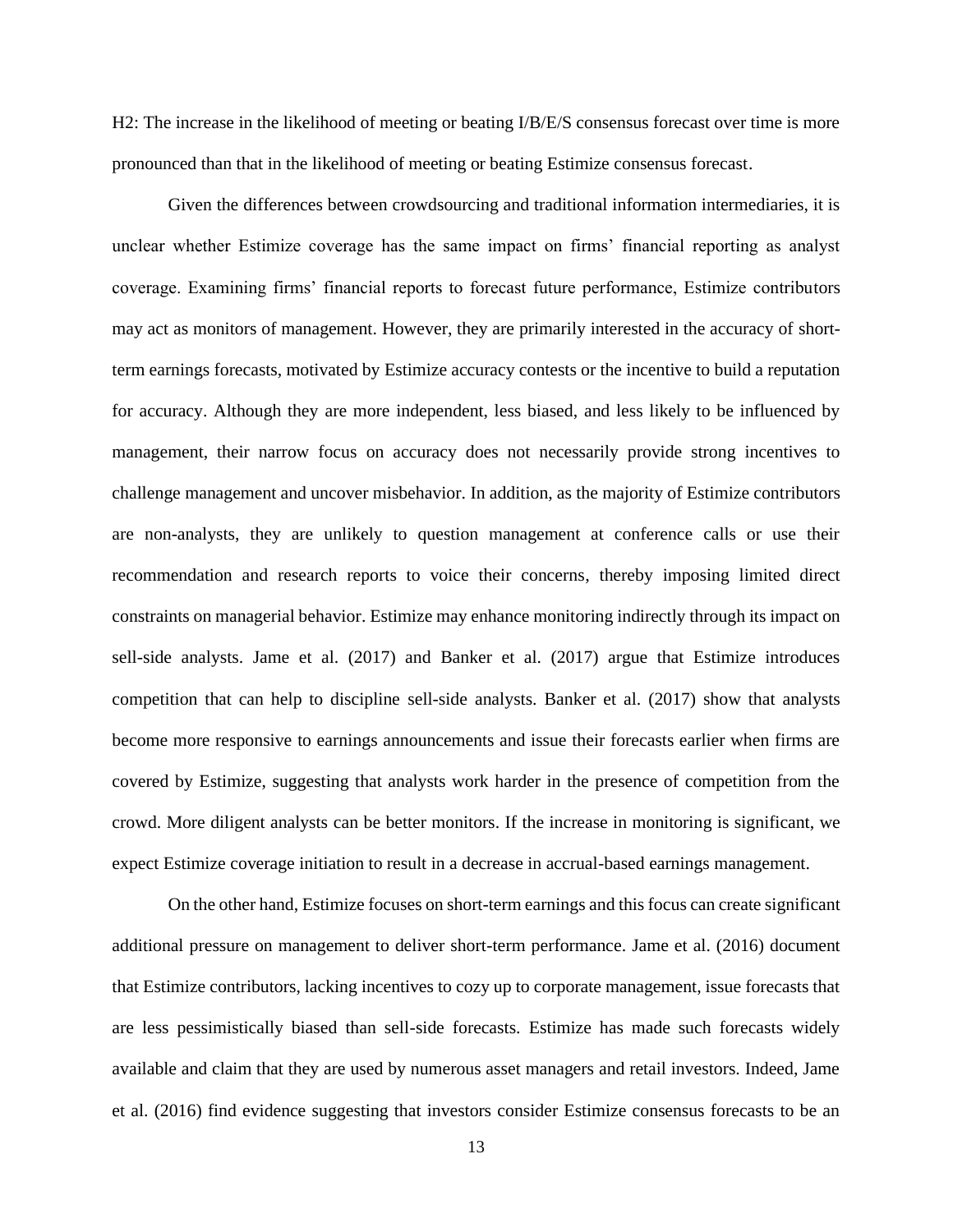important earnings benchmark and missing this target drives down firms' stock prices. While there lacks evidence on whether managers are penalized personally for missing the Estimize benchmark, they are likely motivated to avoid the stock price decline resulting from the failure to meet Estimize consensus forecast. Further, Jame et al. (2017) find that the pessimistic bias in the short-term forecasts of sell-side analysts decreases after Estimize coverage starts, suggesting that competition from Estimize affects analysts' behavior and can subsequently increase the pressure on management to deliver short-term performance. Thus, the emergence of Estimize can set higher short-term performance targets for management, directly through Estimize forecasts and indirectly through less biased analyst forecasts. Such changes may exacerbate managerial short-termism. If this effect dominates, we expect Estimze coverage to induce more accrual-based and real-activities-based earnings management. Our third hypothesis, stated in the null form, is:

H3: Earnings management does not change after firms are covered by Estimize.

## **3. Market reaction to missing Estimize consensus forecasts**

#### 3.1. Sample selection and research design

We start with all firms that are covered by Estimize between 2011 and 2017. Firms in the financial and utilities industry are excluded. We eliminate forecasts "flagged" by Estimize as less reliable (e.g., Jame et al. 2016).<sup>6</sup> We require firms to have both Estimize and I/B/E/S forecasts. Following Jame et al. (2016), we require that Estimize and I/B/E/S report actual EPS that match to two decimal places. Stock price data are extracted from CSRP.

We use the following model to examine the market's reaction to missing Estimize consensus forecasts:

<sup>6</sup> Forecasts are flagged by Estimize if they are considered unreliable or stale after being reviewed manually or algorithmically. About 2.5% of Estimize estimates are flagged.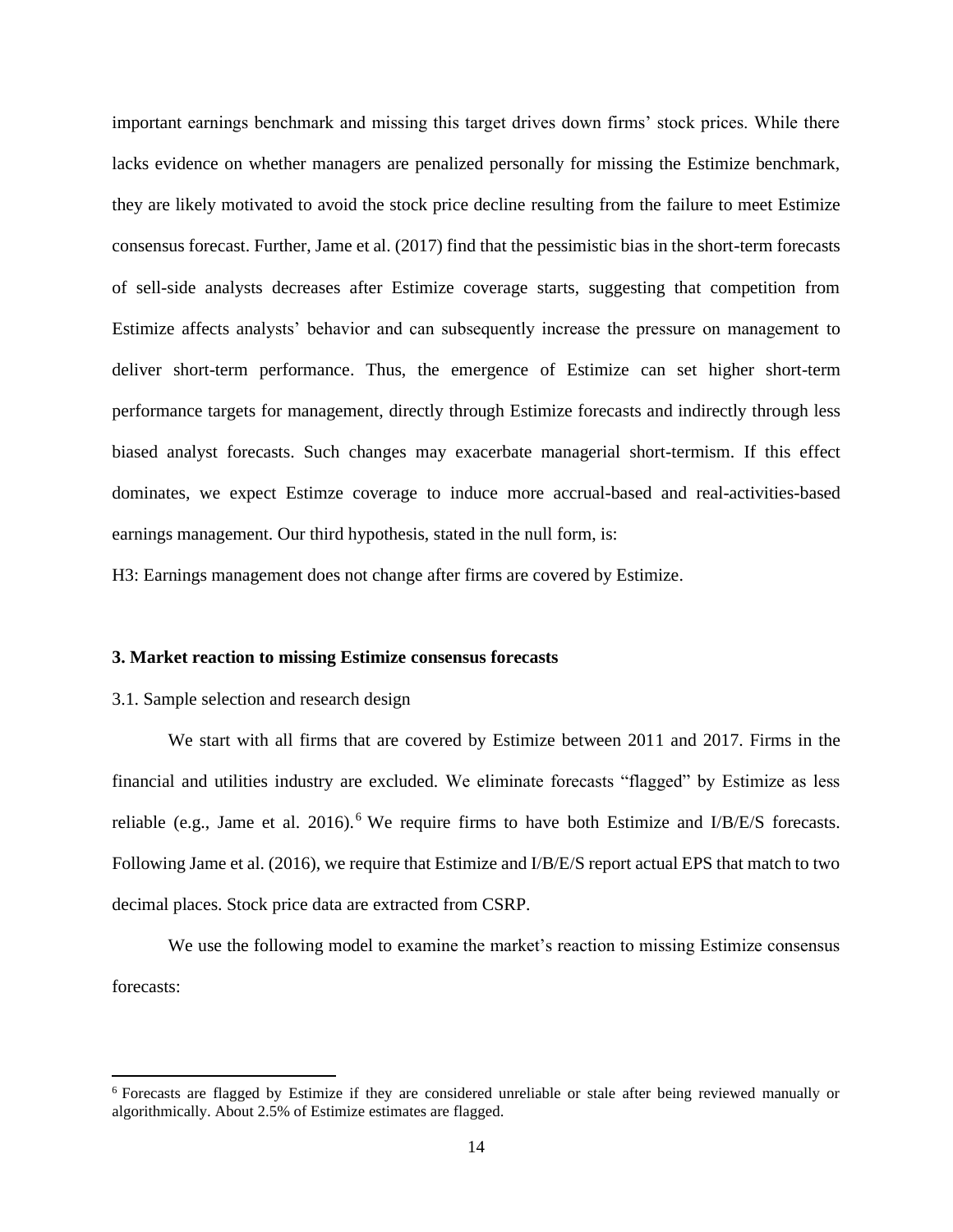Adj<sub>\_\_</sub>RET<sub>it</sub> = 
$$
a_0
$$
IBES<sub>\_\_</sub>UE<sub>it</sub> +  $a_1$ ESTIMIZE<sub>\_\_</sub>UE<sub>it</sub> +  $a_2$ IBES<sub>\_\_</sub>MISS<sub>it</sub> +  $a_3$ ESTIMIZE<sub>\_\_</sub>MISS<sub>it</sub> +  $e_{it}$ \n(1)

The dependent variable, *Adj\_RET*, is market-adjusted returns measured over the (-1, 1) window around earnings announcements. Analyst forecast error (*IBES\_UE*) is computed as actual EPS minus I/B/E/S consensus forecast scaled by stock price as of the end of the prior period. The consensus is either the last reported consensus in the summary file (reported consensus) or computed as the mean forecast over the (-10, -1) window before earnings announcement (constructed consensus).<sup>7</sup> Estimize forecast error (*ESTIMIZE\_UE*) is computed in the same way based on Estimize consensus forecasts. Estimize consensus is either the last reported consensus in the Estimize data file or computed as the mean forecast over the (-10, -1) window before earnings announcement. *IBES\_MISS* (*ESTIMIZE\_MISS*) is an indicator variable equal to one if actual EPS misses I/B/E/S (Estimize) consensus forecast. H1 predicts  $a_3$  to be significantly negative.

### 3.3. Empirical results

Table 1 Panel A reports the distribution of the sample by year. Using reported and constructed consensus to compute earnings surprises results in different samples. The final sample for the market reaction test includes 22,188 firm-quarters when using reported consensus and 12,820 firm-quarters when using constructed consensus. We classify firms into four groups based on whether they miss I/B/E/S and Estimize consensus forecasts. Mean abnormal returns around earnings announcements of the four groups are reported in Panels B and C. Whether a firm meets or beats (MBE) the consensus is determined using reported consensus in Panel B and constructed consensus in Panel C. More firms are meeting or beating I/B/E/S than Estimize consensus, consistent with the findings of Jame et al. (2016).

<sup>&</sup>lt;sup>7</sup> Jame et al. (2016) find that the majority of Estimze forecasts are issued shortly before earnings announcements. To analyze earnings surprises based on Estimize and I/B/E/S consensus on an equal basis, we construct the consensus using forecasts issued in the short (-10, -1) window before earnings announcements. Using alternative windows such as (-30, -1), (-60, -1), or (-90, -1) does not change our inferences.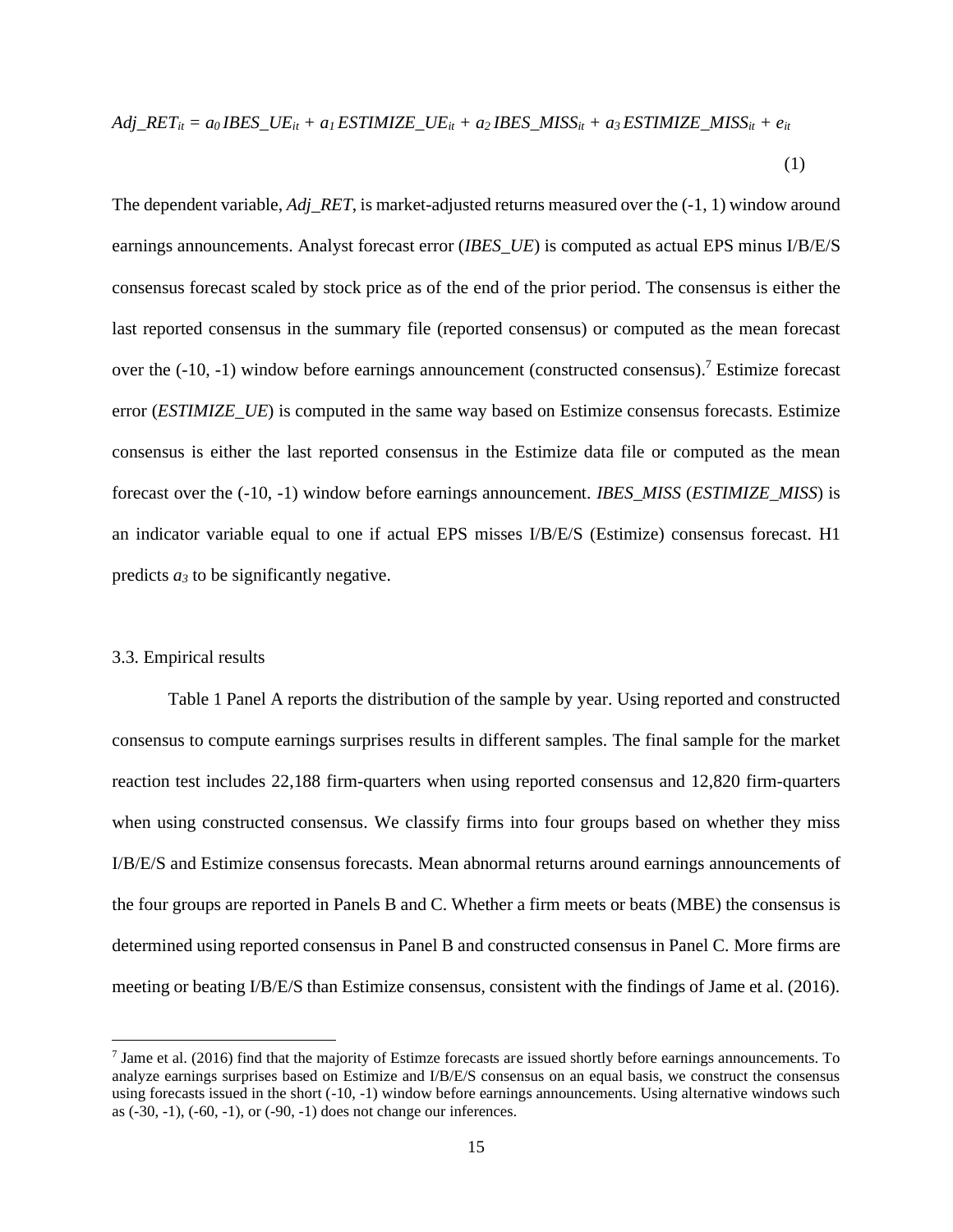For firms missing I/B/E/S consensus forecasts, Panel B reports that the average stock return around earnings announcements amounts to -3.87%, 5.27% lower than the average stock return of firms meeting or beating the consensus. The average stock return of firms missing Estimize consensus amounts to -2.83%, 4.94% lower than that of MBE firms. Among firms meeting or beating I/B/E/S consensus, the average stock return of those missing Estimize consensus is 3.41% lower than that of firms meeting or beating Estimize consensus. This incremental penalty for missing Estimize consensus is similar in magnitude to the incremental penalty for missing I/B/E/S consensus (3.38%) when firms meet or beat Estimize consensus forecasts. Panel C reports similar results based on constructed consensus. In both panels, we also report abnormal returns around earnings announcements of sample firms before Estimize coverage, where firms are partitioned into two groups based on whether they miss I/B/E/S consensus. The percentage of MBE firms and the penalty for missing I/B/E/S consensus both increase post-Estimize coverage.

Table 2 reports the estimation results of model (1). Earnings surprises and MBE status are determined based on reported consensus in Panel A and constructed consensus in Panel B. Both panels report similar results. Consistent with prior findings, stock returns around earnings announcements are significantly correlated with both I/B/E/S and Estimize forecast errors. The coefficient on *ESTIMIZE\_MISS* is significantly negative and comparable to that on *IBES\_MISS*, suggesting that missing Estimize consensus has a significant incremental impact on stock prices, similar to that for missing I/B/E/S consensus.

### **4. Estimize forecasts: more beatable closer to earnings announcements?**

### 4.1. Research design

We explore whether Estimize forecasts, similar to I/B/E/S forecasts, become more beatable over time using all firm-quarters with data available to conduct the analyses. We estimate the following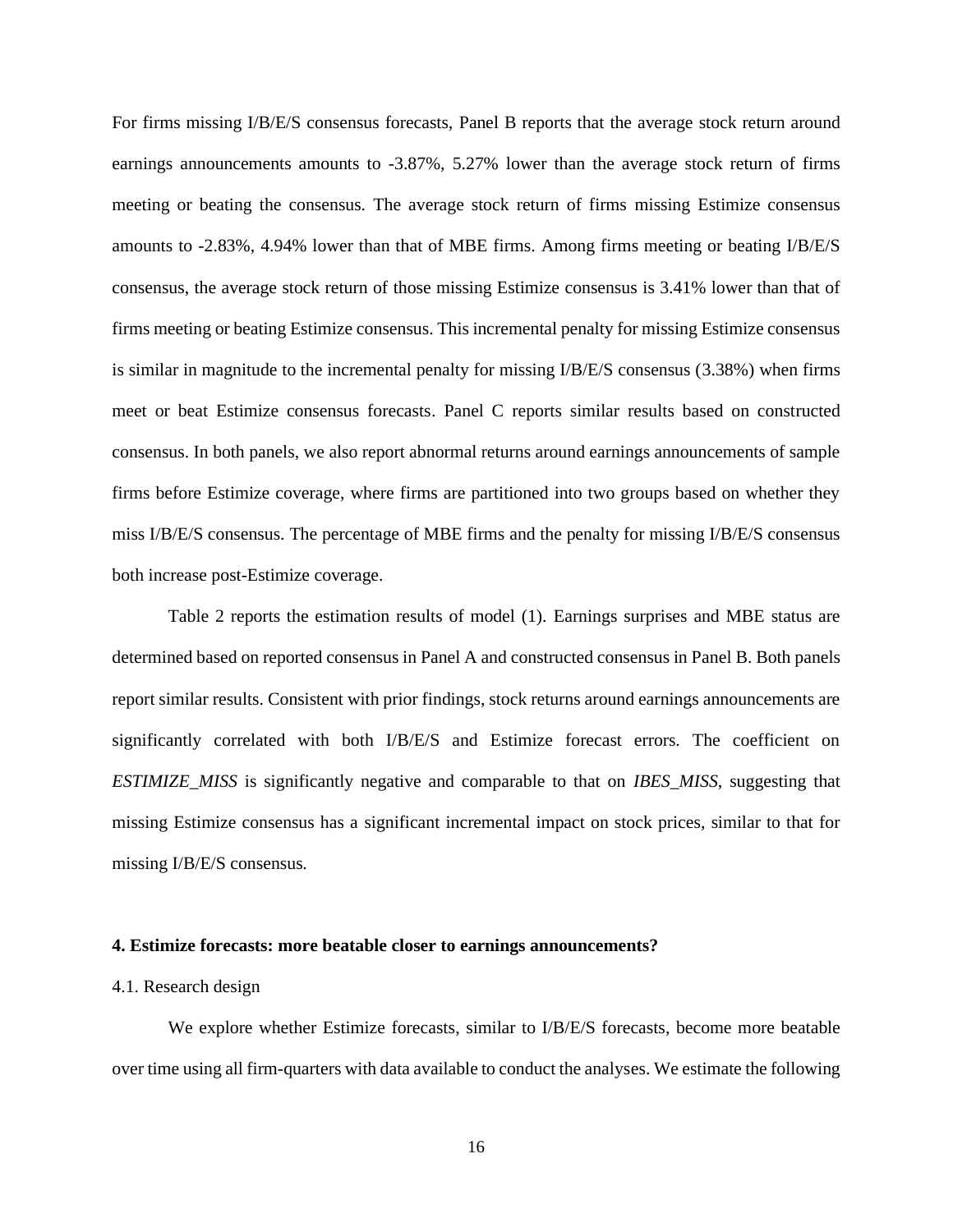model to examine the difference between Estimize and I/B/E/S in the change of the percentage of MBE firms over time, after controlling for other factors affecting changes in the likelihood of MBE:

Change<sub>u</sub>*MBE<sub>it</sub>* = 
$$
a_0 + a_1 \text{ ESTIMIZE} + a_2 \text{ LOSS4}_{it} + a_3 \text{ ABSFE}_{it} + a_4 \text{ NOA}_{it} + a_5 \text{ MKTCAP}_{it} + a_6 \text{ NUMEST}_{it} + a_7 \text{ SENS}_{it} + a_8 \text{ PERSONS}_{it} + a_9 \text{Change}_{at} + e_{it}
$$
 (2)

Financial data are extracted from Compustat. The variable *Change\_MBE* captures the change in a firm's MBE status with respect to Estimize or I/B/E/S consensus. It is set equal to the indicator for MBE with respect to the last consensus minus the indicator for MBE with respect to the first consensus. The indicator for MBE is equal to one if a firm meets or beats consensus forecast and zero otherwise. The first and last consensus are measured in two ways. First, we use the first and the last reported consensus in the (-90, -1) window before earnings announcements. Second, to better capture revision patterns, we focus on I/B/E/S analysts and Estimize contributors who make at least two forecasts for a given firm-quarter. We take the first and the last forecast issued by each individual and construct the first (last) consensus for each firm-quarter as the mean of the first (last) forecasts. Under either method, *Change\_MBE* is computed separately using I/B/E/S and Estimize forecasts for each firm-quarter. It takes the value of one if a firm meets or beats the last consensus but not the first one, zero if a firm's MBE status does not change, and negative one if a firm meets or beats the first consensus but misses the last one. The variable of interest, *ESTIMIZE*, is an indicator equal to one if *Change\_MBE* is measured using Estimize forecasts, and zero if *Change\_MBE* is based on I/B/E/S forecasts. H2 predicts *a<sup>1</sup>* to be negative, if Estimize forecasts are less likely to become more beatable over time.

Control variables are selected following prior research on walk-down of analyst forecasts (e.g., Das et al. 2011). The variable *LOSS4* is an indicator variable set to one if a firm has negative EPS for the past four quarters consecutively, and zero otherwise. The variable *ABSFE* is computed as the absolute value of the difference between actual earnings and the first consensus analyst or Estimize forecast. *NOA* is net operating assets as of the beginning of the quarter. *MKTCAP* is the market capitalization at the beginning of the quarter in millions. *NUMEST* is the number of analyst estimates.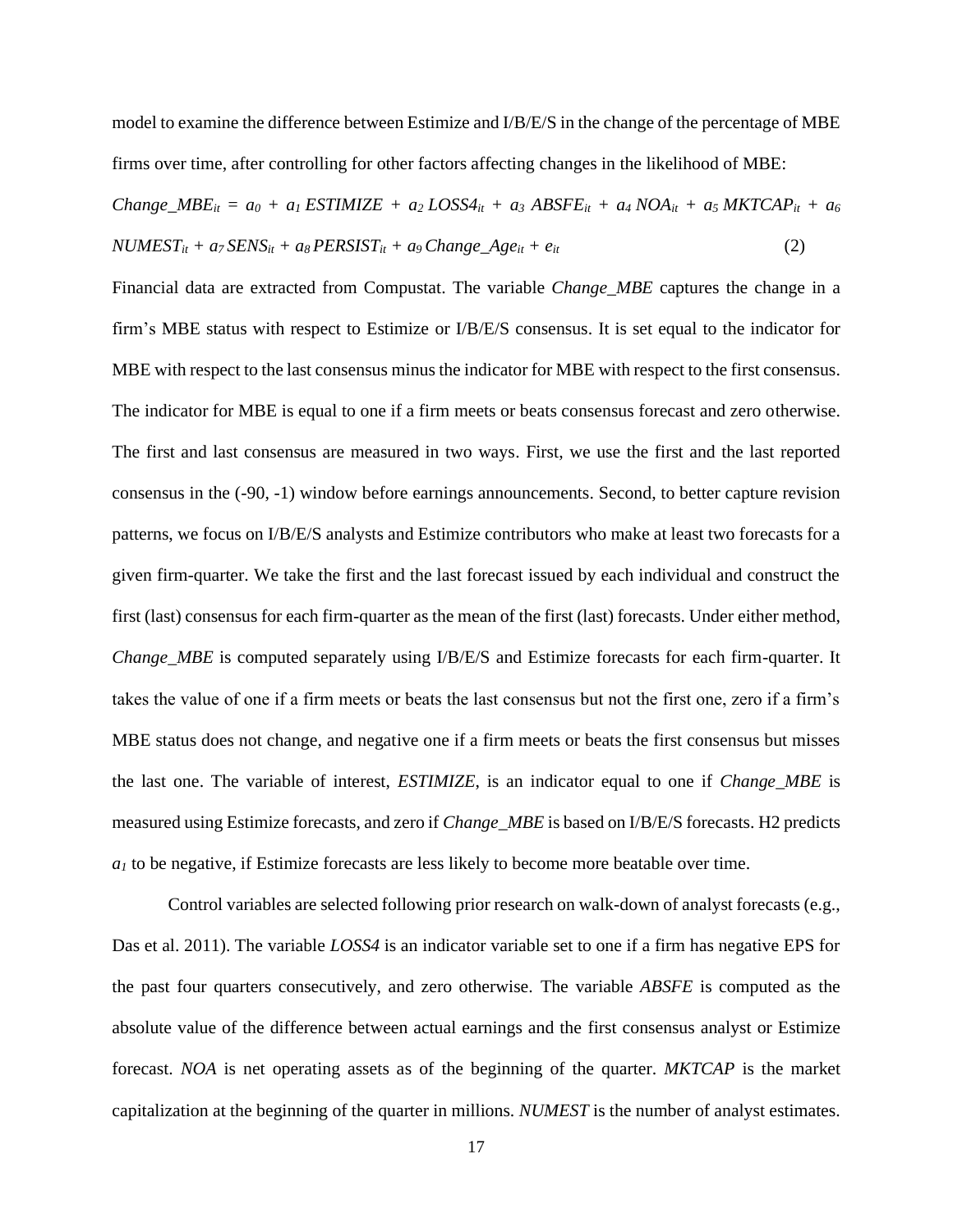*SENS* is computed as the sensitivity of stock price to the surprise in earnings in the prior quarter. *PERSIST* is the number of firm-quarters out of the last four when reported earnings beat analyst forecasts, divided by the number of quarters with consensus data. Finally, we control for the difference in the average age of forecasts between the first to the last consensus. The regression is estimated with firm, year, and quarter fixed effects.

#### 4.2. Empirical results

We perform univariate tests of the change in the frequency of MBE in Table 3. Panel A reports the sample distribution by year. Under the second method, our requirement of individuals issuing multiple forecasts reduces the sample size. Panel B shows that the increase in the frequency of MBE based on Estimize forecasts is significantly smaller than that based on I/B/E/S forecasts. While there is a 1.51% increase in the percentage of MBE based on Estimize forecasts, the increase amounts to 4.53% for I/B/E/S forecasts. Similarly, when we examine MBE using the first and the last forecasts issued by the same analysts, the increase in the frequency of MBE based on Estimize forecasts is also significantly smaller than that based on I/B/E/S forecasts.

Next, we estimate model (2) and report the results in Table 4. Column (1) reports the results based on reported consensus and column (2) presents the results based on forecasts issued by those providing multiple forecasts for a firm-quarter. Consistent with our expectation, in both columns, the coefficient on *Estimize* is significantly negative, suggesting that, getting closer to earnings announcements, the extent to which Estimize consensus becomes more beatable is smaller than that for I/B/E/S consensus. Collectively, the results provide support for H2, consistent with the argument that Estimize forecasts are less likely to be guided down by management.

### **5. Estimize coverage and earnings management**

#### 5.1. Sample selection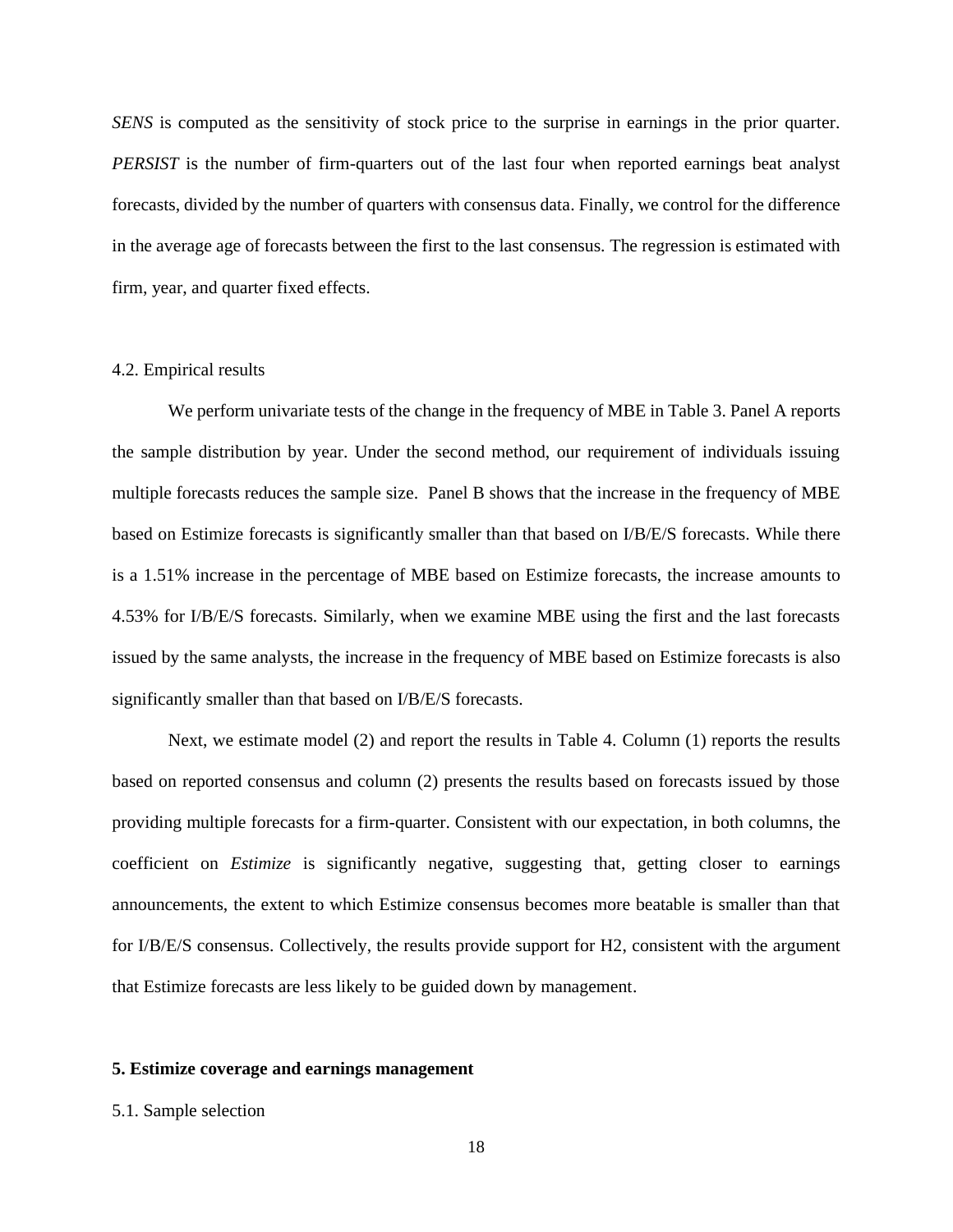Our sample of coverage initiation starts in 2012. We end the sample in 2016 to allow for analyses of the consequences of Estimize coverage. We consider the issuance of the first consensus forecast by Estimize to be the start of Estimize coverage.<sup>8</sup> To identify the immediate effects of Estimize coverage and strengthen causal inferences, we focus on changes from one year before to one year after the year of Estimize coverage initiation. We therefore require firms to have the necessary financial and return data during the period. Firms in the financial and utilities industry are excluded. Estimize produces a consensus when there are three or more unflagged forecasts.

Studies using Estimize data recognize that Estimize coverage is not random (e.g., Jame et al. 2017; Banker et al. 2017). To ensure changes from before to after Estimize coverage initiation are not driven by firm characteristics or general economic changes during the period, we follow prior research and use entropy balancing to control for covariate imbalance (Hainmueller 2012). Entropy balancing utilizes a reweighting scheme that directly incorporates covariate balance into the weight function applied to the sample units. We thus apply entropy balancing to remove any differences between treatment and control firms in factors affecting the likelihood of Estimize coverage initiation, including size, trading volume, growth, volatility, ROA, change in ROA, cash flows, analyst coverage, and stock return in the year before coverage initiation.<sup>9</sup>

The distribution of Estimize coverage initiation by year for treatment firms is reported in Panel A of Table 5. Not surprisingly, the first year, 2012, sees the largest number of coverage initiations (651 firms, 37% of the sample). The rest of coverage initiations are fairly evenly distributed over 2013 to 2016.<sup>10</sup> Descriptive statistics of variables used for entropy balancing are reported in Panel B of Table

<sup>8</sup> Once Estimize coverage starts, it is rare for the coverage to be terminated. About 1% of our treatment firms have their coverage terminated as of 2017.

<sup>9</sup> We require both treatment and control firms to be traded in at least 240 trading days in the year of matching.

 $10$  Jame et al. (2017) report a larger number of firms being added to Estimize in 2012 since they consider a firm as being added to Estimize if the firm has at least one unflagged Estimize forecast. We expect the presence of Estimize consensus to have a more powerful impact on management since it is Estimize consensus forecast that is available on Bloomberg and broadly disseminated.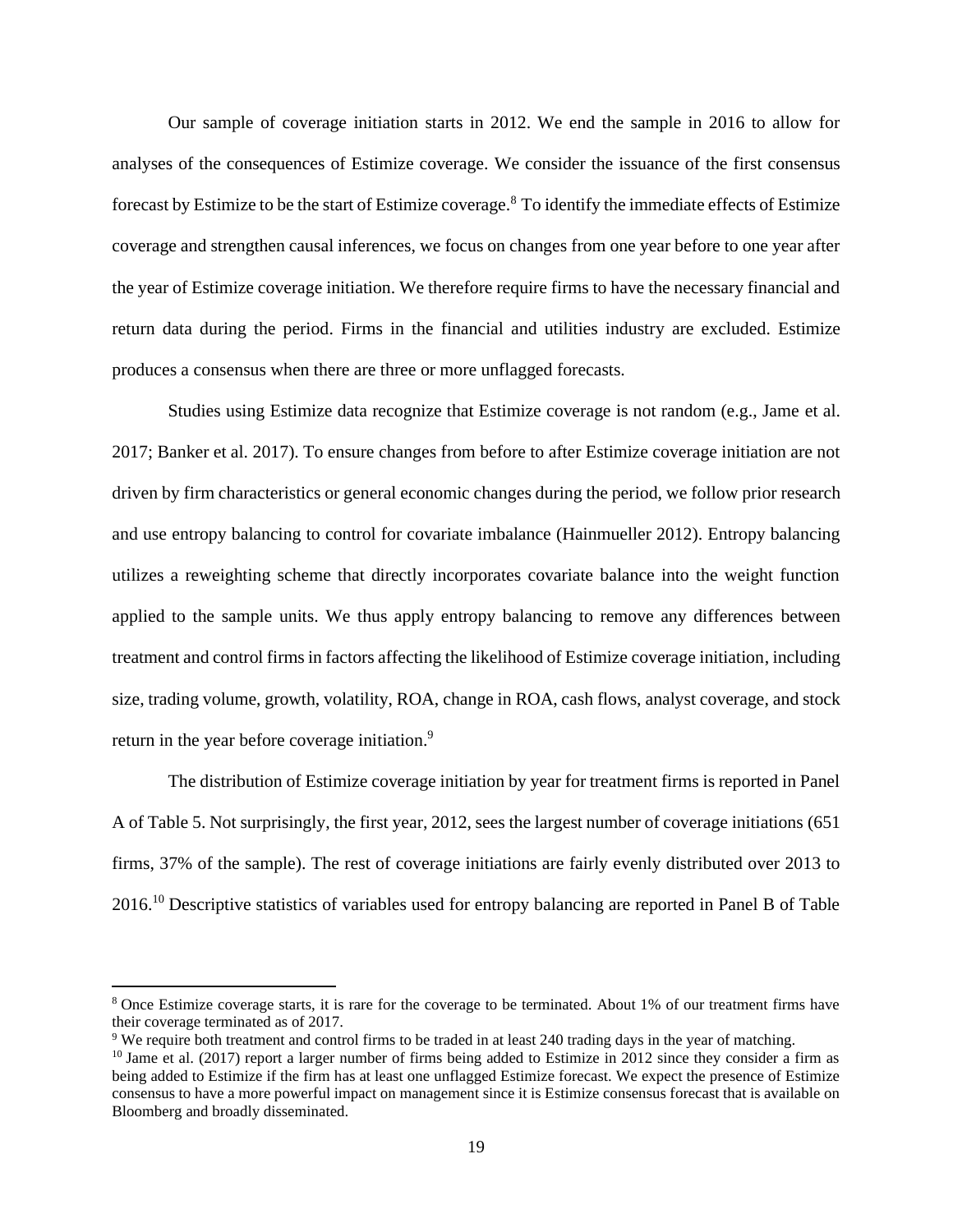5. While the treatment and the control sample are substantially different along multiple dimensions before entropy balancing, there is no significant difference after reweighting the control sample.

#### 5.2. Research design

Following the literature (e.g., Cohen, Dey, and Lys 2008; Zang 2012), we use discretionary accruals to measure accrual-based earnings management. Discretionary accruals are computed using the following modified Jones (1991) model estimated in the cross-section by industry and year:

$$
TA_{it} = a_0 + a_1(1/AT_{it-1}) + a_2(\Delta Rev_{it} - \Delta AR_{it}) + a_3 PPE_{it} + \varepsilon_{it}
$$
\n(3)

The dependent variable,  $TA_{it}$ , is firm *i*'s total accruals in year *t* computed as earnings before extraordinary items and discontinued operations minus operating cash flows deflated by total assets at the end of year  $t$ -1.  $AT_{it-1}$  is total assets at the end of year  $t$ -1.  $\Delta Rev_{it}$  is firm *i*'s change in revenues between year *t* and year *t*-1 and *∆ARit* is firm *i*'s change in accounts receivable between year *t* and year *t*-1, both of which are scaled by total assets at the end of year *t*-1. *PPE<sub>it</sub>* is firm *i*'s gross book value of property, plant and equipment at the end of year *t* scaled by total assets at the end of year *t*-1. <sup>11</sup> The residuals from this regression form the discretionary accruals (*DA*).<sup>12</sup>

We then use the following model to test our hypotheses regarding accrual-based earnings management:

$$
DA_{it} = a_0 + a_1 Post_{it} + a_2 Estimize_{it} * Post_{it} + a_3 MTB_{it} + a_4 Leverage_{it} + a_5 LMIVE_{it} + a_6 ROA_{it} + a_7
$$
  
\n
$$
CFO_{it} + a_8 NOA_{it-1} + a_9 Accruals_{it-1} + a_{10} AssetGrowth_{it} + a_{11} EmpGrowth_{it} + a_{12} Loss_{it} + a_{13}
$$
  
\n
$$
MA_{it} + a_{14} Issuer_{it} + a_{15} OCFVol_{it} + a_{16} SalesVol_{it} + a_{17} \Delta Cash Sales_{it} + a_{18} FirmAge_{it} + Firm
$$
  
\n
$$
fixed effects + Year fixed effects + \varepsilon_{it}
$$
\n(4)

<sup>&</sup>lt;sup>11</sup> Including ROA to control for performance, as in Kothari et al. (2005), does not change our main or cross-sectional inferences.

<sup>&</sup>lt;sup>12</sup> We require a minimum of 10 observations in each industry-year to estimate models  $(3)$  and  $(5)$ .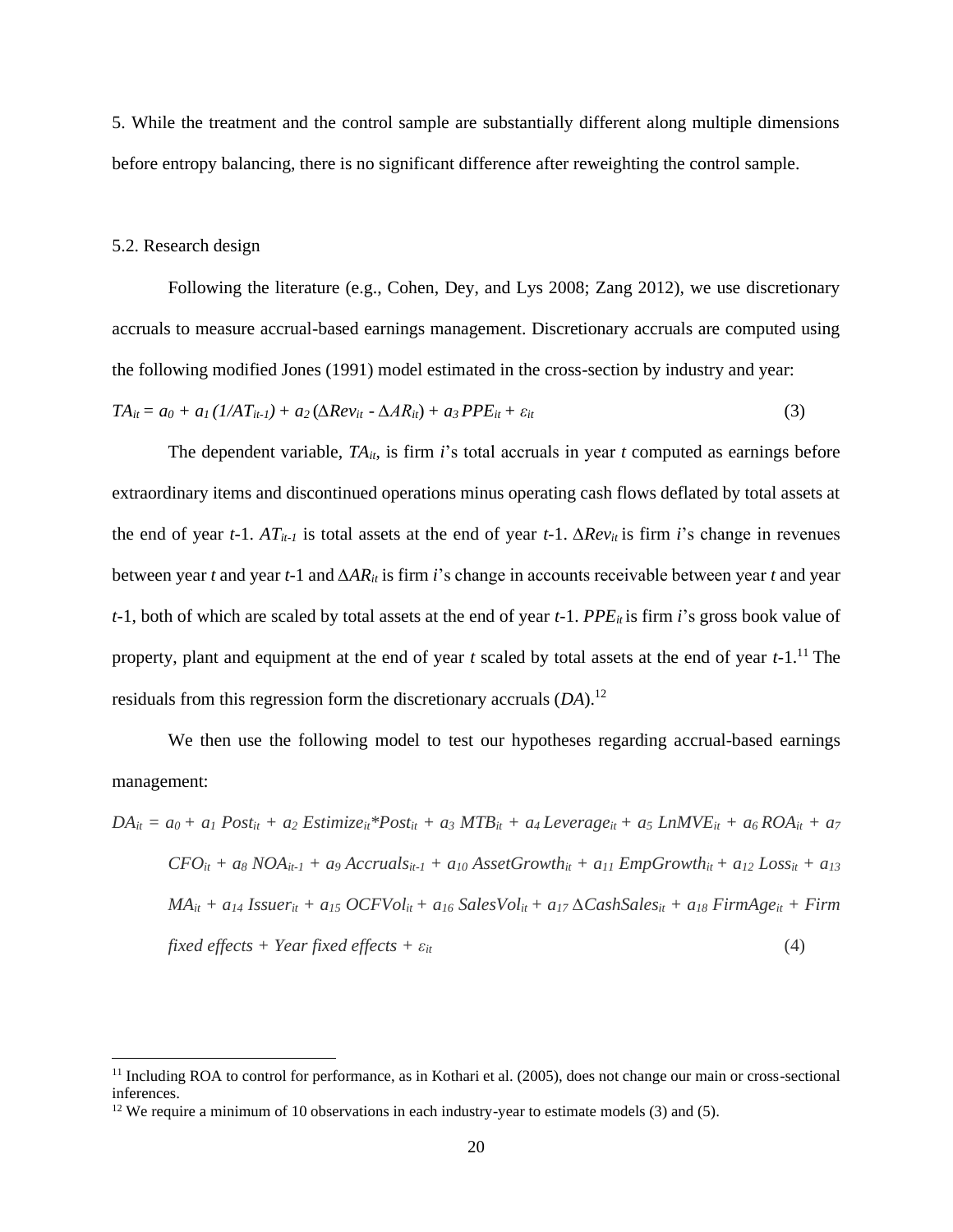The dependent variable, *DA*, is discretionary accruals estimated from model (1) above. Since treated and control firms are matched by year, the indicator variable *Post* is equal to one for both treated and control firms for the year after Estimize starts covering the treated firm and zero for the year before. The indicator variable *Estimize* is set equal to one for treated firms and zero for control firms.<sup>13</sup> Thus, the interaction term, *Estimizeit\*Postit*, captures the incremental change in discretionary accruals from before to after Estimize coverage initiation for treated firms. A positive (negative) coefficient on the interaction term will indicate an incremental increase (decrease) in accrual-based earnings management for treatment firms after Estimize coverage initiation. Standard errors are clustered by industry-year in all regressions.

Control variables are included based on prior studies (e.g., Ali and Zhang 2015; Ham, Lang, Seybert, and Wang 2017).  $MTB_i$  is the market value of equity divided by the book value of equity at the end of year *t*. Frankel et al. (2002) argue that firms with high growth prospects are more concerned about missing earnings benchmarks and are therefore more likely to inflate earnings. *Leverage<sub>it</sub>* is the total debt divided by common equity at the end of year *t*. *LnMVEit* is the logarithm of market value of equity at the end of year *t*.  $ROA<sub>it</sub>$  is earnings before extraordinary items in year *t* divided by total assets at the end of the year  $t$ -1. *CFO*<sup>*i*</sup> is cash flow from operations in year  $t$  scaled by total assets at the end of year *t-*1. *ROAit* and *CFOit* are included to control for spurious relation between discretionary accruals and performance (Ashbaugh et al. 2003; Kothari et al. 2005; Ali and Zhang 2015).

The variable *NOAit-*<sup>1</sup> is net operating asset at the end of year *t*-1, defined as shareholders' equity less cash and marketable securities, plus total debt, deflated by sales. Barton and Simko (2002) argue that *NOA* measures constraints faced by firms for managing earnings. *Accrualsit-1* is total accruals in year *t*-1 scaled by total assets at the beginning of the year. *Lossit* is an indicator variable that equals one if the firm reports a net loss for year *t*, and zero otherwise. *MAit* is an indicator variable that equals one

<sup>&</sup>lt;sup>13</sup> The main effect of *Estimize* is subsumed by firm fixed effects. As a result, it is not included in the regression as an explanatory variable.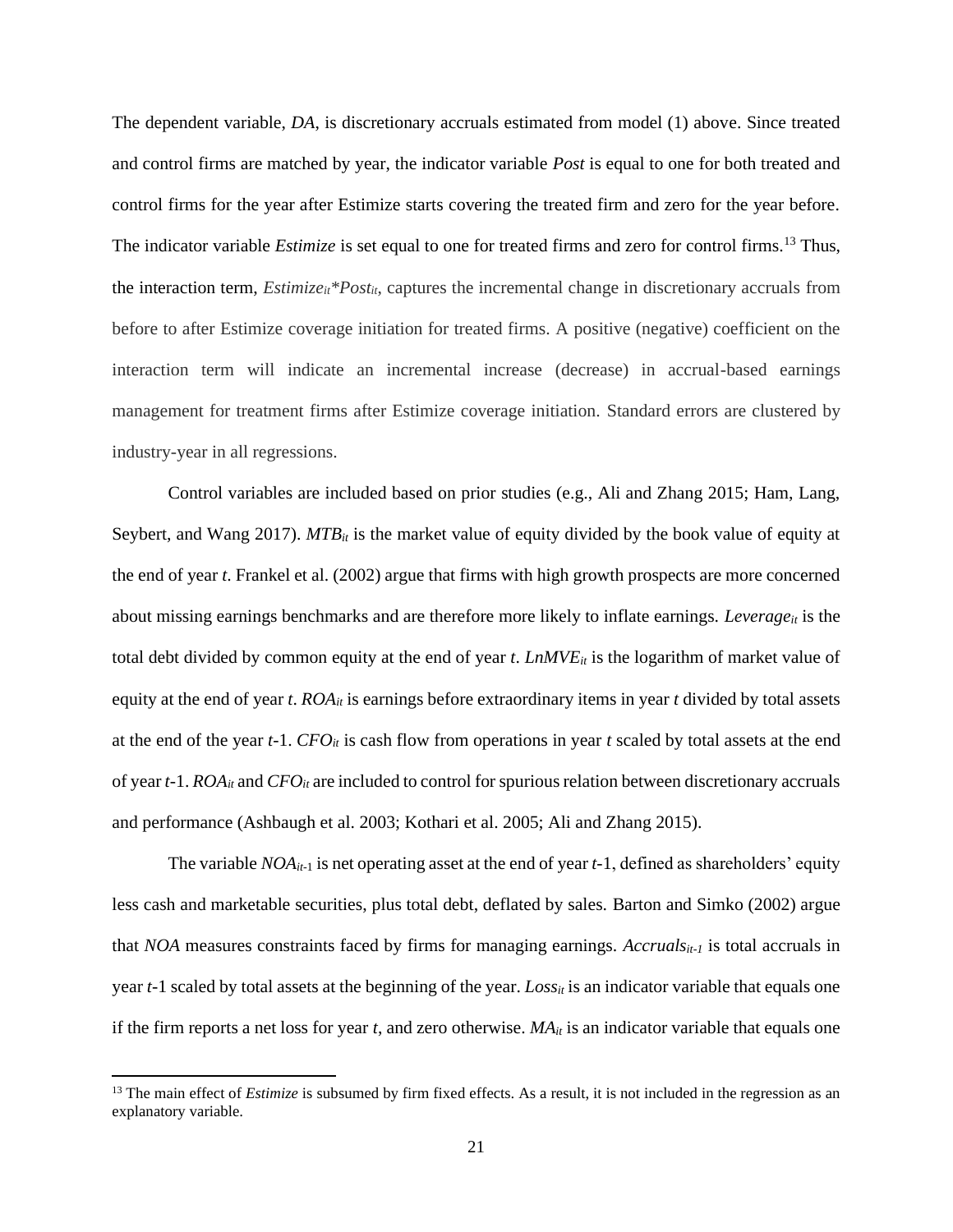if the firm has engaged in a merger and acquisition in year *t*, and zero otherwise. *Issuerit* is an indicator variable that equals one if  $MA<sub>it</sub>$  is not equal to one and if the number of outstanding shares increased by at least 10 percent, long-term debts increased by at least 20 percent, or the firm first appears on the CRSP monthly returns database in year  $t$ , and zero otherwise. *AssetGrowth<sub>it</sub>* is defined as change of total assets during year *t*, scaled by the total assets at the end of year  $t-1$ . *EmpGrowth<sub>it</sub>* is defined as change of employment during year *t*, scaled by the employment at the end of year *t*-1. Ali and Zhang (2015) include these two variables to control for the combined effect of disinvestment and investment in a firm on discretionary accruals. *OCFVolit* and *SalesVolit* are the standard deviation of operating cash flows and sales over the past five years scaled by total assets, respectively. Dechow and Dichev (2002) find that these volatility measures are significantly associated with accruals quality. *∆CashSalesit* is the percentage change in sales minus the change in accounts receivable over the previous year. Dechow et al. (2011) suggest that changes in cash sales are related to incentives to materially misreport earnings. *FirmAge<sub>it</sub>* is the number of years since a firm's IPO, measured as the number of years it has been on CRSP database. Firm and year fixed effects are included.

Graham et al. (2005) provide survey evidence that executives point to the reduction of discretionary expenses such as R&D and SG&A as the most preferred method for overstating earnings. Thus, as in prior research (e.g., Lo et al. 2017; Kothari et al. 2016; Ali and Zhang 2015), we focus on firms' discretionary expenditures including R&D expenditures, advertising expense, and selling, general, and administrative expenses (SG&A). To estimate the abnormal level of discretionary expenses, we use the following cross-sectional model by industry and year (Roychowdhury 2006):

$$
DisExp_{it} = a_1 + a_2 (1/AT_{it-1}) + a_3 Rev_{it-1} + \varepsilon_{it}
$$
\n
$$
(5)
$$

The dependent variable is discretionary expenses, defined as selling, general, and administrative expenses plus R&D and advertising expenses of year *t*, scaled by total assets at the end of year *t*-1.  $AT_{it-1}$  is the total assets of firm *i* at the end of year *t*-1.  $Rev_{it-1}$  is the sales revenue of firm *i*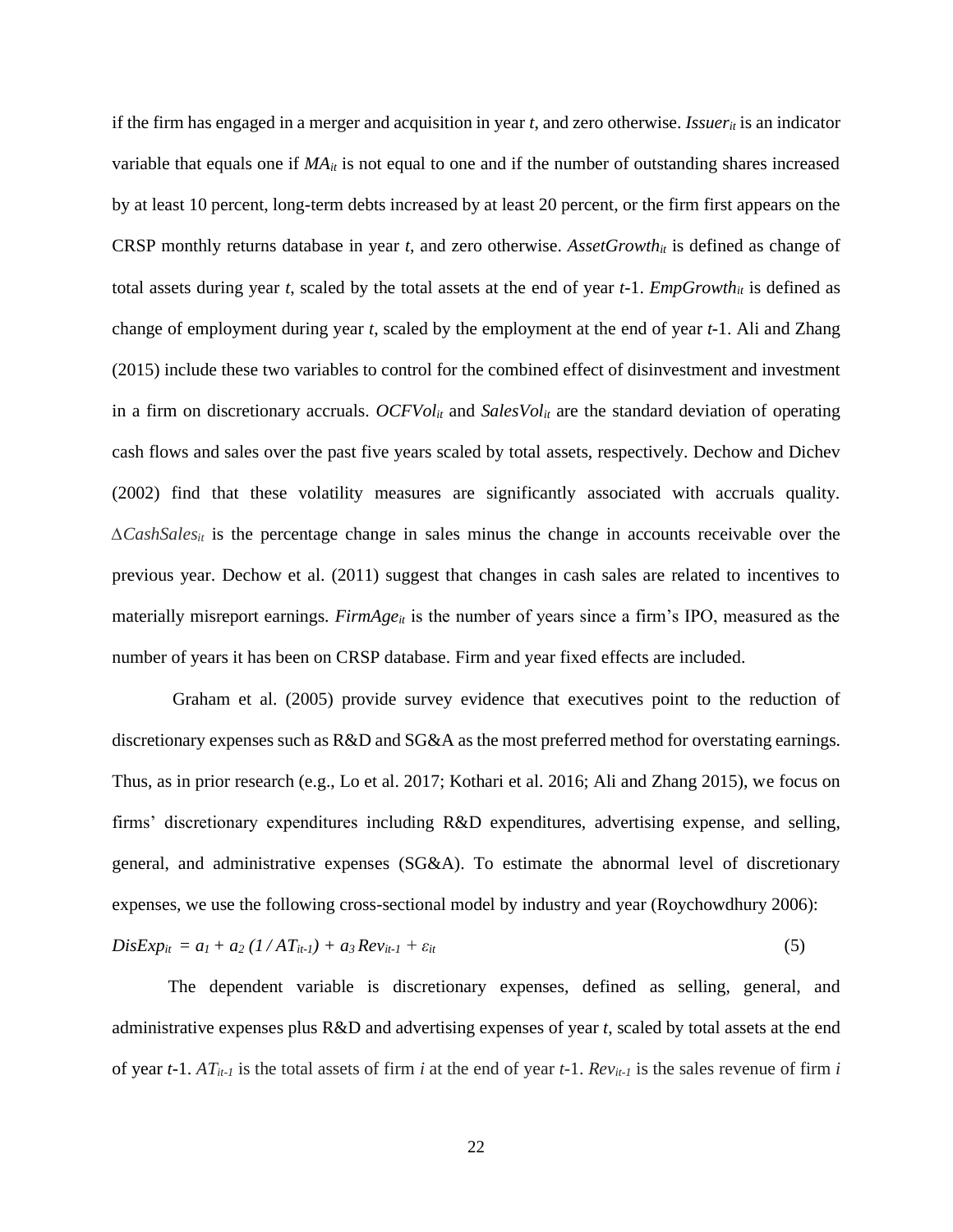in year *t-*1 scaled by total assets. The residuals from model (5) are used to measure abnormal discretionary expenses.

We then use the following model to test our hypotheses regarding real-activities-based earnings management:

$$
RAM_{it} = a_0 + a_1 Post_{it} + a_2 Estimize_{it} * Post_{it} + a_3 MTB_{it} + a_4 Leverage_{it} + a_5 LMWE_{it} + a_6 ROA_{it} + a_7
$$
\n
$$
AssetGrowth_{it} + a_8 EmpGrowth_{it} + a_9 Loss_{it} + a_{10} MA_{it} + a_{11} Issuer_{it} + a_{12} OCFVol_{it} + a_{13}
$$
\n
$$
SalesVol_{it} + a_{14} \Delta Cash Sales_{it} + a_{15} FirmAge_{it} + Firm fixed effects + Year fixed effects + \varepsilon_{it}
$$
\n(6)

The dependent variable,  $RAM_{it}$ , is equal to the negative of abnormal discretionary expenses estimated from model (3) above. Thus, higher values of *RAM* indicate more earnings management through cutting discretionary expenditures. Indicator variables *Post* and *Estimize* are defined as in model (2). The interaction term, *Estimize<sub>it</sub>*\**Post<sub>it</sub>*, captures the incremental change in abnormal discretionary expenses from before to after Estimize coverage initiation for treated firms. A positive (negative) coefficient on the interaction term will indicate an incremental increase (decrease) in real-activitiesbased earnings management for treatment firms after Estimize coverage initiation. Control variables are included following prior studies (e.g., Ali and Zhang 2015) and have been defined in model (4).

Since firms can manage either or both accruals and discretionary expenses to meet earnings targets, total earnings management that incorporates both components will most clearly reflect the impact of Estimize coverage. We thus estimate the following model:

$$
TM_{it} = a_0 + a_1 \text{ Post}_{it} + a_2 \text{ Estimize}_{it} * \text{Post}_{it} + a_3 \text{ MTB}_{it} + a_4 \text{Leverage}_{it} + a_5 \text{LnMVE}_{it} + a_6 \text{ROA}_{it} + a_7
$$
\n
$$
CFO_{it} + a_8 \text{ NOA}_{it-1} + a_9 \text{Accruals}_{it-1} + a_{10} \text{ AssetGrowth}_{it} + a_{11} \text{ EmpGrowth}_{it} + a_{12} \text{ Loss}_{it} + a_{13}
$$
\n
$$
\text{MA}_{it} + a_{14} \text{ Issuer}_{it} + a_{15} \text{ OCFVol}_{it} + a_{16} \text{ SalesVol}_{it} + a_{17} \text{ACashSales}_{it} + a_{18} \text{ FirmAge}_{it} + \text{Firm}
$$
\n
$$
\text{fixed effects} + \text{Year fixed effects} + \varepsilon_{it} \tag{7}
$$

We measure total earnings management, *TM*, as the sum of discretionary accruals, *DA*, and abnormal discretionary expenses, *RAM*. The control variables are the same as in model (4) for discretionary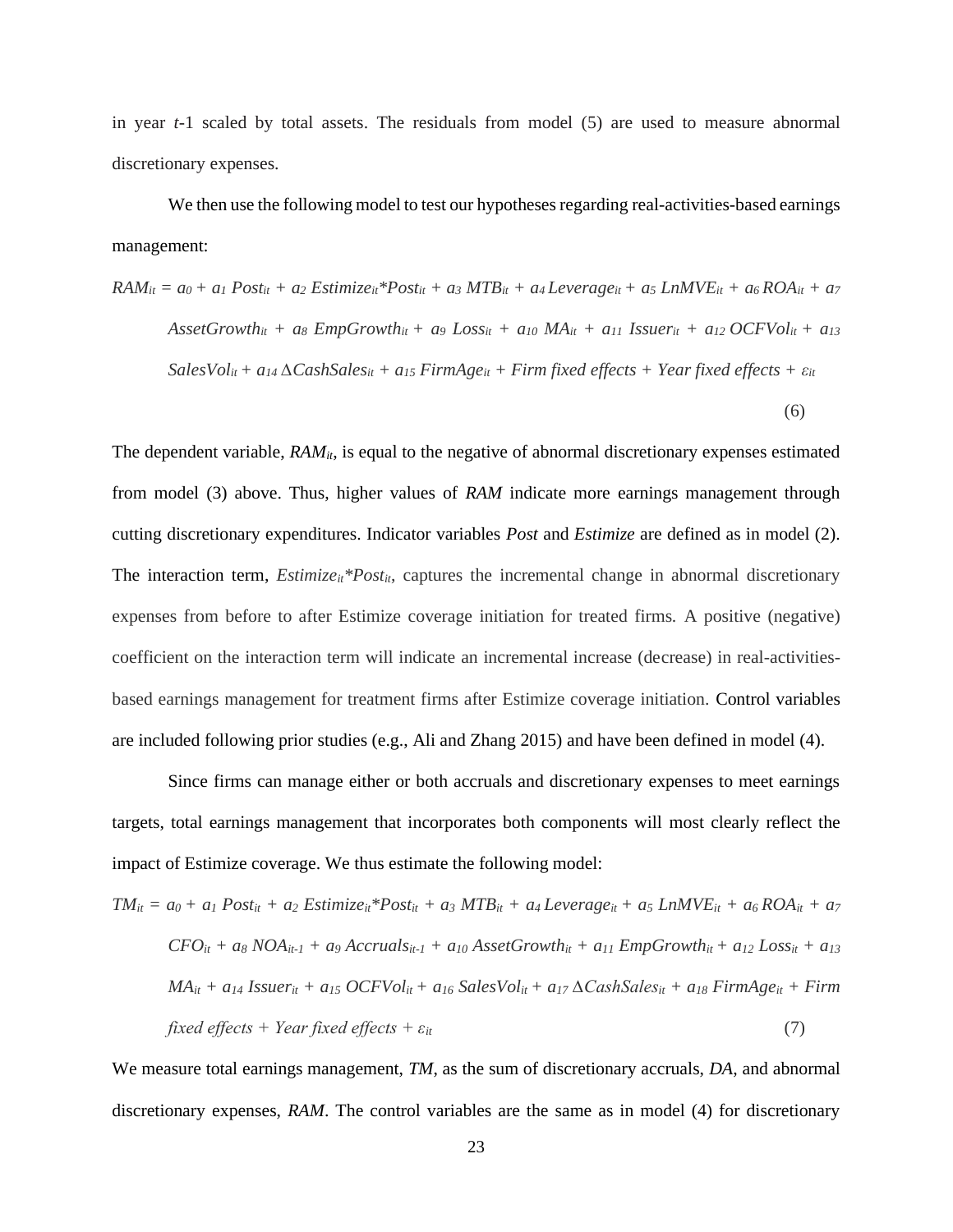accruals since the control variables in model (6) for abnormal discretionary expenses are a subset of those in model (4). The interaction term, *Estimize<sub>it</sub>*\**Post<sub>it</sub>*, captures the incremental change in total earnings management from before to after Estimize coverage initiation for treated firms.

#### 5.3. Accrual-based and real-activities earnings management

Univariate analyses of discretionary accruals, abnormal discretionary expenses, and total earnings management are reported in Panel A of Table 6. Treatment firms experience a significant increase in discretionary accruals after Estimize coverage initiation, while control firms experience a negative but insignificant change in discretionary accruals during the same period. The difference in the change of discretionary accruals around the year of Estimize coverage initiation between treatment and control firms is significant, suggesting that firms increase accrual-based earnings management after Estimize coverage initiation. Treatment firms also experience a significant increase in realactivities-based earnings management after Estimize coverage initiation. The increase in realactivities-based earnings management of treatment firms is significantly larger than that of control firms. Adding up discretionary accruals and abnormal discretionary expenses to measure total earnings management, we find that treatment firms experience a significantly larger increase in total earnings management than control firms.

We report the regression results in Panel B of Table 6. The estimation results of model (4) with discretionary accruals as the dependent variable are presented in column (1). After controlling for various factors that can affect discretionary accruals, the coefficient on *Estimize\*Post* is significantly positive, suggesting a significant incremental increase in accrual-based earnings management for treated firms after Estimize coverage initiation, relative to control firms that are not covered by Estimize in the same period. The coefficients on control variables are largely consistent with findings in prior studies. The coefficient on *ROA* is significantly positive, consistent with the result in Kothari et al. (2005). The coefficient on *Loss* is significantly negative and that on *CFO* is significantly negative,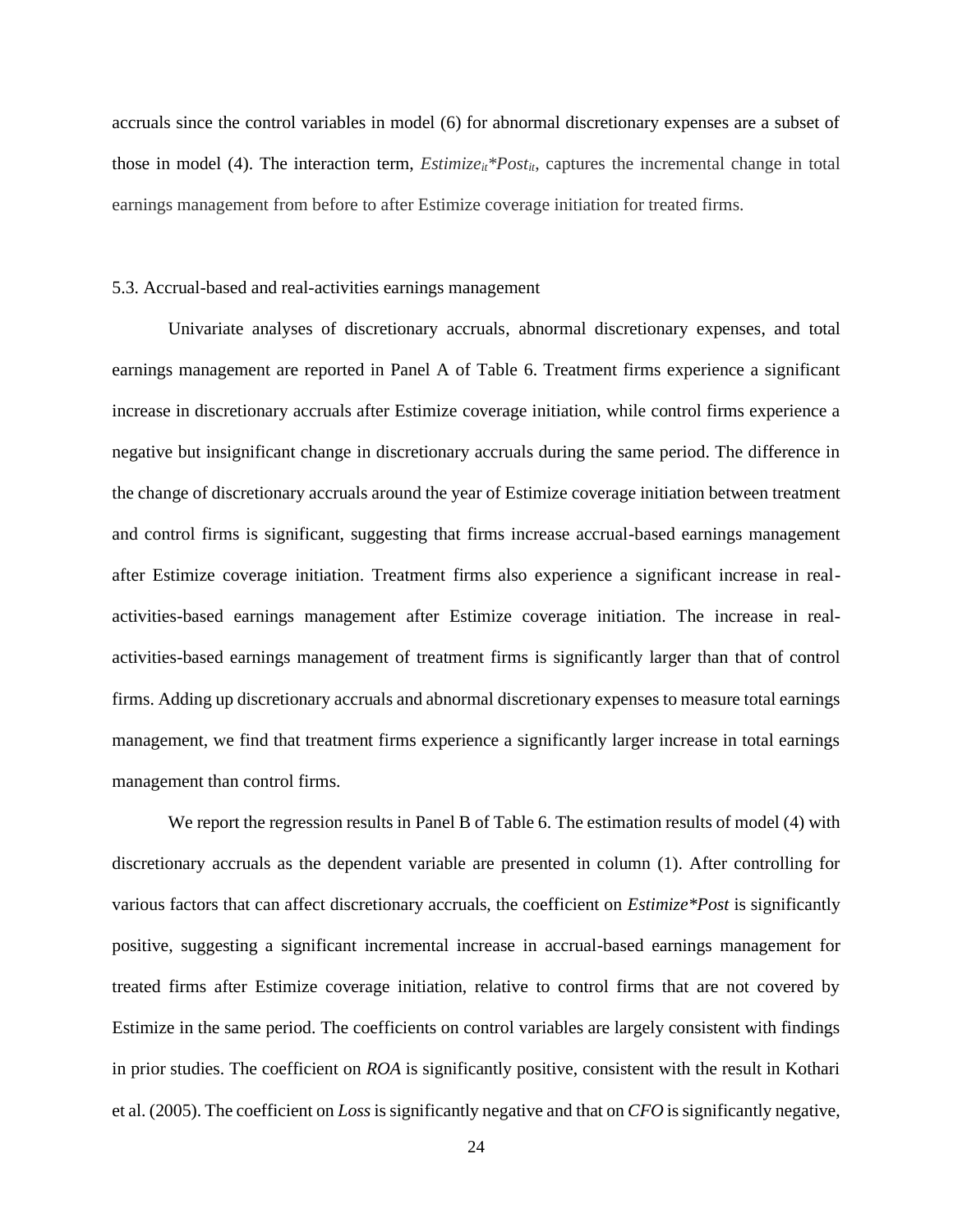consistent with the findings of Ashbaugh et al. (2003). They argue that discretionary accruals models do not completely extract out nondiscretionary accruals that are negatively correlated with cash flows from operations. As in Ali and Zhang (2015), *AssetGrowth* is positively correlated with discretionary accruals.

The estimation results of model (6) regarding real-activities-based earnings management are reported in column (2) of Panel B, Table 6. Consistent with the univariate results, the coefficient on *Estimize\*Post* is significantly positive, suggesting that treatment firms exhibit a significant incremental increase in real-activities-based earnings management post Estimize coverage initiation. The coefficients on control variables are also largely consistent with findings in prior studies. Similar to Ali and Zhang (2015), we find *AssetGrowth* to be negatively associated with reductions in abnormal discretionary expenses.

We report the results on total earnings management in column (3) of Panel B. The coefficient on *Estimize\*Post* is significantly positive at better than 1% level, suggesting a significant incremental increase in total earnings management post Estimize coverage initiation.

In summary, the univariate and the regression analyses indicate that there is an increase in both accrual-based and real-activities-based earnings management in treated firms after Estimize coverage initiation. The results suggest that Estimize coverage exerts pressure on management and induces earnings management to achieve short-term targets.

#### 5.4. Cross-sectional analyses

#### 5.4.1 Estimize impact and the size of the crowd

Jame et al. (2016) argue that the value of crowdsourced forecasts likely increases with the size of the crowd. Consistent with this argument, they find that the incremental information content in Estimize forecasts and the market's reaction to Estimize consensus forecast error increase with the number of Estimize contributors covering the firm. Their findings suggest that Estimize consensus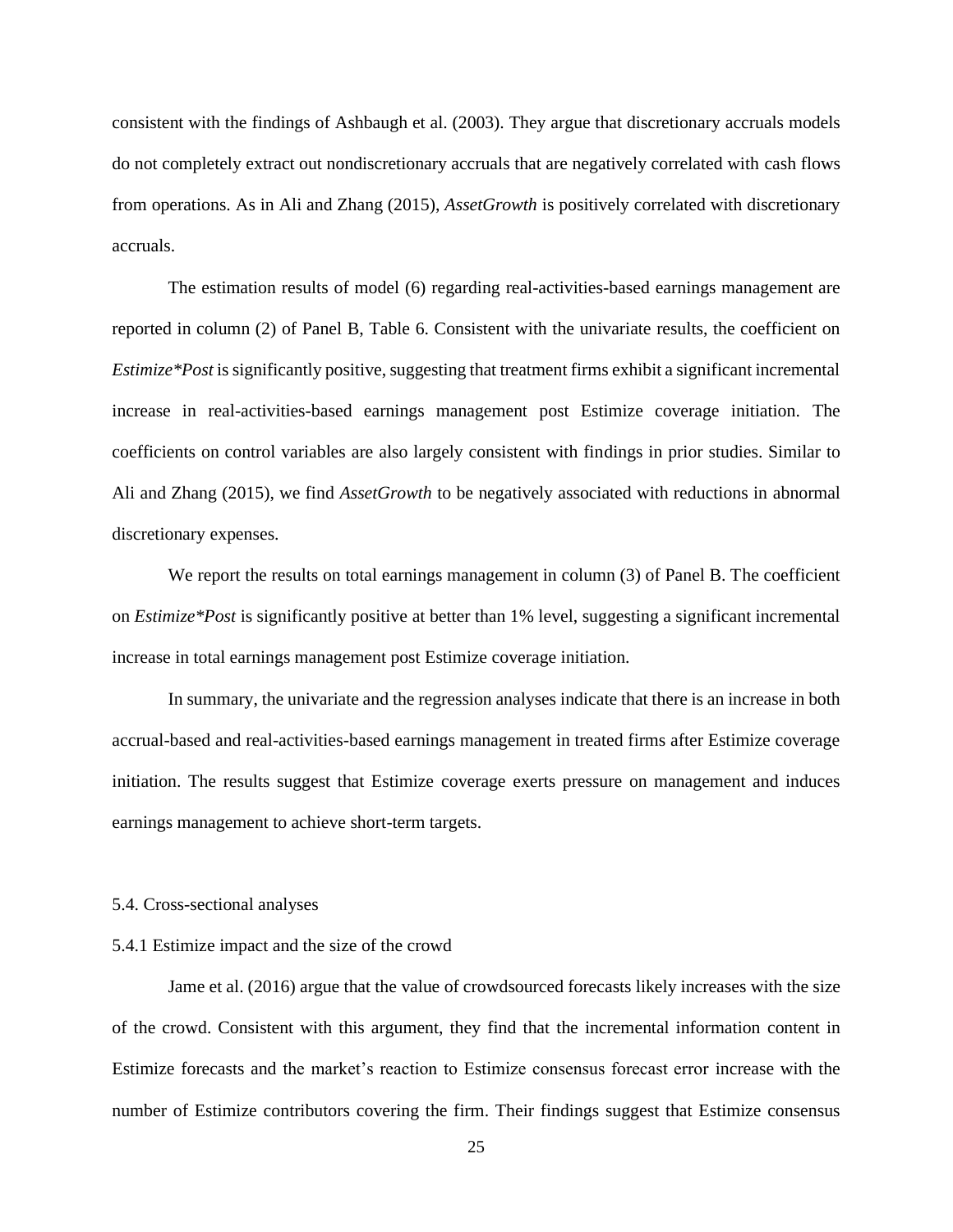forecasts are likely a more important earnings benchmark when the size of the crowd is large. We thus expect the pressure from the crowd to be stronger when a larger number of Estimize contributors follow a company.

We partition the sample into subsamples based on the sample median of the median number of Estimize forecasts for each treated firm over the coverage initiation year. We then estimate models (4), (6), and (7) for the two subsamples separately. The subsample of treatment firms followed by a large crowd has on average 10 Estimize forecasts, while the subsample followed by a small crowd has about 4. The results are reported in Table 7. The first two columns of Table 7, Panel A present the results on accrual-based earnings management while the first two columns of Panel B present the results of realactivities-based earnings management and the first two columns of Panel C report the results of total earnings management. In all three tests, the coefficient on *Estimize\*Post* is larger in the subsample of firms that are covered by more Estimize contributors. The difference in the coefficient between the two subsamples is significant for total earnings management, suggesting that the increase in earnings management is more pronounced in treatment firms followed by a larger crowd.

### 5.4.2 Managerial ownership

Management is likely to have strong incentives to meet or beat Estimize consensus if their personal wealth is more affected by a decline in stock price due to missing the earnings target. We expect that managers who hold more shares of their own firms engage more in earnings management to avoid missing Estimize consensus forecasts. We partition the sample into subsamples with high and low CEO ownership based on CEO shareholdings at the end of the year before Estimize coverage initiation. Model (4) on accrual-based, model (6) on real-activities-based earnings management, and model (7) on total earnings management are estimated separately for the subsamples. The results are reported in columns (3) and (4) of the three panels of Table 7. Consistent with our expectation, the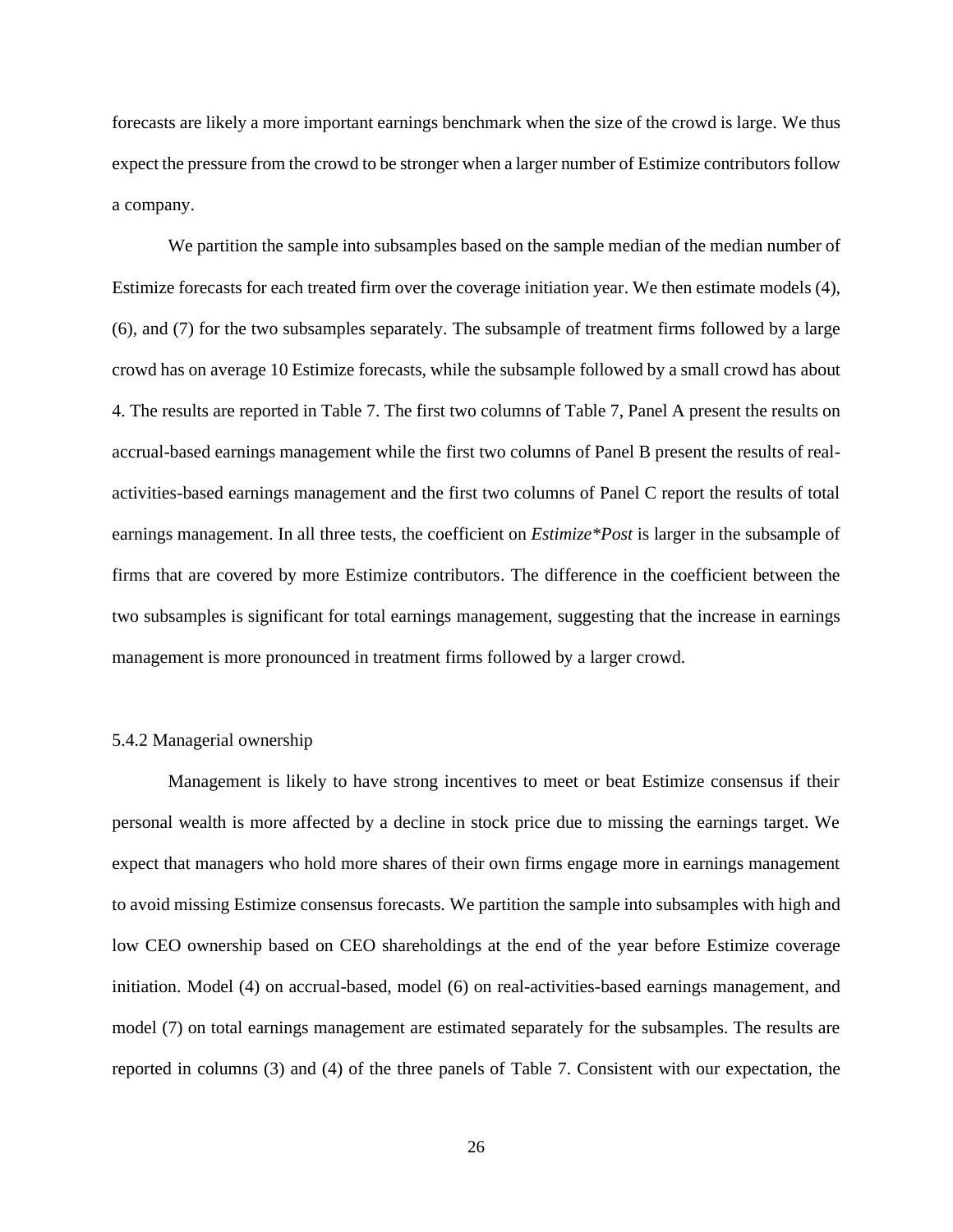increase in total earnings management is significantly larger in the subsample of firms with more CEO ownership.

#### 5.4.3 Transient institutional ownership and managerial myopia

Shleifer and Vishny (1990) show analytically that shareholders with short investment horizon can induce managers to focus on short-term performance. Empirically, Bushee (1998) documents that transient institutional investors, who have short investment horizon, are more likely to induce managers' myopic behavior. Chen et al. (2015) find that the impact of CEO contractual protection that mitigates managerial myopia is more pronounced in firms with higher transient institutional ownership. Thus, we predict that the pressure from the crowd to deliver short-term performance has a greater impact on management's reporting incentives for firms with higher ownership by transient institutional investors.

We partition the sample into subsamples based on the percentage of transient institutional ownership of each treated firm prior to the coverage initiation year. The average percentage of shares held by transient institutional investors amounts to 25.4% for the subsample of firms with higher transient ownership and 9.4% for the subsample with lower transient ownership. We then estimate models (4), (6), and (7) for the two subsamples separately. The results are reported in columns (5) and (6) in each panel of Table 7. The subsample with high transient institutional ownership exhibits a significantly larger increase in accrual-based earnings management, real-activities-based earnings management, and total earnings management.

### 5.5 Additional analyses

We perform several additional analyses to test the robustness of our results. First, we estimate variations of models (4), (6), (7) using the treatment and the control firms without entropy balancing. Specifically, we include all explanatory variables and fixed effects in models (4), (6), and (7) except for the indicator variable *Post*, since control firms are not matched with treatment firms and there is no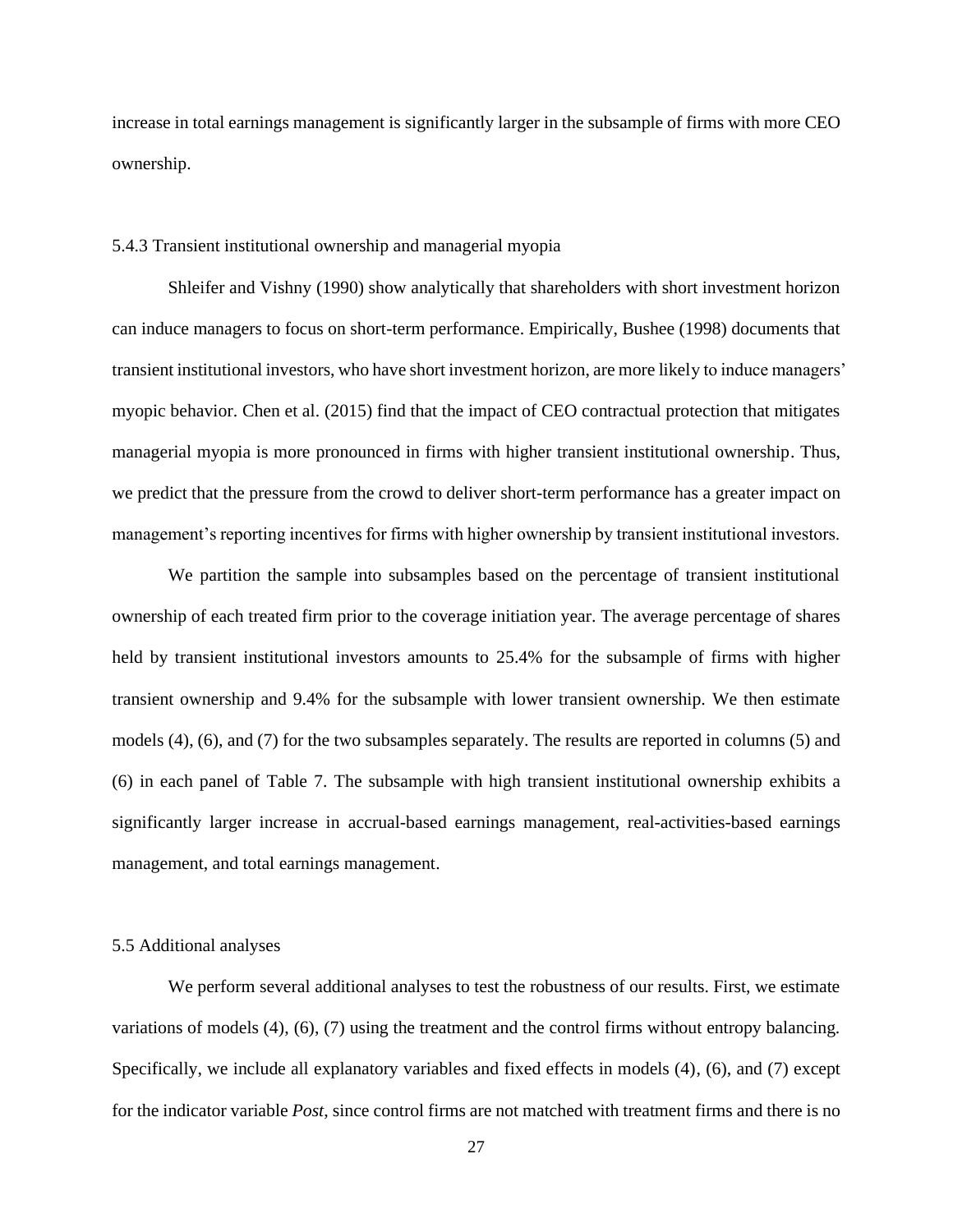pre- or post-event period for control firms. As noted by Bertrand and Mullainathan (2003) and others (e.g., Armstrong, Balakrishnan, and Cohen 2012), with firm and year fixed effects, this is a differencein-differences specification and the coefficient on *Estimize\*Post* captures the post-coverage change in earnings management. The results are reported in Panel A of Table 8. Consistent with the results based on the entropy-balanced sample reported in Table 6, the coefficient on *Estimize\*Post* is significantly positive in all three columns, indicating an increase in accrual-based, real-activities-based, and total earnings management after Estimize coverage initiation.

Second, we include additional controls for potential nonlinear relations between firm growth and earnings management (Collins, Pungaliya, and Vijh 2017). As in Collins et al. (2017), we construct four quintile dummy variables for sales growth, where *SG\_Rank<sup>k</sup>* is set equal to one if a firm's sales growth falls into the *k*th quintile of the sample, and zero otherwise. The results of estimating models (4), (6), and (7) using the entropy-balanced sample are reported in Panel B of Table 8. Again, the coefficient on *Estimize\*Post* is significantly positive in all three columns, indicating an increase in accrual-based, real-activities-based, and total earnings management after Estimize coverage initiation. We also use the design to examine cross-sectional variations in total earnings management (untabulated). Our cross-sectional predictions continue to hold, suggesting that the increase in earnings management is more pronounced when firms are under greater pressure to deliver short-term performance.

#### **6. Conclusion**

Social-media-based information intermediaries are playing an increasingly important role in the capital markets. In particular, crowdsourced earnings forecasts collected and disseminated by Estimize have become an earnings benchmark alternative to sell-side forecasts. While research documents significant impact of Estimize forecasts on analysts and investors, little is known about how they affect management and financial reporting. We document that there is a significant incremental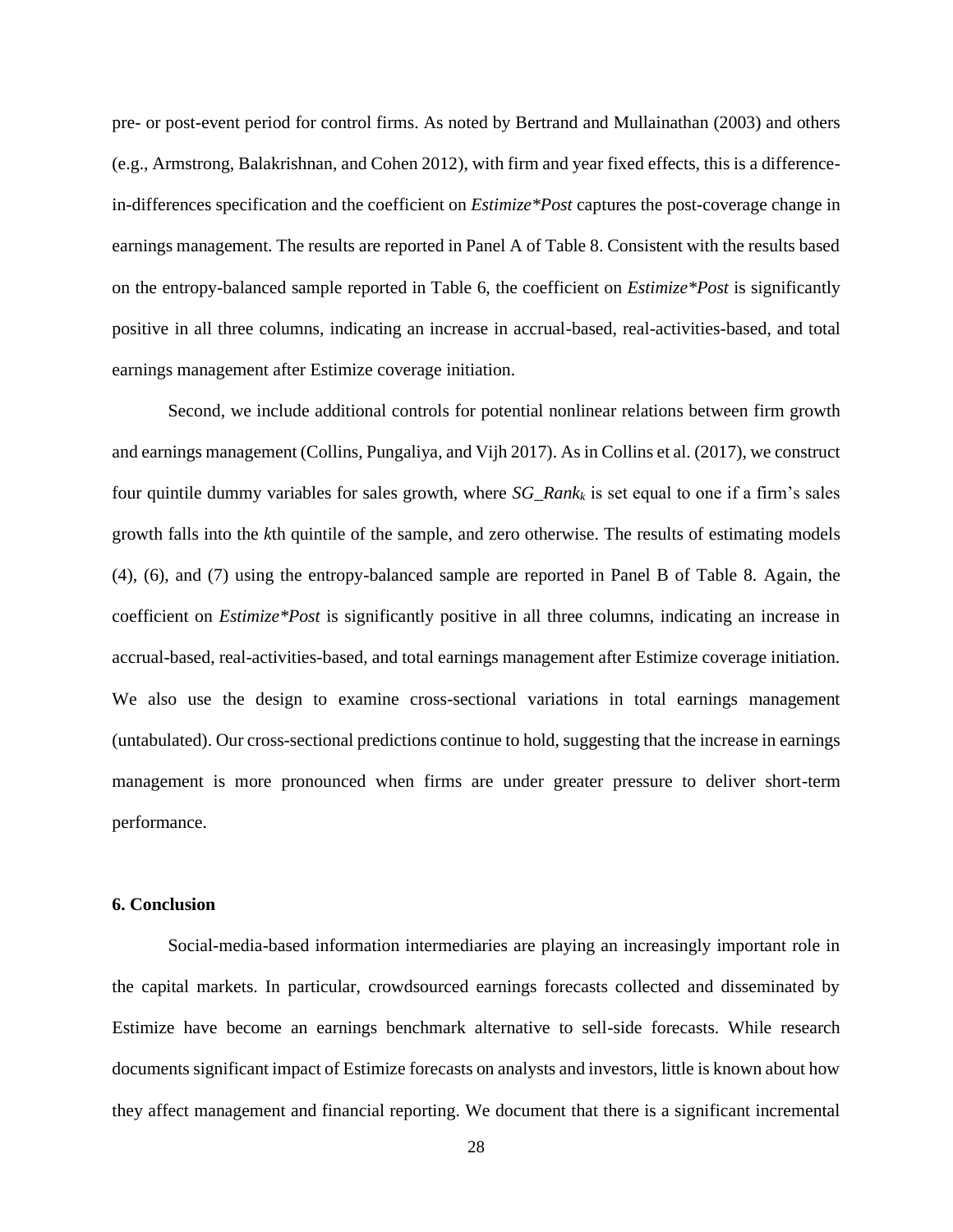stock price decline for missing Estimize consensus forecasts, controlling for whether firms meet or beat I/B/E/S consensus. Further, we find that, compared to I/B/E/S forecasts, there is less downward revision in Estimize forecasts over time, suggesting that management is less effective in guiding Estimize contributors.

We then explore the impact of Estimize coverage initiation on firms' earnings management using a difference-in-differences approach over the period from 2012 to 2016. We construct an entropy-balanced control sample based on factors that may affect the likelihood of Estimize coverage. We examine changes in both accrual-based and real-activities-based earnings management of treatment firms from the year before to the year after the coverage initiation year, relative to the sample of control firms that are not covered by Estimize during the period. After controlling for other factors affecting accruals and discretionary expenses, we find a significant increase in both accrual-based and real-activities-based earnings management after Estimize coverage initiation for treatment firms. This finding suggests that pressure from the crowd to deliver short-term performance motivates management to engage more in earnings management.

We also examine whether the impact of Estimize on management reporting incentives varies in the cross-section as expected. Consistent with the expectation that the impact of Estimize consensus forecasts increases with the size of the crowd, we find that the increase in total earnings management is concentrated in treatment firms followed by a larger number of Estimize contributors. We also find the increase in total earnings management to be concentrated in the subsample of firms with greater managerial ownership. Finally, we find that the pressure from the crowd has a greater impact on management's reporting incentives for firms with higher ownership by transient institutional investors who have shorter investment horizons.

This study contributes to the literature in several ways. It adds to the rising line of research on social media by documenting an unintended impact of crowdsourced investment research on financial reporting. Our findings suggest that, directly through Estimize forecasts or indirectly through the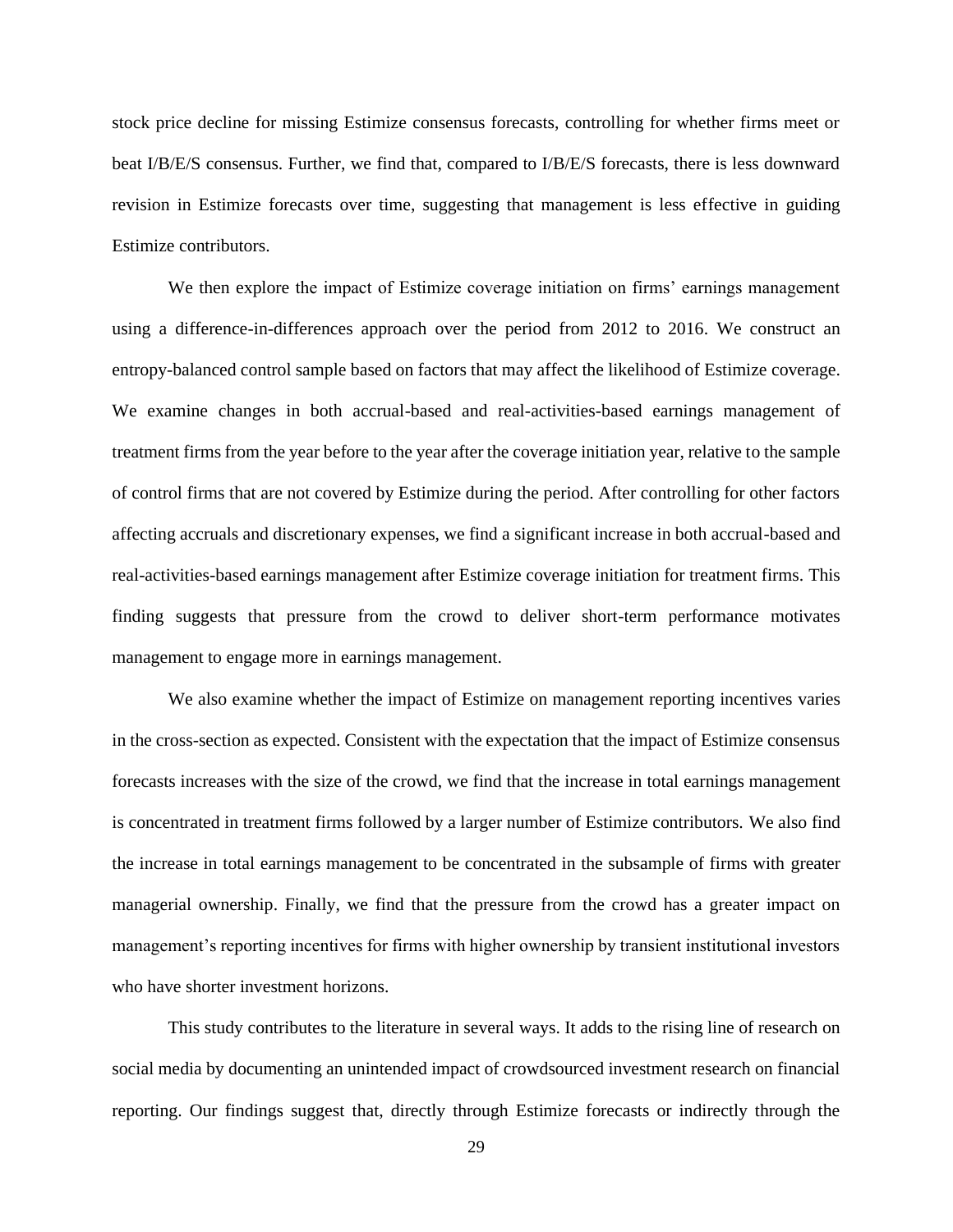impact of Estimize on sell-side analysts, the rise of Estimize may have imposed additional pressure on management and exacerbated managerial short-termism. We provide the first empirical evidence of the impact of social media on managerial decision making. In addition, it also contributes to the literature on information intermediaries by documenting the influence of new, social-media-based information intermediaries, on corporations, which differs from that of traditional information intermediaries. Finally, it adds to the literature on managerial myopia by providing new evidence on social media as a source of pressure that induces managerial short-termism.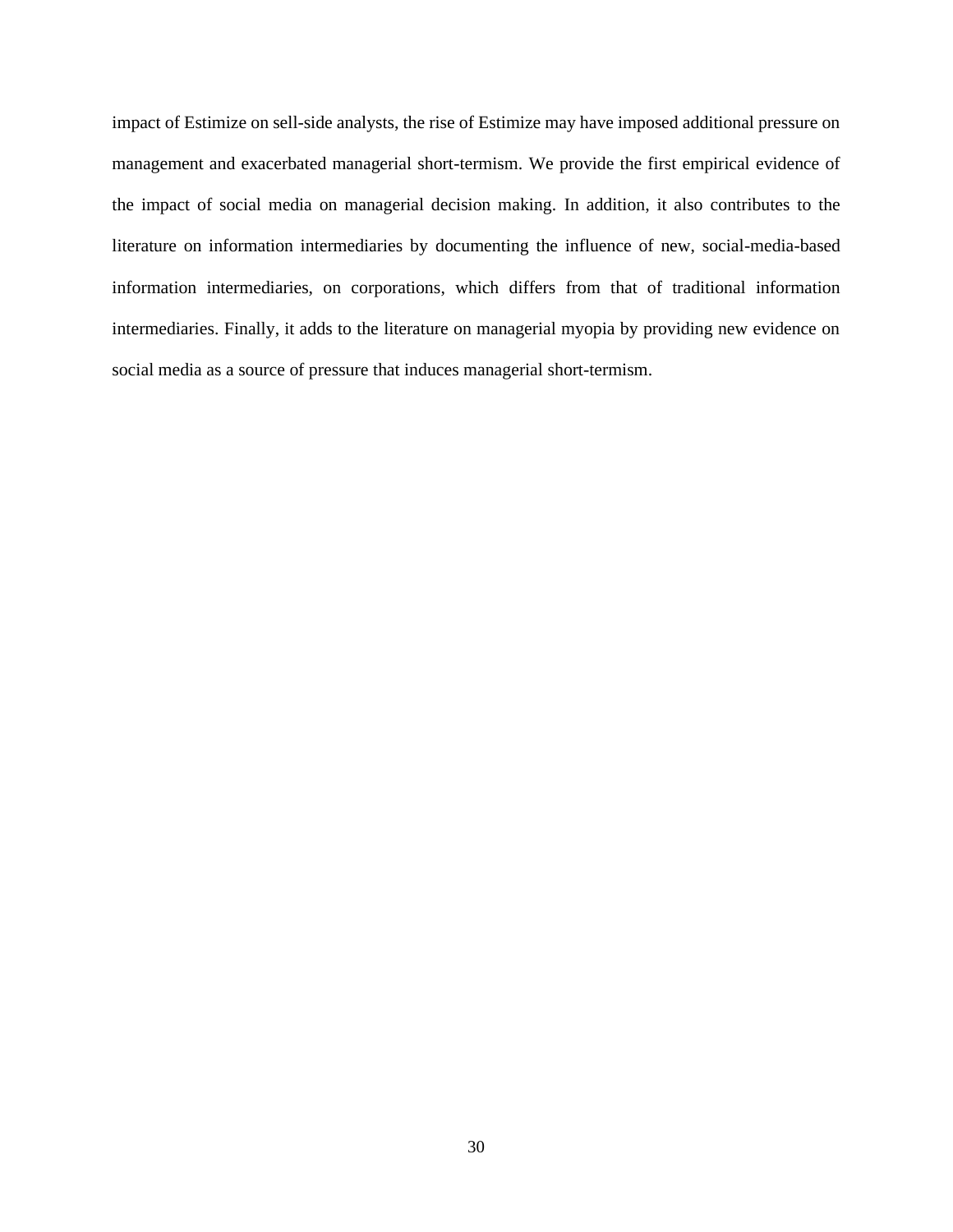# **References**

Ali, A., and W. Zhang. 2015. CEO Tenure and Earnings Management. *Journal of Accounting and Economics* 59: 60–79.

Ashbaugh, H., LaFond, R., Mayhew, B.W. 2003. Do non-audit service compromise auditor independence? Further evidence. *The Accounting Review* 78, 611–639.

Banker, R.D., J.A. Khavis, and H. Park. 2017. Crowdsourced Earnings Forecasts: Implications for Analyst Forecast Timing and Market Efficiency. Working paper. [https://papers.ssrn.com/sol3/papers.cfm?abstract\\_id=3057388](https://papers.ssrn.com/sol3/papers.cfm?abstract_id=3057388)

Bagnoli, M., M. D. Beneish, and S. G. Watts. 1999. Whisper Forecasts of Quarterly Earnings per Share. *Journal of Accounting and Economics* 28: 27–50.

Barton, J., and P. Simko. 2002. The Balance Sheet as an Earnings Management Constraint. *The Accounting Review* 77, 1–27.

Bartov, E., L. Faurel, P.S. Mohanram. 2018. Can Twitter Help Predict Firm-Level Earnings and Stock Returns? *The Accounting Review* 93, 25-57.

Bartov, E., D. Givoly, and C. Hayn. 2002. The Rewards to Meeting or Beating Earnings Expectations. *Journal of Accounting and Economics* 33, 173–204.

Becker, L., DeFond, M.L., Jiambalvo, J., Subramanyam, K.R. 1998. The effect of audit quality on earnings management. *Contemporary Accounting Research* 14,1–24.

Bhattacharya, N.; A. Sheikh; and S. R. Thiagarajan. 2006. Does the Market Listen to Whispers? *Journal of Investing* 15: 16–24.

Blankespoor, E., G. Miller, and H. White. 2014. The role of dissemination in market liquidity: Evidence from firms' use of Twitter. *The Accounting Review* 89 (1): 79–112.

Brown, L.D., and J.A. Khavis. 2017. Measuring Relative Bias and Accuracy with Crowdsourced Earnings Forecasts. Working paper, Temple University.

Chen, X., Cheng, Q., Lo, A.K., Wang, X., 2015. CEO contractual protection and managerial shorttermism. *The Accounting Review* 90(5), 1871-1906.

Chen, H., P. De, Y. J. Hu, and B. H. Hwang, 2014. Wisdom of Crowds: The Value of Stock Opinions Transmitted Through Social Media. *Review of Financial Studies* 27: 1367–403.

Choi, J.J., C.X. Mao, and A.D. Upadhyay. 2015. Earnings Management and Derivative Hedging with Fair Valuation: Evidence from the Effects of FAS 133. *The Accounting Review* 90, 1437-1467.

Cohen, D. A.; A. Dey; and T. Lys. 2008. Real and Accrual-Based Earnings Management in the Preand Post-Sarbanes-Oxley Periods. *The Accounting Review* 83, 757–787.

Das, S., K. Kim, and S. Patro, 2011. An analysis of managerial use and market consequences of earnings management and expectation management. *The Accounting Review* 86,1935-1967.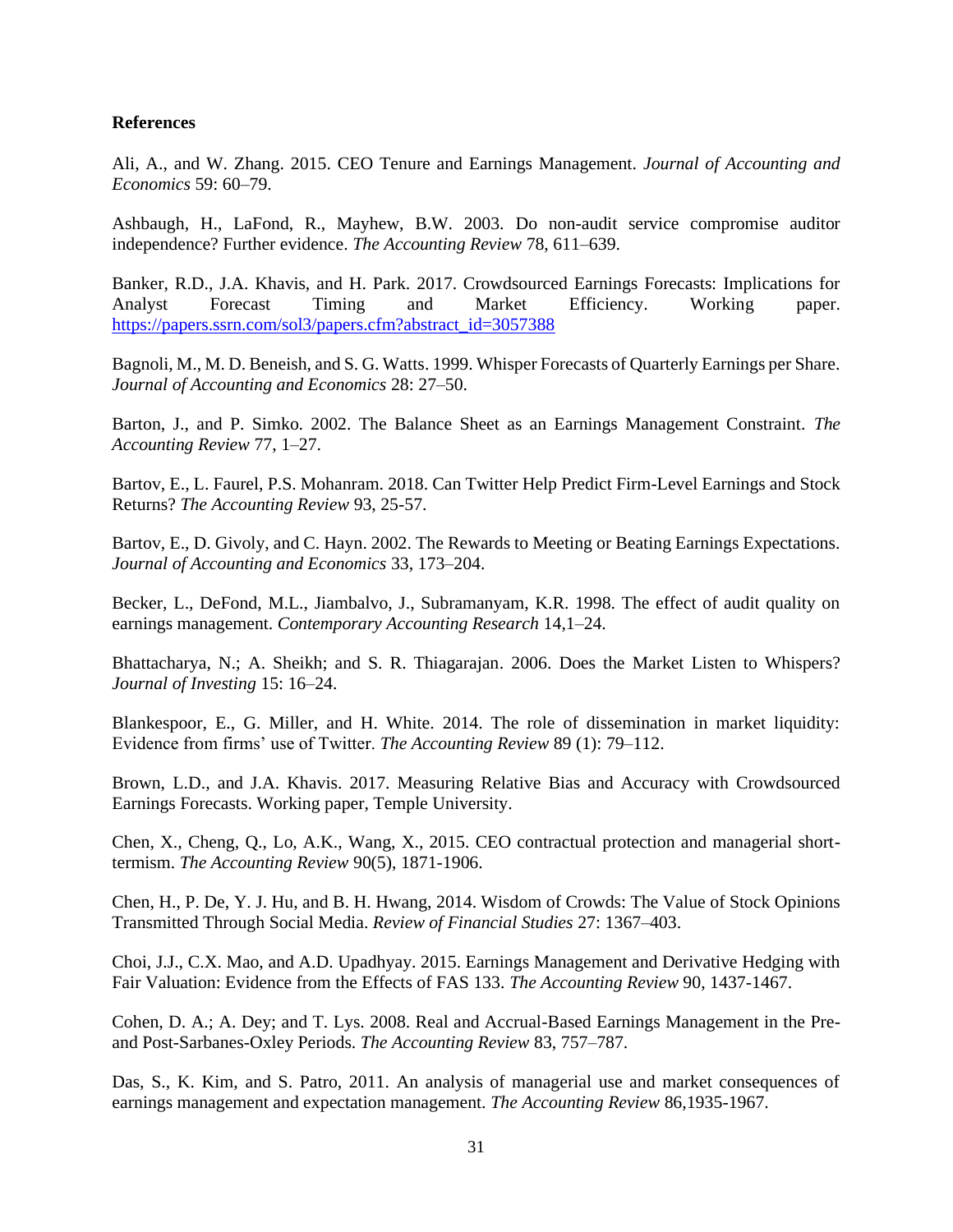Dechow, P., and I. Dichev. 2002. The Quality of Accruals and Earnings: The Role of Accrual Estimation Errors. *The Accounting Review* 77: 35–59.

Dechow, P.; W. Ge; C. Larson; and R. Sloan. 2011. Predicting Material Accounting Misstatements. *Contemporary Accounting Research* 28: 17–82.

Dyck, A., A. Morse, and L. Zingales. 2010. Who Blows the Whistle on Corporate Fraud? *Journal of Finance* 65, 2213–2253.

Edmans, A., Heinle, M.S., Huang, C., 2016. The real costs of financial efficiency when some information is soft. *Review of Finance* 20(6), 2151-2182.

Ernstberger, J., Link, B., Stich, M., Vogler, O., 2017. The real effects of mandatory quarterly reporting. *The Accounting Review* 92(5), 33-60.

Farrell, M., T.C. Green, R. Jame, and S. Markov. 2018. The Democratization of Investment Research: Implications for Retail Investor Profitability and Firm Liquidity. Working paper. [https://papers.ssrn.com/sol3/papers.cfm?abstract\\_id=3222841.](https://papers.ssrn.com/sol3/papers.cfm?abstract_id=3222841)

Frankel, R., Johnson, M., Nelson, K., 2002. The relation between auditors' fees for non-audit services and earnings management. *The Accounting Review* 77, 71–105.

Fuller, J., and M. C. Jensen. 2002. Just Say No to Wall Street: Putting a Stop to the Earnings Game. *Journal of Applied Corporate Finance* 14, 41–46.

Graham, J.; C. Harvey; and S. Rajgopal. 2005. The Economic Implications of Corporate Financial Reporting. *Journal of Accounting and Economics* 40, 3–73.

Guo, B., D. Pérez-Castrillo, and A. Toldrà-Simats. 2019. Firms' innovation strategy under the shadow of analyst coverage. *Journal of Financial Economics* 131, 456–483

He, J., and X. Tian. 2013. The Dark Side of Analyst Coverage: The Case of Innovation. *Journal of Financial Economics* 109, 856–878.

Huang, S.X., R. Pereira, and C. Wang. 2017. Analyst Coverage and the Likelihood of Meeting or Beating Analyst Earnings Forecasts. *Contemporary Accounting Research* 34, 871-899.

Irani, R.M., D. Oesch. 2016. Analyst Coverage and Real Earnings Management: Quasi-Experimental Evidence. *Journal of Finance and Quantitative Analysis* 52, 589-627.

Jame, R., Johnston, R., Markov, S., and Wolfe, M. C., 2016. The value of crowdsourced earnings forecasts. *Journal of Accounting Research* 54 (4), 1077-1110.

Jame, R. E., S. Markov, and M. C. Wolfe. 2017. Does Crowdsourced Research Discipline Sell-Side Analysts? Working paper. [https://papers.ssrn.com/sol3/papers.cfm?abstract\\_id=2915817.](https://papers.ssrn.com/sol3/papers.cfm?abstract_id=2915817)

Jones, J. 1991. Earnings Management During Import Relief Investigations." Journal of Accounting Research 29: 193–228.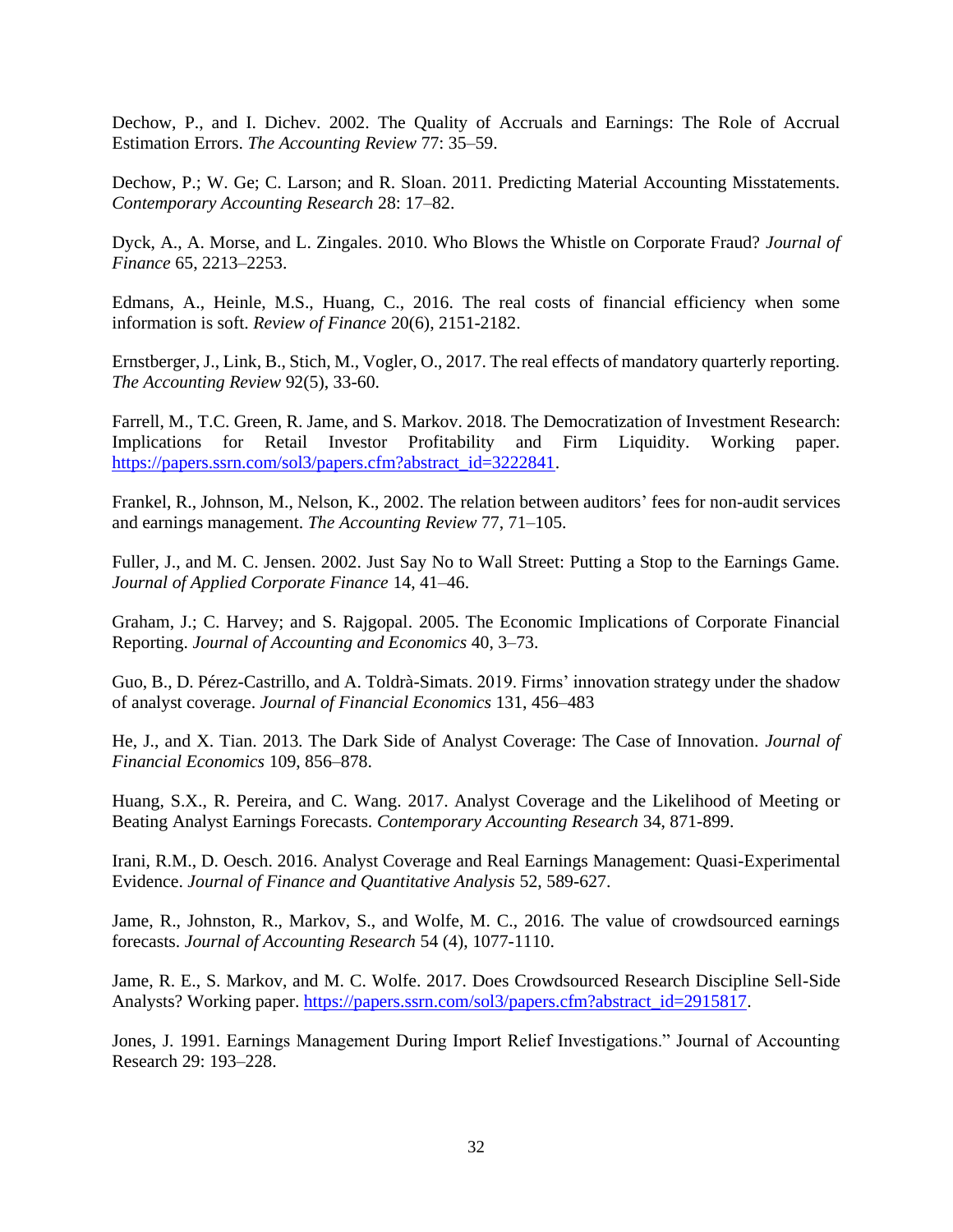Jung, M., J. Naughton, A. Tahoun, and C. Wang. 2018. Do Firms Strategically Disseminate? Evidence from Corporate Use of Social Media. *The Accounting Review* 93, 225-252.

Kothari, S.; A. Leone; and C. Wasley. 2005. Performance Matched Discretionary Accrual Measures." *Journal of Accounting and Economics* 39: 163–97.

Kothari, S.P., Mizik, N., Roychowdhury, S., 2016. Managing for the Moment: The Role of Earnings Management via Real Activities versus Accruals in SEO Valuation. *The Accounting Review 91*, 559– 586.

Kraft, A.G., Vashishtha, R., Venkatachalam, M., 2018. Frequent financial reporting and managerial myopia. *The Accounting Review* 93(2), 249-275.

Lee, F., A. Hutton, and S. Shu. 2015. The role of social media in the capital market: Evidence from consumer product recalls. *Journal of Accounting Research* 53 (2): 367–404.

Lo, K., Ramos, F., Rago, R., 2017. Earnings management and annual report readability. *Journal of Accounting and Economics* 63, 1-25.

Matsunaga, S. R., and C. W. Park. 2001. The Effect of Missing a Quarterly Earnings Benchmark on the CEO's Annual Bonus. *The Accounting Review* 76, 313–332.

Mergenthaler, R. D.; S. Rajgopal; and S. Srinivasan. 2012. CEO and CFO Career Penalties to Missing Quarterly Earnings Forecasts. Working Paper. [https://papers.ssrn.com/sol3/papers.cfm?abstract\\_id=1152421](https://papers.ssrn.com/sol3/papers.cfm?abstract_id=1152421)

Miller, G. S., and D. J. Skinner. 2015. The evolving disclosure landscape: How changes in technology, the media, and capital markets are affecting disclosure. *Journal of Accounting Research* 53 (2): 221– 239.

Mcnichols, M. 2002. Discussion of 'The Quality of Accruals and Earnings: The Role of Accrual Estimation Errors'. *The Accounting Review* 77: 61–69.

Roychowdhury, S. 2006. Earnings Management through Real Activities Manipulation. *Journal of Accounting and Economics* 42, 335–370.

Roychowdhury, S., N. Shroff, and R. Verdi. 2019. The Effects of Financial Reporting and Disclosure on Corporate Investment: A Review. Working paper. [https://papers.ssrn.com/sol3/papers.cfm?abstract\\_id=3364582](https://papers.ssrn.com/sol3/papers.cfm?abstract_id=3364582)

Shipman, J.E., Q.T. Swanquist, and R.L. Whited. 2017 Propensity Score Matching in Accounting Research. *The Accounting Review* Vol. 92, No. 1, pp. 213-244.

Shleifer, A., and R. W. Vishny. 1990. Equilibrium short horizons of investors and firms. *American Economic Association Papers and Proceedings* 80 (2): 148-153.

Skinner, D.J., and R.G. Sloan. 2002. Earnings Surprises, Growth Expectations, and Stock Returns or Don't Let an Earnings Torpedo Sink Your Portfolio. *Review of Accounting Studies* 7, 289-312.

Watts, R., Zimmerman, J.L., 1986. Positive Accounting Theory. Prentice-Hall Inc., New Jersey, USA.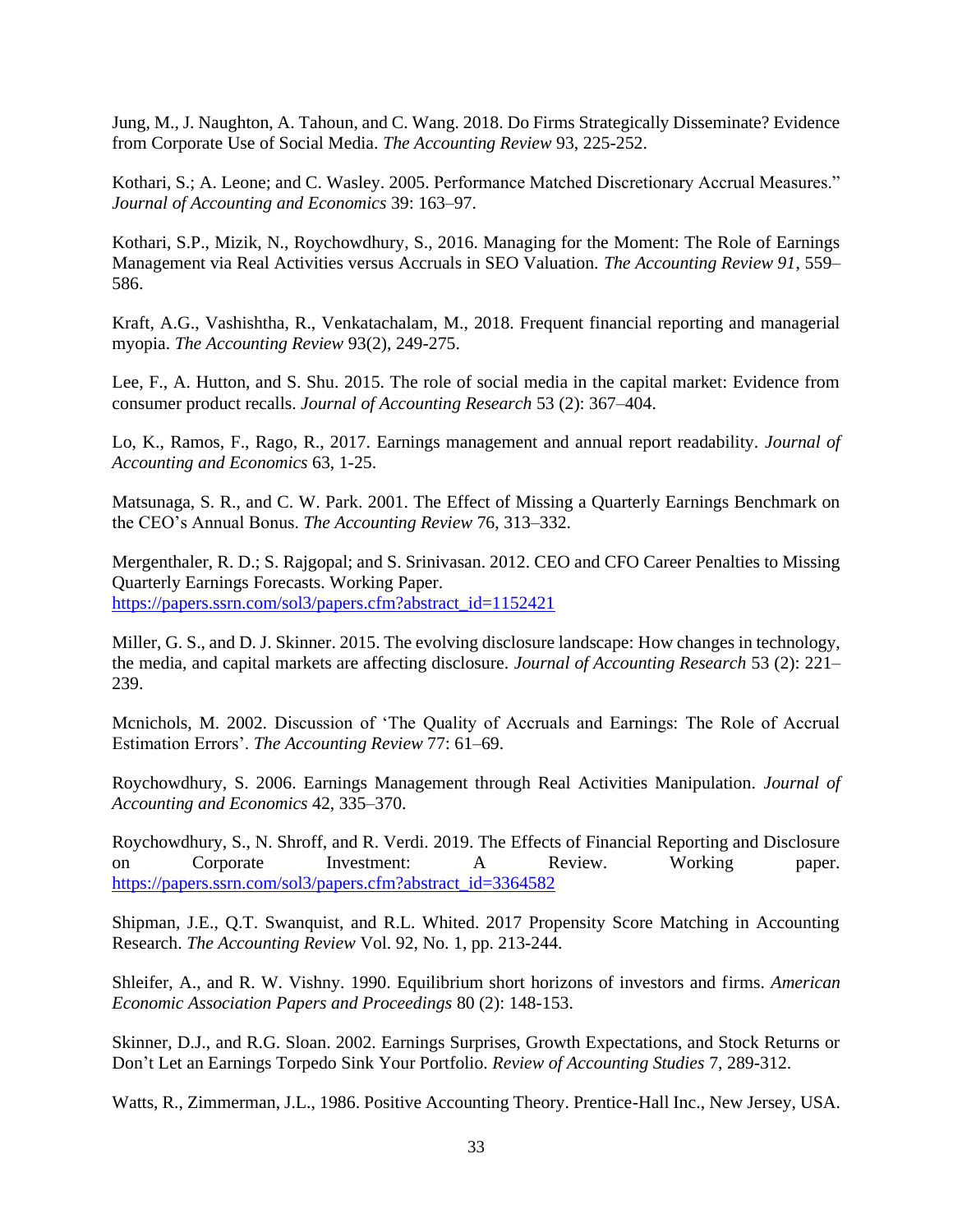Yu, F. 2008. Analyst Coverage and Earnings Management. *Journal of Financial Economics* 88, 245– 271.

Zang, A. Y., 2012. Evidence on the Trade-Off between Real Activities Manipulation and Accrual-Based Earnings Management. *The Accounting Review* 87, 675–703.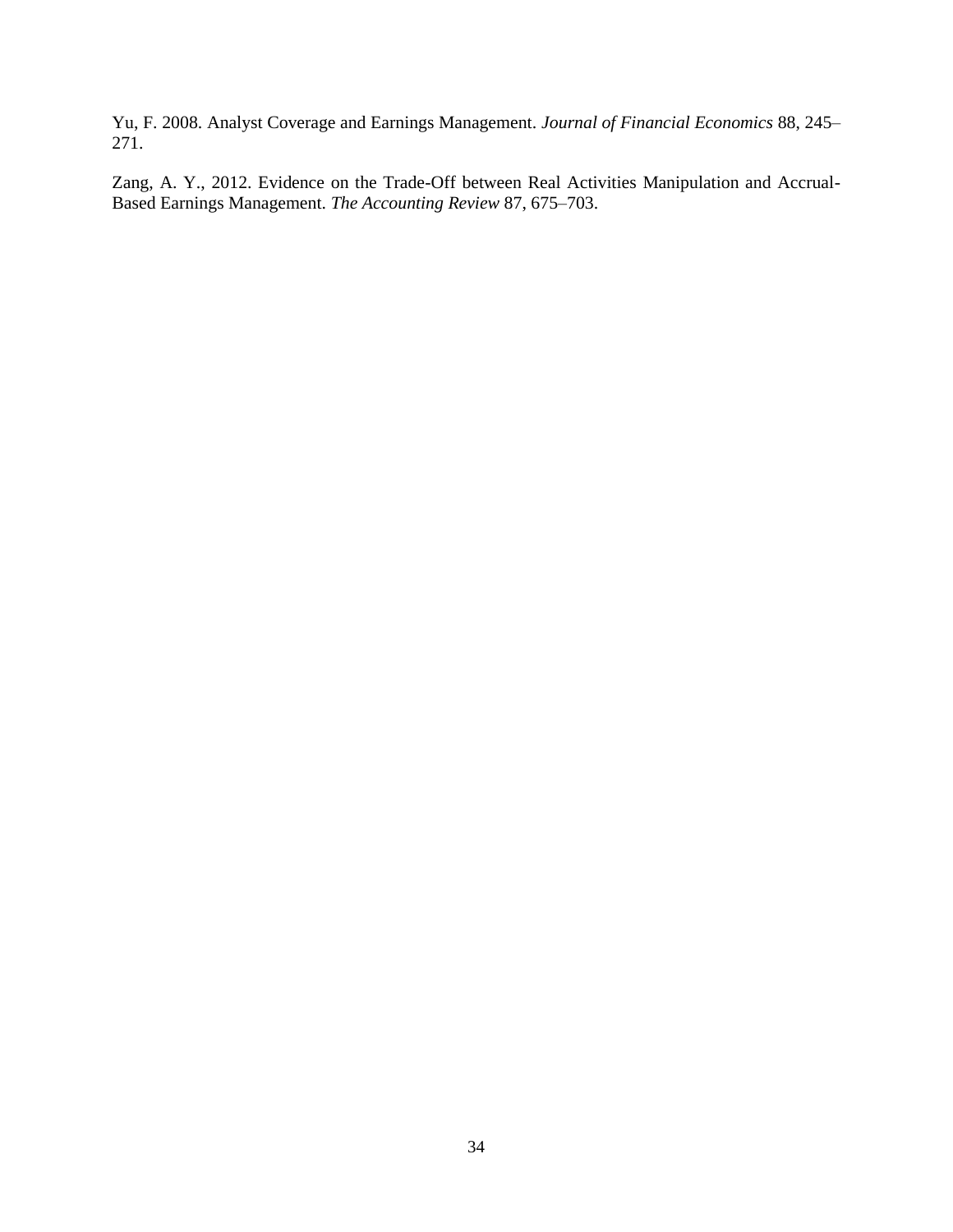# **Appendix A: Variable Definitions**

| Variables                     | Definitions                                                                                                                                                                                                                                                                                                                                                                                                                                                                                                                                                                                                                                                                                                                                                                                                     |
|-------------------------------|-----------------------------------------------------------------------------------------------------------------------------------------------------------------------------------------------------------------------------------------------------------------------------------------------------------------------------------------------------------------------------------------------------------------------------------------------------------------------------------------------------------------------------------------------------------------------------------------------------------------------------------------------------------------------------------------------------------------------------------------------------------------------------------------------------------------|
| <b>Earnings Announcements</b> |                                                                                                                                                                                                                                                                                                                                                                                                                                                                                                                                                                                                                                                                                                                                                                                                                 |
| Adj_RET                       | Market-adjusted returns over the $(-1, 1)$ window around earnings announcement                                                                                                                                                                                                                                                                                                                                                                                                                                                                                                                                                                                                                                                                                                                                  |
| <b>IBES_UE</b>                | Actual EPS minus IBES consensus forecast scaled by stock price as of the end of<br>the prior period. The consensus is either the last reported consensus form I/B/E/S<br>summary file or computed as the mean forecasts over the $(-10, -1)$ window before<br>earnings announcement.                                                                                                                                                                                                                                                                                                                                                                                                                                                                                                                            |
| ESTIMIZE_UE                   | Actual EPS minus ESTIMIZE consensus forecast scaled by stock price as of the end<br>of the prior period. The consensus is either the last reported consensus form Estimize<br>data file or computed as the mean forecasts over the $(-10, -1)$ window before<br>earnings announcement.                                                                                                                                                                                                                                                                                                                                                                                                                                                                                                                          |
| <b>IBES_MISS</b>              | Indicator variable equal to one if actual EPS misses IBES consensus forecast. The<br>consensus is either the last reported consensus form I/B/E/S summary file or<br>computed as the mean forecasts over the $(-10, -1)$ window before earnings<br>announcement.                                                                                                                                                                                                                                                                                                                                                                                                                                                                                                                                                |
| ESTIMIZE_MISS                 | Indicator variable equal to one if actual EPS misses ESTIMIZE consensus forecast.<br>The consensus is either the last reported consensus form Estimize data file or<br>computed as the mean forecasts over the $(-10, -1)$ window before earnings<br>announcement.                                                                                                                                                                                                                                                                                                                                                                                                                                                                                                                                              |
| Forecast Walkdown             |                                                                                                                                                                                                                                                                                                                                                                                                                                                                                                                                                                                                                                                                                                                                                                                                                 |
| Change_MBE                    | Change_MBE is equal to the indicator for MBE with respect to the last consensus<br>minus the indicator for MBE with respect to the first consensus in the $(-90, -1)$<br>window before earnings announcements. The MBE indicator equals one for firms<br>meeting or beating consensus forecast and zero otherwise. Consensus is measured<br>$(1)$ using the first and the last consensus reported by I/B/E/S or Estimize, and $(2)$ as<br>the mean of the first and the last forecasts issued by analysts providing multiple<br>forecasts for a firm-quarter. Change_MBE takes the value of one if a firm meets<br>or beats the last consensus but not the first one, zero if a firm's MBE status does<br>not change, and negative one if a firm meets or beats the first consensus but<br>misses the last one. |
| <b>ESTIMIZE</b>               | Indicator set to 1 if <i>Change_MBE</i> is based on Estimize forecasts, and zero otherwise.                                                                                                                                                                                                                                                                                                                                                                                                                                                                                                                                                                                                                                                                                                                     |
| LOSS4                         | Indicator set to 1 if a firm has negative EPS for the past four quarters consecutively,<br>and zero otherwise.                                                                                                                                                                                                                                                                                                                                                                                                                                                                                                                                                                                                                                                                                                  |
| <b>ABSFE</b>                  | Absolute value of the difference between actual earnings and the first consensus<br>analyst (Estimize) forecast issued.                                                                                                                                                                                                                                                                                                                                                                                                                                                                                                                                                                                                                                                                                         |
| <b>NOA</b>                    | Net operating assets at the beginning of the quarter.                                                                                                                                                                                                                                                                                                                                                                                                                                                                                                                                                                                                                                                                                                                                                           |
| <b>MKTCAP</b>                 | Market capitalization at the beginning of the quarter (\$ millions).                                                                                                                                                                                                                                                                                                                                                                                                                                                                                                                                                                                                                                                                                                                                            |
| <b>NUMEST</b>                 | Number of IBES or Estimize estimates.                                                                                                                                                                                                                                                                                                                                                                                                                                                                                                                                                                                                                                                                                                                                                                           |
| <b>SENS</b>                   | Sensitivity of stock price to the surprise in earnings in the prior quarter.                                                                                                                                                                                                                                                                                                                                                                                                                                                                                                                                                                                                                                                                                                                                    |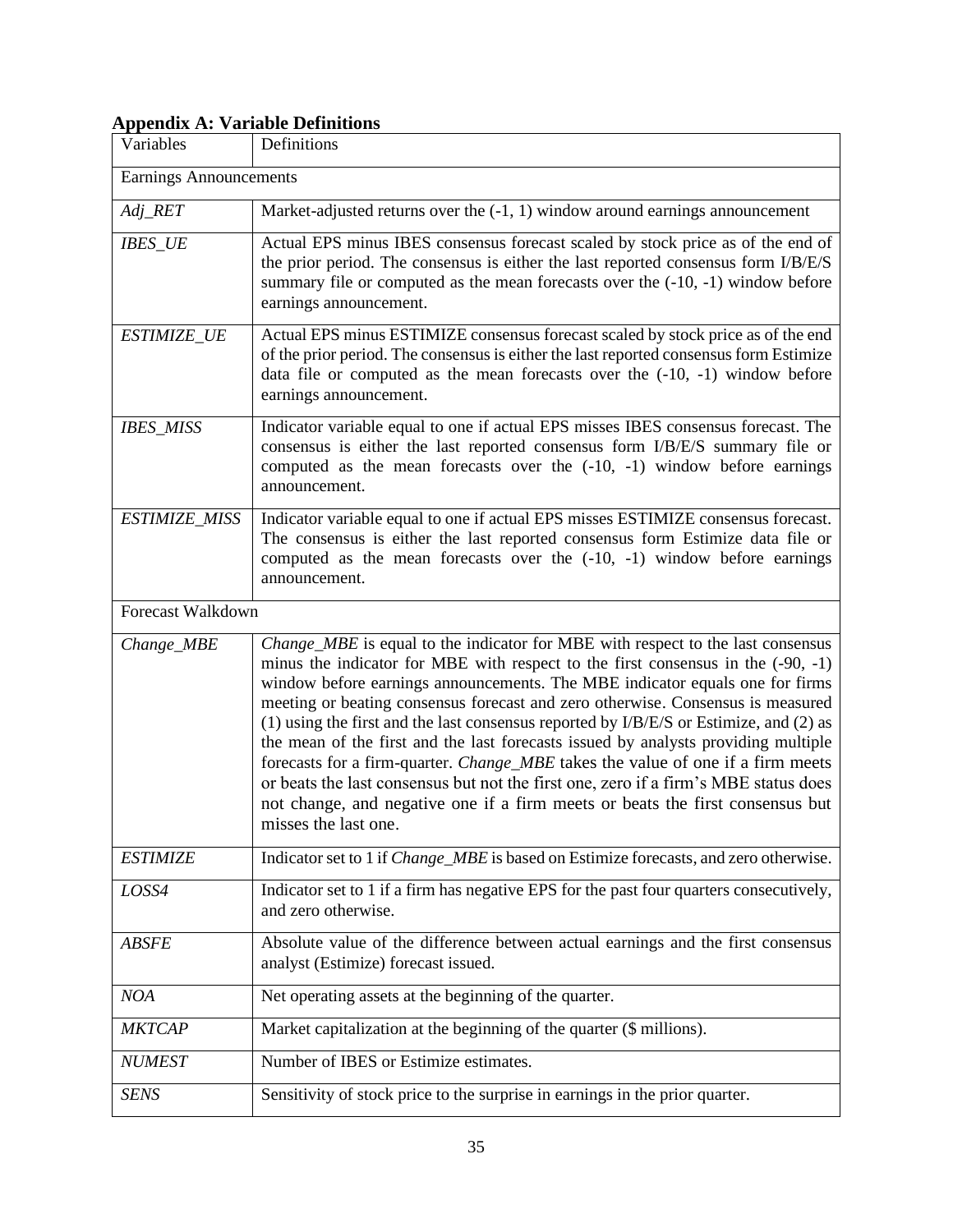| <b>PERSIST</b>         | Number of firm-quarters out of the last four when reported earnings beat analyst<br>forecasts, divided by the number of quarters with consensus data.                                                                                                                                                                                                                                                                                                                                                                                                                                                                                                                                                                                                                                                                                                                                                                                                                                               |
|------------------------|-----------------------------------------------------------------------------------------------------------------------------------------------------------------------------------------------------------------------------------------------------------------------------------------------------------------------------------------------------------------------------------------------------------------------------------------------------------------------------------------------------------------------------------------------------------------------------------------------------------------------------------------------------------------------------------------------------------------------------------------------------------------------------------------------------------------------------------------------------------------------------------------------------------------------------------------------------------------------------------------------------|
| <b>AGE_DIFF</b>        | Difference between the age of the first consensus and that of the last consensus                                                                                                                                                                                                                                                                                                                                                                                                                                                                                                                                                                                                                                                                                                                                                                                                                                                                                                                    |
| Earnings Management    |                                                                                                                                                                                                                                                                                                                                                                                                                                                                                                                                                                                                                                                                                                                                                                                                                                                                                                                                                                                                     |
| Dependent variables    |                                                                                                                                                                                                                                                                                                                                                                                                                                                                                                                                                                                                                                                                                                                                                                                                                                                                                                                                                                                                     |
| DA                     | DA is computed using the following model estimated in the cross-section by industry<br>and year:<br>$TA_{it} = a_0 + a_1 (1/A T_{it-1}) + a_2 (\Delta R ev_{it} - \Delta AR_{it}) + a_3 PPE_{it} + \varepsilon_{it}$<br>The dependent variable, $TA_{it}$ , is firm i's total accruals in year t computed as earnings<br>before extraordinary items and discontinued operations minus operating cash flows<br>deflated by total assets at the end of year $t-1$ . $AT_{it-1}$ is total assets at the end of year<br>t-1. $\Delta Rev_{it}$ is firm i's change in revenues between year t and year t-1 and $\Delta AR_{it}$ is<br>firm $i$ 's change in accounts receivable between year $t$ and year $t-1$ , both of which are<br>scaled by total assets at the end of year $t-1$ . PPE <sub>it</sub> is firm i's gross book value of<br>property, plant and equipment at the end of year t scaled by total assets at the end of<br>year <i>t</i> -1. The residuals from the model form <i>DA</i> . |
| <b>RAM</b>             | RAM is abnormal discretionary expenses computed using the following cross-<br>sectional model by industry and year:<br>$DisExp_{it} = a_1 + a_2 (1/AT_{it-1}) + a_3 Rev_{it-1} + \varepsilon_{it}$<br>The dependent variable is discretionary expenses, selling, general, and<br>administrative expense (including $R&D$ and advertising) of year t, scaled by total<br>assets at the beginning of the year. $AT_{it-1}$ is the total assets of firm i at the<br>beginning of year t. $Rev_{it-1}$ is the sales revenue of firm i in year t-1 scaled by total<br>assets. RAM is set to the negative of residuals from the model.                                                                                                                                                                                                                                                                                                                                                                    |
| TM                     | TM is the sum of DA and RAM.                                                                                                                                                                                                                                                                                                                                                                                                                                                                                                                                                                                                                                                                                                                                                                                                                                                                                                                                                                        |
| Explanatory variables  |                                                                                                                                                                                                                                                                                                                                                                                                                                                                                                                                                                                                                                                                                                                                                                                                                                                                                                                                                                                                     |
| $Post_{it}$            | Indicator variable equal to one for both treated and control firms for the year after<br>Estimize starts covering the treated firm and zero for the year before.                                                                                                                                                                                                                                                                                                                                                                                                                                                                                                                                                                                                                                                                                                                                                                                                                                    |
| $Estimize_i$           | Indicator variable equal to one for treated firms covered by Estimize and zero for<br>control firms not covered by Estimize in year $t$ and year $t+1$ .                                                                                                                                                                                                                                                                                                                                                                                                                                                                                                                                                                                                                                                                                                                                                                                                                                            |
| $MTB_{it}$             | Market value of equity divided by the book value of equity at the end of year $t$ .                                                                                                                                                                                                                                                                                                                                                                                                                                                                                                                                                                                                                                                                                                                                                                                                                                                                                                                 |
| Leverage <sub>it</sub> | Total debt divided by common equity at the end of year t.                                                                                                                                                                                                                                                                                                                                                                                                                                                                                                                                                                                                                                                                                                                                                                                                                                                                                                                                           |
| $LnMVE_{it}$           | The logarithm of market value of equity at the end of year $t$ .                                                                                                                                                                                                                                                                                                                                                                                                                                                                                                                                                                                                                                                                                                                                                                                                                                                                                                                                    |
| $ROA_{it}$             | Earnings before extraordinary items in year $t$ divided by total assets at the beginning<br>of the year $t$ .                                                                                                                                                                                                                                                                                                                                                                                                                                                                                                                                                                                                                                                                                                                                                                                                                                                                                       |
| $CFO_{it}$             | Cash flow from operations in year $t$ scaled by total assets at the beginning of year $t$ .                                                                                                                                                                                                                                                                                                                                                                                                                                                                                                                                                                                                                                                                                                                                                                                                                                                                                                         |
| $NOA_{it-1}$           | Net operating asset at the beginning of year <i>t</i> , defined as shareholders' equity less<br>cash and marketable securities, plus total debt, deflated by sales.                                                                                                                                                                                                                                                                                                                                                                                                                                                                                                                                                                                                                                                                                                                                                                                                                                 |
| $Loss_{it}$            | Indicator variable equal to one if the firm reports a net loss for year $t$ , and zero<br>otherwise.                                                                                                                                                                                                                                                                                                                                                                                                                                                                                                                                                                                                                                                                                                                                                                                                                                                                                                |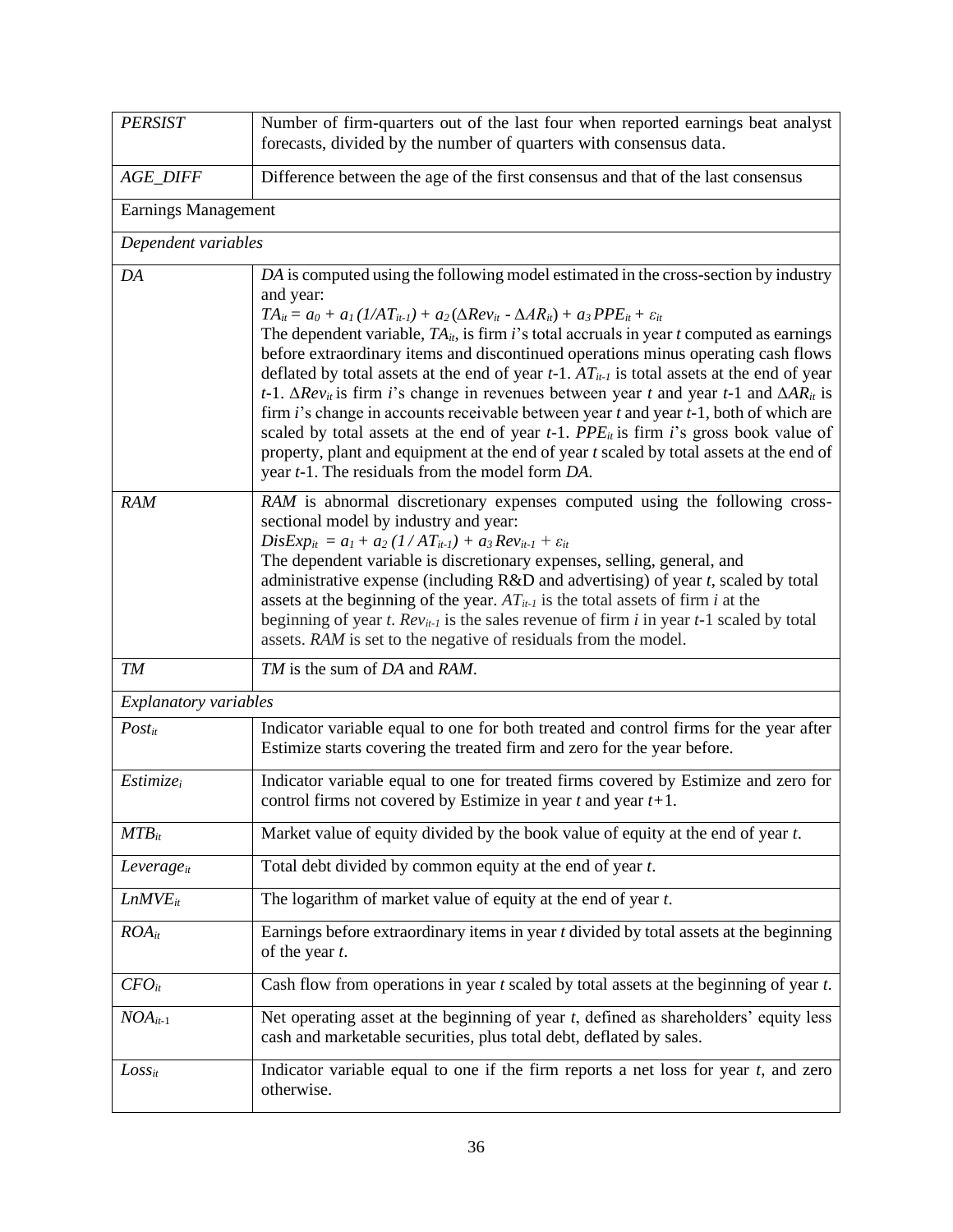| $MA_{it}$                   | Indicator variable equal to one if the firm has engaged in a merger and acquisition<br>in year $t$ , and zero otherwise.                                                                                                                                                                                    |
|-----------------------------|-------------------------------------------------------------------------------------------------------------------------------------------------------------------------------------------------------------------------------------------------------------------------------------------------------------|
| <i>Issuer</i> <sub>it</sub> | Indicator variable equal to one if $MA_{it}$ is not equal to one and if the number of<br>outstanding shares increased by at least 10 percent, long-term debts increased by at<br>least 20 percent, or the firm first appears on the CRSP monthly returns database in<br>year <i>t</i> , and zero otherwise. |
| $\textit{AssetGrowth}_{it}$ | Change of total assets during year t, scaled by the total assets at the beginning of<br>year t.                                                                                                                                                                                                             |
| $EmpGrowth_{it}$            | Change of employment during year t, scaled by the employment at the beginning of<br>year t.                                                                                                                                                                                                                 |
| $OCFVol_{it}$               | The standard deviation of operating cash flows over the past five years scaled by<br>total assets.                                                                                                                                                                                                          |
| SalesVol <sub>it</sub>      | The standard deviation of sales over the past five years scaled by total assets                                                                                                                                                                                                                             |
| $\Delta Cash Sales_{it}$    | The percentage change in sales minus the change in accounts receivable over the<br>previous year.                                                                                                                                                                                                           |
| $FirmAge_{it}$              | The number of years since a firm's IPO, measured as the number of years it has been<br>on CRSP database.                                                                                                                                                                                                    |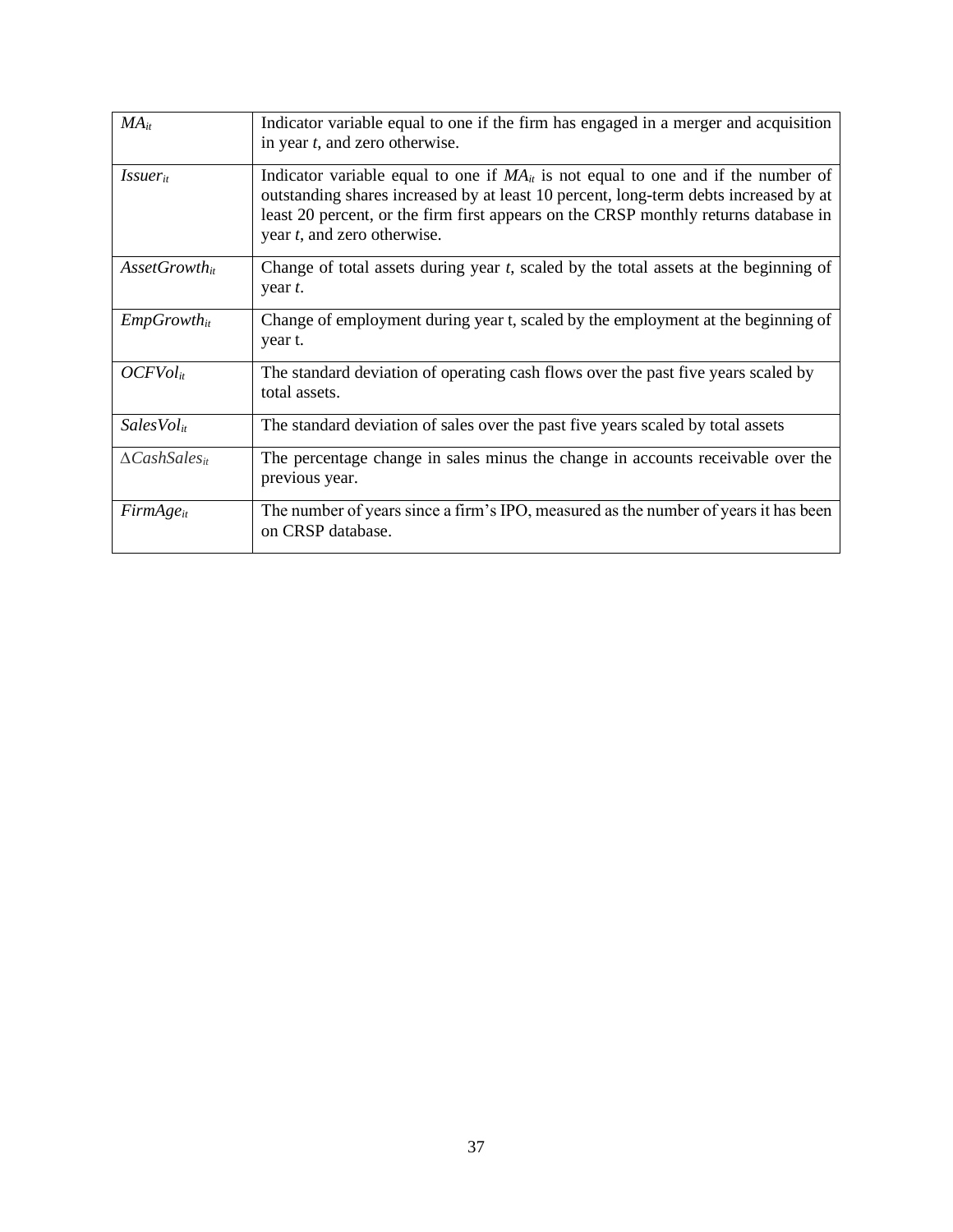# **Table 1: Market Reaction to Earnings Announcements – Descriptive Statistics**

# **Panel A: Sample distribution**

This panel reports the distribution of the samples used in the earnings announcement analyses.

| Year  | Sample using reported consensus<br>Number of Firm-Quarters | Sample using constructed consensus<br>Number of Firm-Quarters |
|-------|------------------------------------------------------------|---------------------------------------------------------------|
| 2011  | 46                                                         | 100                                                           |
| 2012  | 1100                                                       | 991                                                           |
| 2013  | 1769                                                       | 1716                                                          |
| 2014  | 2957                                                       | 2173                                                          |
| 2015  | 4200                                                       | 2445                                                          |
| 2016  | 5636                                                       | 2665                                                          |
| 2017  | 6480                                                       | 2730                                                          |
| Total | 22188                                                      | 12820                                                         |

# **Panel B: Univariate Analysis – reported consensus**

This panel reports the average market-adjusted return over the  $(-1, 1)$  window around earnings announcements, by whether a firm's actual earnings meet or beat Estimize or I/B/E/S consensus, where consensus is taken as reported by Estimize or in I/B/E/S summary files.

|             |                  |             | Pre-coverage |           |            | Post-coverage   |                    |
|-------------|------------------|-------------|--------------|-----------|------------|-----------------|--------------------|
|             |                  |             |              |           |            | <b>ESTIMIZE</b> |                    |
|             |                  |             |              |           | <b>MBE</b> | <b>MISS</b>     | Diff<br>(MBE-MISS) |
|             |                  | Return      |              |           | 0.0210     | $-0.0283$       | $-0.0494$          |
|             |                  | p-value     |              |           | 0.0001     | 0.0001          | 0.0001             |
|             |                  | ${\bf N}$   |              |           | 13174      | 9014            |                    |
|             |                  |             |              |           | 59.37%     | 40.63%          |                    |
|             |                  |             |              |           |            |                 |                    |
|             |                  | Return      | 0.0187       | 0.0139    | 0.0217     | $-0.0123$       | $-0.0341$          |
|             | <b>MBE</b>       | p-value     | 0.0001       | 0.0001    | 0.0001     | 0.0001          | 0.0001             |
|             |                  | $\mathbf N$ | 17,922       | 16720     | 12893      | 3827            |                    |
|             |                  |             | 70.29%       | 75.36%    |            |                 |                    |
| <b>IBES</b> |                  |             |              |           |            |                 |                    |
|             |                  | Return      | $-0.0294$    | $-0.0387$ | $-0.0120$  | $-0.0402$       | $-0.0281$          |
|             | <b>MISS</b>      | p-value     | 0.0001       | 0.0001    | 0.0128     | 0.0001          | 0.0001             |
|             |                  | ${\bf N}$   | 7,576        | 5468      | 281        | 5187            |                    |
|             |                  |             | 29.71%       | 24.64%    |            |                 |                    |
|             |                  |             |              |           |            |                 |                    |
|             | Diff             | Return      | $-0.048$     | $-0.0527$ | $-0.0338$  | $-0.0278$       |                    |
|             | $(MBE-$<br>MISS) | p-value     | 0.0001       | 0.0001    | 0.0001     | 0.0001          |                    |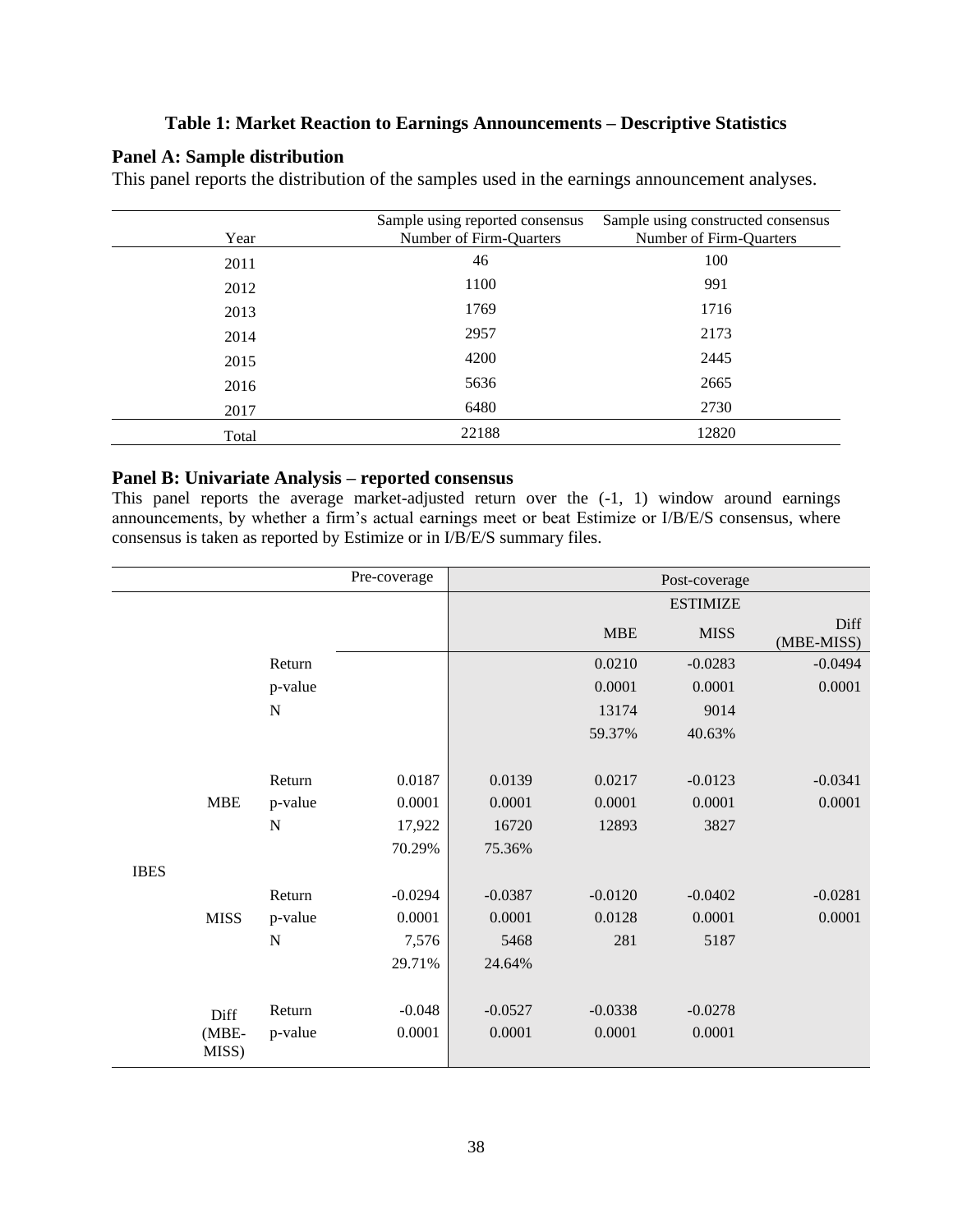# **Panel C: Univariate Analysis – constructed consensus using forecasts issued (-10, -1)**

This panel reports the average market-adjusted return over the  $(-1, 1)$  window around earnings announcements, by whether a firm's actual earnings meet or beat Estimize or I/B/E/S consensus, where consensus is constructed using forecasts issued in the (-10, -1) window before earnings announcements.

|             |                |             | Pre-coverage |           |            | Post-coverage   |                    |
|-------------|----------------|-------------|--------------|-----------|------------|-----------------|--------------------|
|             |                |             |              |           |            | <b>ESTIMIZE</b> |                    |
|             |                |             |              |           | <b>MBE</b> | <b>MISS</b>     | Diff<br>(MBE-MISS) |
|             |                | Return      |              |           | 0.0183     | $-0.0229$       | $-0.0411$          |
|             |                | p-value     |              |           | 0.0001     | 0.0001          | 0.0001             |
|             |                | ${\bf N}$   |              |           | 7,663      | 5,157           |                    |
|             |                |             |              |           | 59.77%     | 40.23%          |                    |
|             |                |             |              |           |            |                 |                    |
|             |                | Return      | 0.0153       | 0.014     | 0.0197     | $-0.0057$       | $-0.0254$          |
|             | <b>MBE</b>     | p-value     | 0.0001       | 0.0001    | 0.0001     | 0.0002          | 0.0001             |
|             |                | ${\bf N}$   | 7,042        | 9,279     | 7,191      | 2,088           |                    |
|             |                |             | 70.84%       | 72.38%    |            |                 |                    |
| <b>IBES</b> |                |             |              |           |            |                 |                    |
|             |                | Return      | $-0.0244$    | $-0.0303$ | $-0.0031$  | $-0.0345$       | $-0.0314$          |
|             | <b>MISS</b>    | p-value     | 0.0001       | 0.0001    | 0.3327     | 0.0001          | 0.0001             |
|             |                | $\mathbf N$ | 2,899        | 3,541     | 472        | 3,069           |                    |
|             |                |             | 29.16%       | 27.62%    |            |                 |                    |
|             |                |             |              |           |            |                 |                    |
|             | Diff           | Return      | $-0.0397$    | $-0.0443$ | $-0.0228$  | $-0.0288$       |                    |
|             | (MBE-<br>MISS) | p-value     | 0.0001       | 0.0001    | 0.0001     | 0.0001          |                    |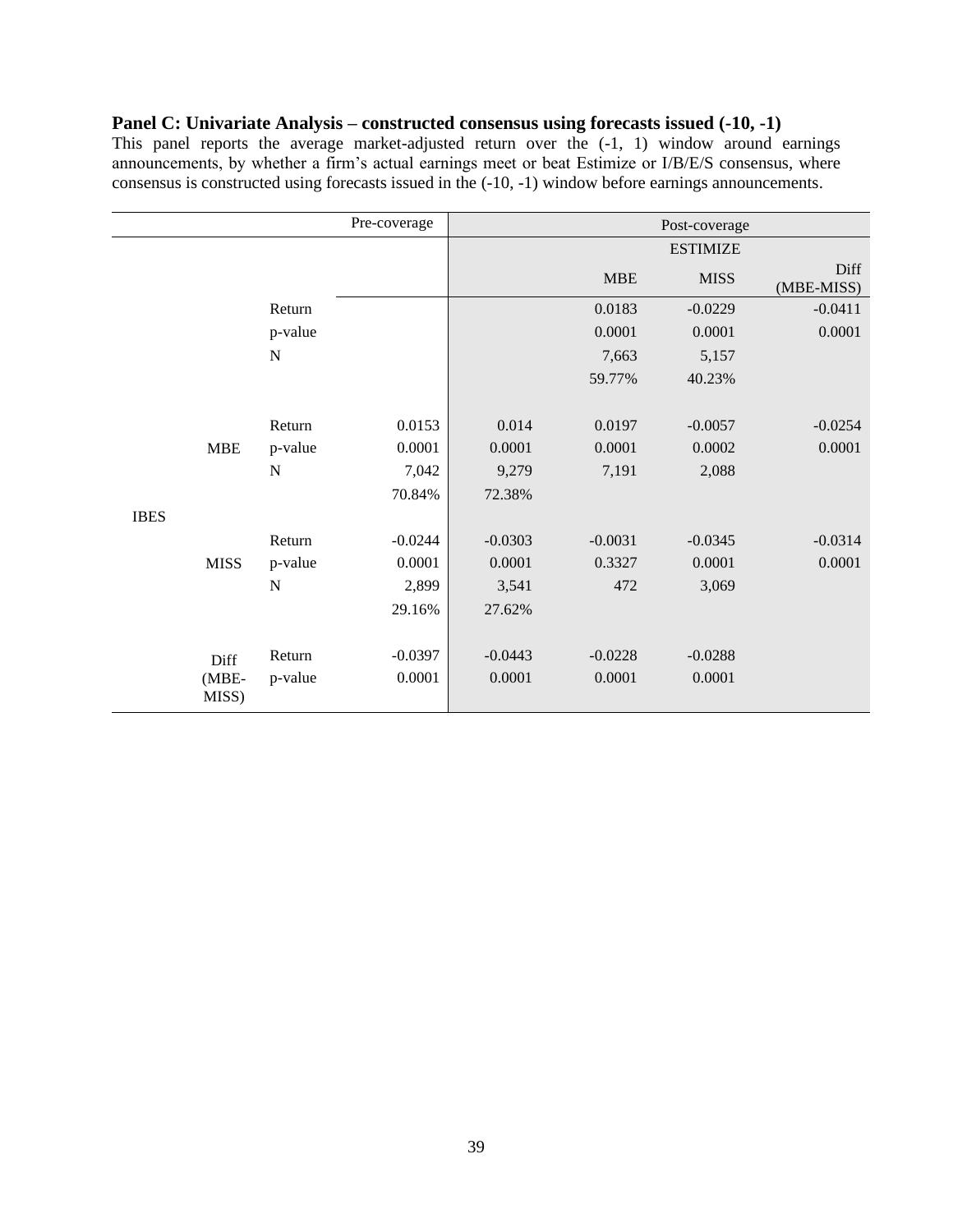# **Table 2: Market Reaction to Earnings Announcements - Regressions**

This table reports the regression results of returns on earnings surprises and indicators for missing I/B/E/S or Estimize consensus. The dependent variable is market-adjusted returns around (-1, 1) window around earnings announcements. Variables are defined in Appendix A. Heteroscedasticityrobust standard errors are estimated and clustered at the industry-year level. Firm, year, and quarter fixed effects are included in all regressions. Pvalues are reported in parentheses. \*, \*\*, and \*\*\* denote statistical significance at the 10%, 5%, and 1% levels, two-sided tests.

### **Panel A: Reported consensus**

Earnings surprises are computed based on the last reported consensus from Estimize or I/B/E/S summary files.

|                      | (1)        | (2)        | (3)        | (4)         | (5)         | (6)         | (7)         | (8)         | (9)         |
|----------------------|------------|------------|------------|-------------|-------------|-------------|-------------|-------------|-------------|
| <b>VARIABLES</b>     |            |            |            |             |             |             |             |             |             |
|                      |            |            |            |             |             |             |             |             |             |
| <b>IBES_UE</b>       | $4.524***$ |            | $1.690***$ |             |             |             | $2.812***$  |             | $1.153***$  |
|                      | (<.0001)   |            | (<.0001)   |             |             |             | (<.0001)    |             | (0.0017)    |
| <b>ESTIMIZE_UE</b>   |            | $5.000***$ | $3.409***$ |             |             |             |             | $3.054***$  | $1.520***$  |
|                      |            | (<.0001)   | (<.0001)   |             |             |             |             | (<.0001)    | ((<.0001)   |
| <b>IBES_MISS</b>     |            |            |            | $-0.059***$ |             | $-0.034***$ | $-0.043***$ |             | $-0.024***$ |
|                      |            |            |            | (<.0001)    |             | (<.0001)    | (<.0001)    |             | (<.0001)    |
| <b>ESTIMIZE_MISS</b> |            |            |            |             | $-0.051***$ | $-0.034***$ |             | $-0.037***$ | $-0.027***$ |
|                      |            |            |            |             | (<.0001)    | (<.0001)    |             | (<.0001)    | (<.0001)    |
|                      |            |            |            |             |             |             |             |             |             |
| <b>Observations</b>  | 22,019     | 22,019     | 22,019     | 22,019      | 22,019      | 22,019      | 22,019      | 22,019      | 22,019      |
| R-squared            | 0.178      | 0.182      | 0.184      | 0.189       | 0.197       | 0.211       | 0.208       | 0.216       | 0.225       |
| Firm FE              | <b>YES</b> | <b>YES</b> | <b>YES</b> | <b>YES</b>  | <b>YES</b>  | <b>YES</b>  | <b>YES</b>  | <b>YES</b>  | <b>YES</b>  |
| Year FE              | <b>YES</b> | <b>YES</b> | <b>YES</b> | <b>YES</b>  | <b>YES</b>  | <b>YES</b>  | <b>YES</b>  | <b>YES</b>  | <b>YES</b>  |
| Quarter FE           | <b>YES</b> | <b>YES</b> | <b>YES</b> | <b>YES</b>  | YES         | <b>YES</b>  | <b>YES</b>  | <b>YES</b>  | <b>YES</b>  |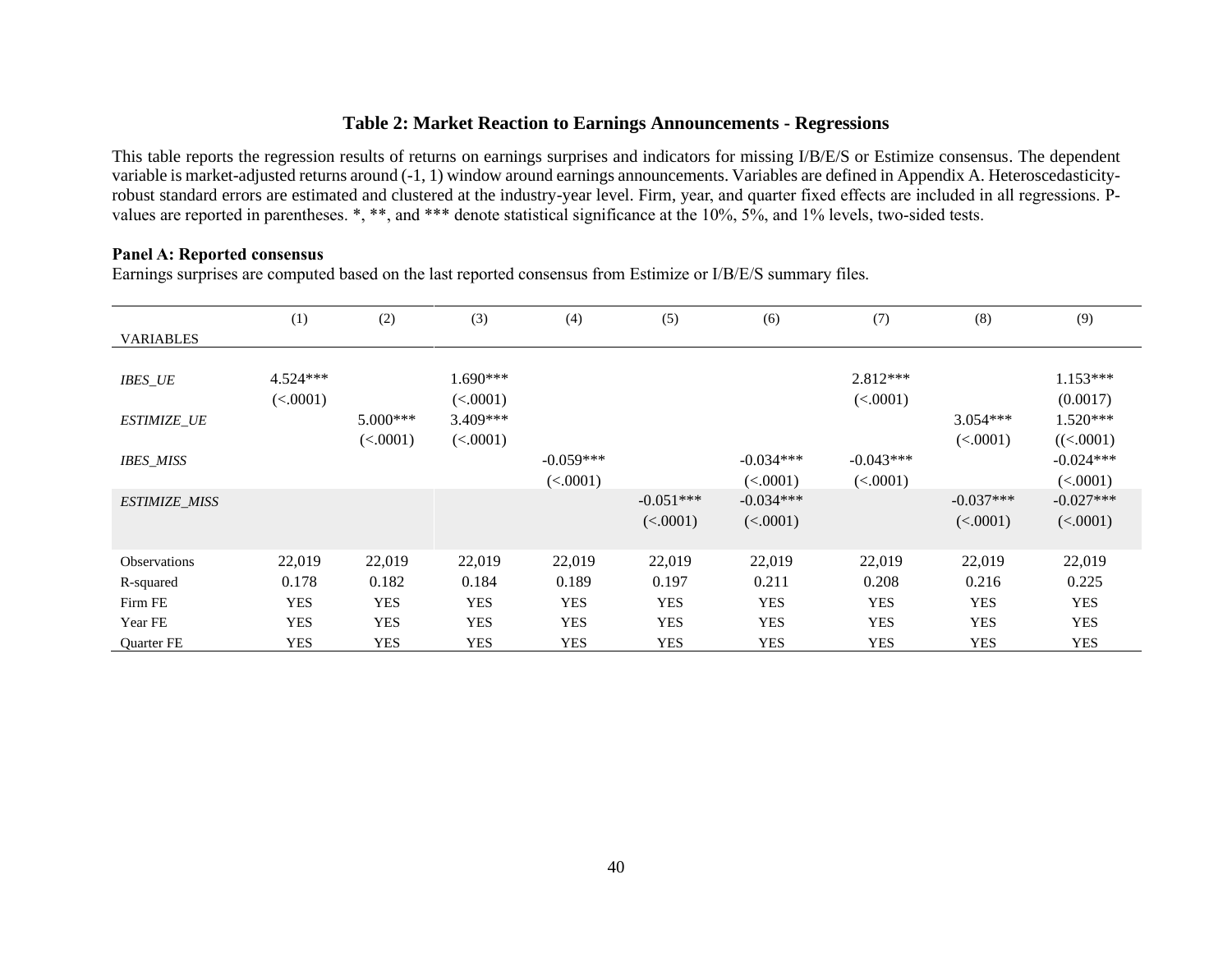# **Panel B: Constructed consensus**

Earnings surprises are computed based on consensus constructed using Estimize or I/B/E/S forecasts issued in the (-10, -1) window before earnings announcements.

|                      | (1)                  | (2)        | (3)                    | (4)         | (5)         | (6)         | (7)                  | (8)         | (9)                   |
|----------------------|----------------------|------------|------------------------|-------------|-------------|-------------|----------------------|-------------|-----------------------|
| <b>VARIABLES</b>     |                      |            |                        |             |             |             |                      |             |                       |
| <b>IBES_UE</b>       | 4.825***<br>(<.0001) |            | $1.822***$<br>(<.0001) |             |             |             | 2.996***<br>(<.0001) |             | $0.862**$<br>(0.0312) |
| <b>ESTIMIZE UE</b>   |                      | 5.586***   | 4.139***               |             |             |             |                      | $3.639***$  | $2.543***$            |
|                      |                      | (<.0001)   | (<.0001)               |             |             |             |                      | (<.0001)    | (<.0001)              |
| <b>IBES_MISS</b>     |                      |            |                        | $-0.046***$ |             | $-0.028***$ | $-0.034***$          |             | $-0.022***$           |
|                      |                      |            |                        | (<.0001)    |             | (<.0001)    | (<.0001)             |             | (<.0001)              |
| <b>ESTIMIZE_MISS</b> |                      |            |                        |             | $-0.042***$ | $-0.028***$ |                      | $-0.029***$ | $-0.019***$           |
|                      |                      |            |                        |             | (<.0001)    | (<.0001)    |                      | (<.0001)    | (<.0001)              |
|                      |                      |            |                        |             |             |             |                      |             |                       |
| <b>Observations</b>  | 12,426               | 12,426     | 12,426                 | 12,426      | 12,426      | 12,426      | 12,426               | 12,426      | 12,426                |
| R-squared            | 0.200                | 0.212      | 0.216                  | 0.211       | 0.215       | 0.233       | 0.228                | 0.237       | 0.250                 |
| Firm FE              | <b>YES</b>           | <b>YES</b> | <b>YES</b>             | <b>YES</b>  | <b>YES</b>  | <b>YES</b>  | <b>YES</b>           | <b>YES</b>  | <b>YES</b>            |
| Year FE              | <b>YES</b>           | <b>YES</b> | <b>YES</b>             | <b>YES</b>  | <b>YES</b>  | <b>YES</b>  | <b>YES</b>           | <b>YES</b>  | <b>YES</b>            |
| Quarter FE           | <b>YES</b>           | <b>YES</b> | <b>YES</b>             | <b>YES</b>  | <b>YES</b>  | <b>YES</b>  | <b>YES</b>           | <b>YES</b>  | <b>YES</b>            |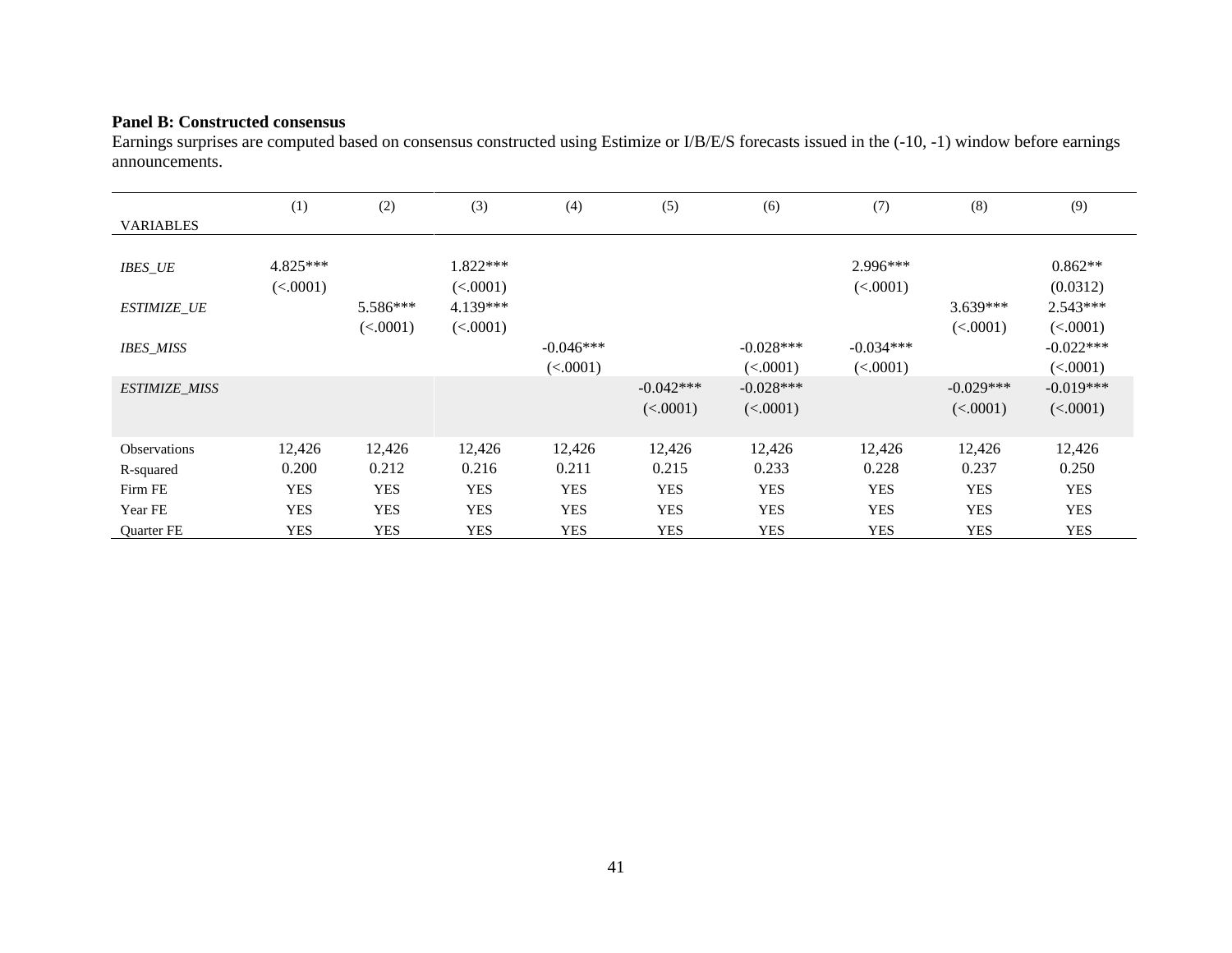# **Table 3: Change in the percentage of MBE firms over time – Univariate Analyses**

# **Panel A: Sample distribution**

This panel reports the distribution of the samples used in the MBE analyses.

| Year  | Sample using reported consensus<br>Number of Firm-Quarters | Sample using first and last forecast of same analysts<br>Number of Firm-Quarters |
|-------|------------------------------------------------------------|----------------------------------------------------------------------------------|
| 2011  | 8                                                          | 0                                                                                |
| 2012  | 747                                                        | 160                                                                              |
| 2013  | 1010                                                       | 374                                                                              |
| 2014  | 2216                                                       | 1061                                                                             |
| 2015  | 3211                                                       | 1789                                                                             |
| 2016  | 4524                                                       | 1900                                                                             |
| 2017  | 5183                                                       | 2132                                                                             |
| Total | 16899                                                      | 7416                                                                             |

### **Panel B: Change in the percentage of MBE over time**

This table reports the percentage of firms that meet or beat Estimize or I/B/E/S consensus forecast with respect to the first and the last consensus. The consensus is (1) the first and the last reported consensus from IBES summary file or Estimize in the (-90, -1) window before earnings announcements, or (2) the mean of the first and the last forecasts issued by the same analysts in the (-90, -1) window.

|                | Reported consensus |           |           | First and last forecasts of same analysts |           |           |  |
|----------------|--------------------|-----------|-----------|-------------------------------------------|-----------|-----------|--|
|                | First              | Last      |           | First                                     | Last      | Diff      |  |
|                | (1)                | (2)       | $(2)-(1)$ | (1)                                       | (2)       | $(2)-(1)$ |  |
| Estimize       | 58.43%             | 59.94%    | 1.51%     | 57.87%                                    | 62.07%    | 4.20%     |  |
| <b>IBES</b>    | 71.54%             | 76.07%    | 4.53%     | 63.73%                                    | 74.93%    | 11.20%    |  |
| <b>DIFF</b>    | $-13.11\%$         | $-16.13%$ | 3.02%     | $-5.86%$                                  | $-12.86%$ | 7.00%     |  |
| $(EST - IBES)$ |                    |           |           |                                           |           |           |  |
| p-value        |                    |           | 0.0001    |                                           |           | 0.0001    |  |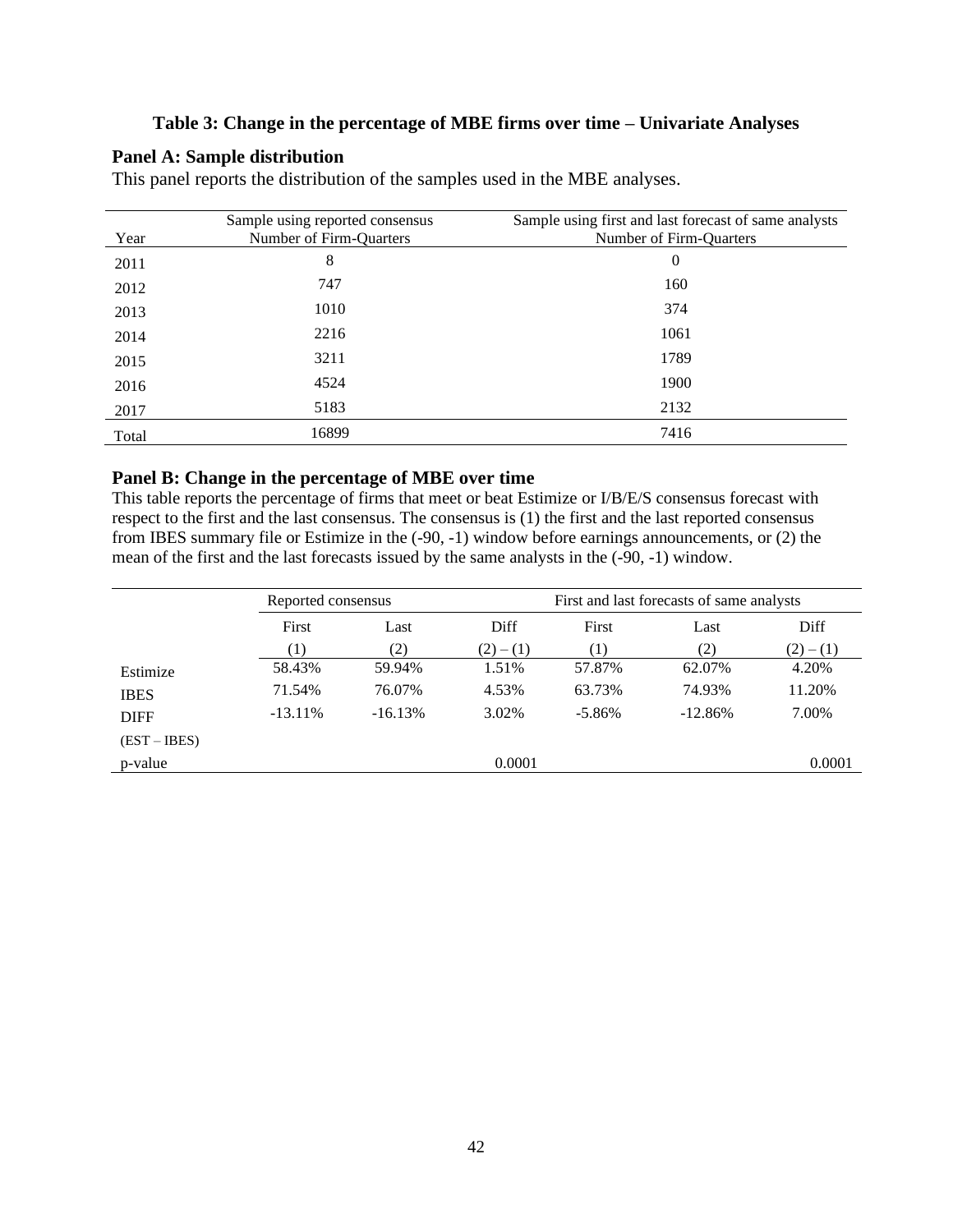### **Table 4: Change in the percentage of MBE firms over time – Regression analyses**

This table examines the difference in the extent to which Estimize and I/B/E/S consensus becomes more beatable getting closer to the earnings announcement. The dependent variable *Change\_MBE* takes the value of 1 if a firm meets or beats the last consensus (MBE) but misses the first one, 0 if a firm's MBE status does not change, and -1 if a firm meets or beats the first consensus but misses the last one. MBE status is determined using reported consensus in column (1) and forecasts issued by analysts who provide multiple forecasts in column (2). Variables are defined in Appendix A. Heteroscedasticity-robust standard errors are estimated and clustered at the industry-year level. Firm, year, and quarter fixed effects are included in all regressions. P-values are reported in parentheses. \*, \*\*, and \*\*\* denote statistical significance at the 10%, 5%, and 1% levels, two-sided tests.

|                 | Reported consensus<br>(1) | First and last of same analysts<br>(2) |
|-----------------|---------------------------|----------------------------------------|
|                 |                           |                                        |
| <b>ESTIMIZE</b> | $-0.018***$               | $-0.041***$                            |
|                 | (0.005)                   | (0.000)                                |
| LOSS4           | 0.026                     | 0.100                                  |
|                 | (0.547)                   | (0.398)                                |
| <b>ABSFE</b>    | $-0.746$                  | $-2.415**$                             |
|                 | (0.159)                   | (0.020)                                |
| <b>NOA</b>      | $0.062**$                 | 0.016                                  |
|                 | (0.016)                   | (0.747)                                |
| <b>MKTCAP</b>   | $-0.007$                  | $0.043***$                             |
|                 | (0.318)                   | (0.002)                                |
| <b>NUMEST</b>   | $0.001**$                 | $0.009***$                             |
|                 | (0.015)                   | (0.000)                                |
| <b>SENS</b>     | $-0.000$                  | 0.001                                  |
|                 | (0.108)                   | (0.211)                                |
| <b>PERSIST</b>  | $-0.058***$               | $-0.053***$                            |
|                 | (0.000)                   | (0.001)                                |
| <b>AGE_DIFF</b> | $0.001***$                | $0.000***$                             |
|                 | (0.000)                   | (0.010)                                |
| Observations    | 33,798                    | 14,832                                 |
| R-squared       | 0.088                     | 0.167                                  |
| Firm FE         | <b>YES</b>                | <b>YES</b>                             |
| Year FE         | <b>YES</b>                | <b>YES</b>                             |
| Quarter FE      | <b>YES</b>                | <b>YES</b>                             |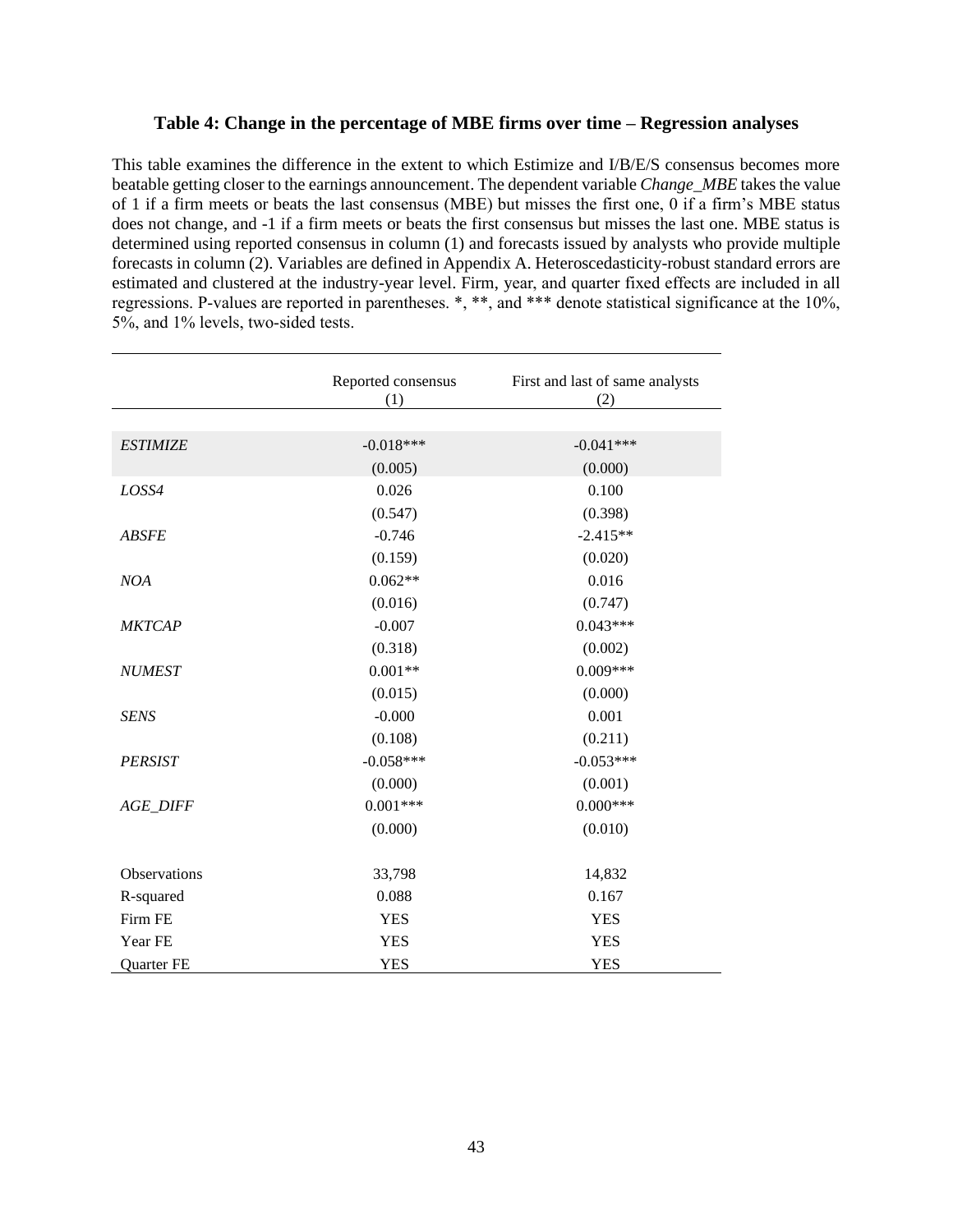# **Table 5: Sample of Estimize Initiation**

This table reports the distribution of Estimize coverage initiation and descriptive statistics. Panel A reports the distribution of Estimize coverage initiation by year. Panel B reports the descriptive statistics.

| Year  | Frequency | Percent |
|-------|-----------|---------|
| 2012  | 640       | 37.94%  |
| 2013  | 322       | 19.09%  |
| 2014  | 245       | 14.52%  |
| 2015  | 221       | 13.10%  |
| 2016  | 259       | 15.35%  |
| Total | 1687      | 100.00% |

# **Panel A: Distribution of the year of Estimize coverage initiation**

# **Panel B: Descriptive statistics before and after entropy balancing**

This panel reports the mean of variables used in entropy balancing before and after entropy balancing for the treatment and the control sample. *T-*tests are conducted to test the difference in means between the treatment and the control sample. \*\*\* denotes statistical significance at the 1% level.

|                       |            | Before entropy balancing |             |            | After entropy balancing |            |
|-----------------------|------------|--------------------------|-------------|------------|-------------------------|------------|
|                       | $N = 6113$ | $N = 1687$               |             | $N = 6113$ | $N = 1687$              |            |
|                       | Control    | Treated                  | Difference  | Control    | Treated                 | Difference |
| $LnMVEt-1$            | 5.5347     | 7.5660                   | $2.0313***$ | 7.5655     | 7.5660                  | 0.0004     |
| $Turnover_{t-1}$      | 0.0075     | 0.0111                   | $.0036***$  | 0.0111     | 0.0111                  | < 0.001    |
| $BTM_{t-1}$           | 0.7890     | 0.4581                   | $-.3309***$ | 0.4583     | 0.4581                  | $-0.0002$  |
| $LnCoverage_{t-1}$    | 1.0271     | 2.2080                   | $1.1809***$ | 2.2078     | 2.2080                  | 0.0002     |
| $RETVOLt-1$           | 0.0335     | 0.0257                   | $-.0076***$ | 0.0257     | 0.0257                  | < 0.001    |
| $ROA_{t-1}$           | $-0.0543$  | 0.0315                   | $.0858***$  | 0.0315     | 0.0315                  | < 0.001    |
| $CFO_{t-1}$           | 0.0191     | 0.0923                   | $.0732***$  | 0.0922     | 0.0923                  | < 0.001    |
| $\triangle ROA_{t-1}$ | $-0.0137$  | 0.0015                   | $.0152***$  | 0.0015     | 0.0015                  | < 0.001    |
| $BHAR_{t-1}$          | $-0.0781$  | 0.0609                   | $.1390***$  | 0.0609     | 0.0609                  | < .0001    |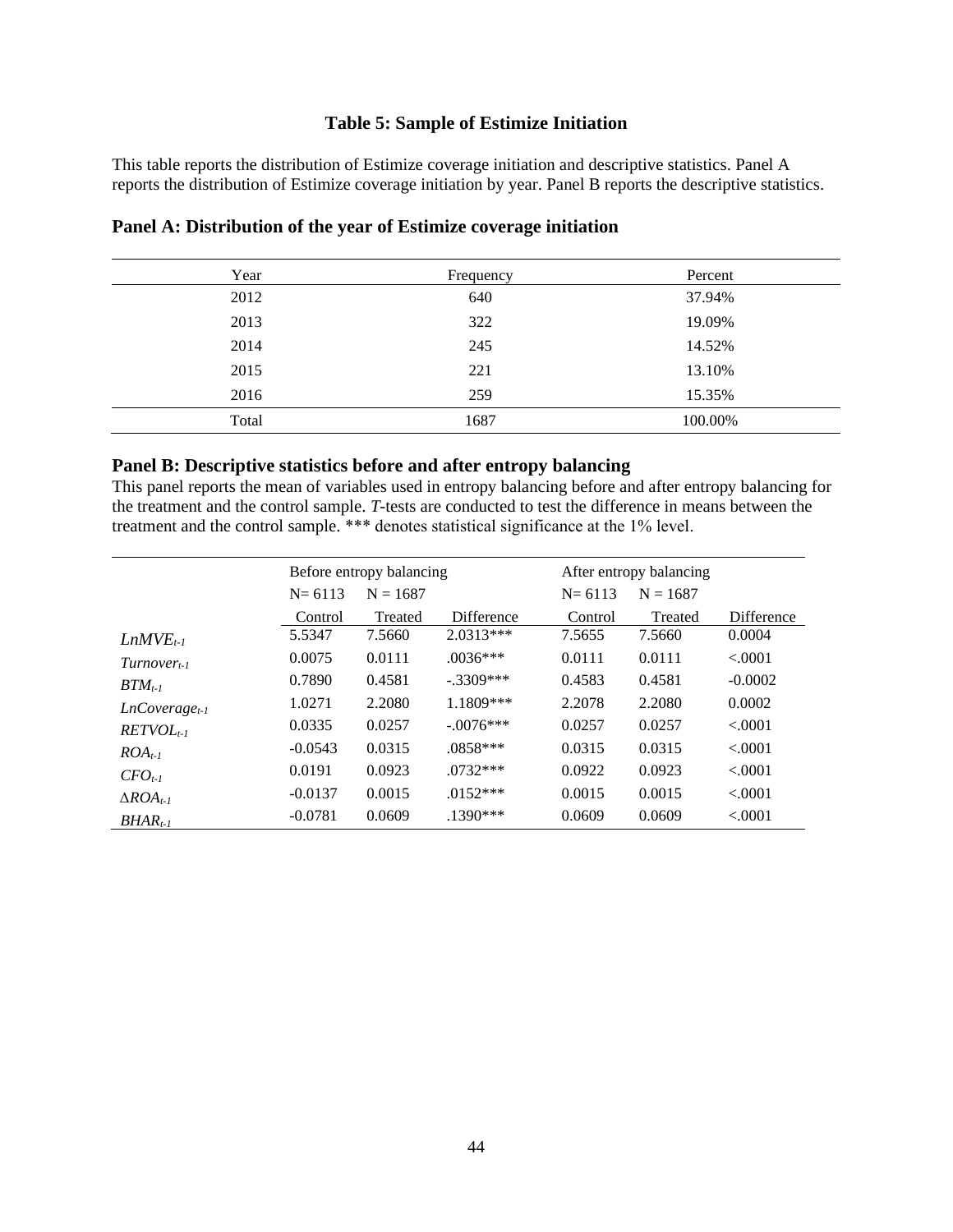# **Table 6: Estimize coverage initiation and earnings management**

This table reports the results on earnings management. Panel A reports the mean of discretionary accruals (*DA*), abnormal discretionary expenses (*RAM*), and total earnings management (*TM*) before and after the year of Estimize coverage initiation for treatment and control firms. Panel B reports the regression results. Variables are defined in Appendix A.

# **Panel A. Changes in discretionary accruals and abnormal discretionary expenses**

*T-*tests are conducted to test the difference in means between the year before the year of Estimize coverage initiation and the year after. \*, \*\*, \*\*\* indicate the significance of differences at the 10%, 5%, and 1% levels, respectively, two-sided tests.

|            |                    | Pre-initiation | Post-initiation | Change $(Post - Pre)$ |
|------------|--------------------|----------------|-----------------|-----------------------|
| DA         | <i>Treatment</i>   | 0.0109         | 0.0209          | $0.0101***$           |
|            | Control            | 0.0168         | 0.0157          | $-0.0012$             |
|            | Difference $(T-C)$ |                |                 | $0.0113***$           |
| <b>RAM</b> | <i>Treatment</i>   | 0.0534         | 0.0819          | $0.0284***$           |
|            | Control            | 0.0773         | 0.0885          | $0.0111**$            |
|            | Difference $(T-C)$ |                |                 | $0.0173***$           |
| TM         | <i>Treatment</i>   | 0.0601         | 0.0962          | $0.0361***$           |
|            | Control            | 0.0826         | 0.0932          | $0.0106**$            |
|            | Difference $(T-C)$ |                |                 | $0.0255***$           |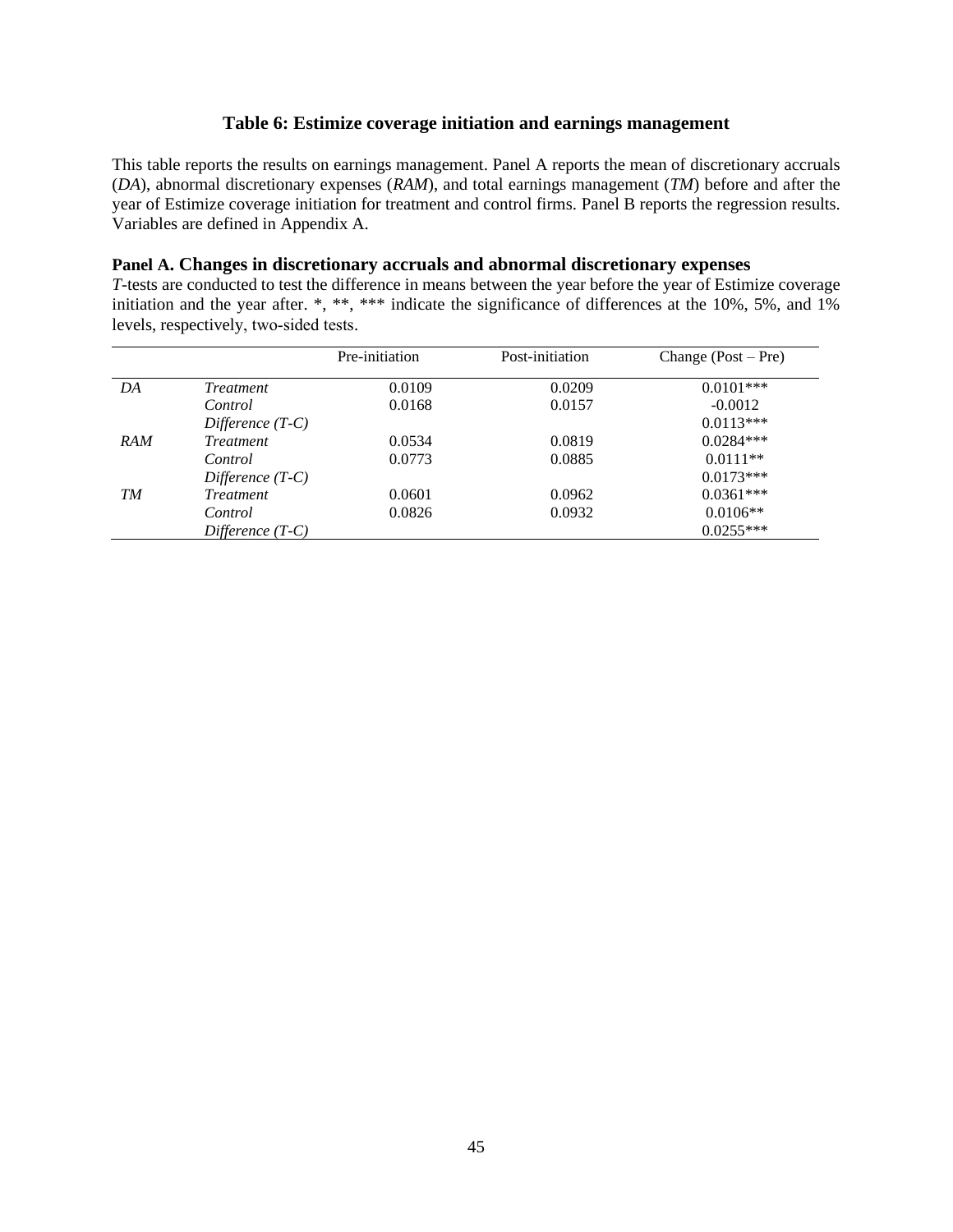### **Panel B. Accruals-based, real-activities-based, and total earnings management**

This table reports the tests of changes in accrual-based and real-activities-based earnings management of treatment firms relative to control firms around the year of Estimize coverage initiation. Column (1) presents the results of estimating model (4) with discretionary accruals (*DA*) as the dependent variable. Column (2) presents the results of estimating model (6) with real-activities-based earnings management (*RAM*) as the dependent variable. Column (3) presents the results of estimating model (7) with total earnings management (*TM*) as the dependent variable. Heteroscedasticity-robust standard errors are estimated and clustered at the industry-year level. Firm and year fixed effects are included in all regressions. P-values are reported in parentheses. \*, \*\*, and \*\*\* denote statistical significance at the 10%, 5%, and 1% levels, twosided tests.

|                             | (1)         | (2)         | (3)           |
|-----------------------------|-------------|-------------|---------------|
|                             | DA          | RAM         | ${\cal T\!M}$ |
|                             |             |             |               |
| Postit                      | $0.004*$    | $-0.005*$   | 0.004         |
|                             | (0.066)     | (0.060)     | (0.363)       |
| $Estimize_i * Post_{it}$    | $0.006**$   | $0.014***$  | $0.018***$    |
|                             | (0.046)     | (0.005)     | (0.002)       |
| $MTB_{it}$                  | 0.000       | $-0.001$    | $-0.000$      |
|                             | (0.289)     | (0.396)     | (0.688)       |
| Leverage <sub>it</sub>      | 0.001       | 0.001       | 0.001         |
|                             | (0.599)     | (0.553)     | (0.360)       |
| $LnMVE_{it}$                | $-0.005$    | $0.011*$    | 0.003         |
|                             | (0.206)     | (0.098)     | (0.670)       |
| $ROA_{it}$                  | $0.738***$  | $0.171***$  | $0.912***$    |
|                             | (0.000)     | (0.000)     | (0.000)       |
| $CFO_{it}$                  | $-0.786***$ |             | $-0.719***$   |
|                             | (0.000)     |             | (0.000)       |
| $NOA_{it-1}$                | $-0.002$    |             | 0.001         |
|                             | (0.365)     |             | (0.762)       |
| $Accruals_{it-1}$           | $-0.022$    |             | 0.001         |
|                             | (0.104)     |             | (0.979)       |
| AssetGrowthit               | $0.014***$  | $-0.114***$ | $-0.082***$   |
|                             | (0.006)     | (0.000)     | (0.000)       |
| $EmpGrowth_{it}$            | $-0.005$    | 0.014       | $-0.004$      |
|                             | (0.514)     | (0.267)     | (0.796)       |
| $Loss_{it}$                 | $-0.018***$ | 0.004       | $-0.007$      |
|                             | (0.001)     | (0.568)     | (0.373)       |
| $MA_{it}$                   | $-0.000$    | 0.005       | $-0.002$      |
|                             | (0.939)     | (0.142)     | (0.750)       |
| <i>Issuer</i> <sub>it</sub> | $-0.001$    | 0.003       | $-0.003$      |
|                             | (0.696)     | (0.582)     | (0.635)       |
| $OCFVol_{it}$               | 0.051       | $-0.176**$  | $-0.085$      |
|                             | (0.341)     | (0.029)     | (0.356)       |
| <b>SaleVol</b> it           | 0.004       | 0.012       | 0.015         |
|                             | (0.790)     | (0.556)     | (0.543)       |
| $\Delta Cash Sales_{it}$    | 0.011       | $-0.049***$ | $-0.019$      |
|                             | (0.115)     | (0.001)     | (0.132)       |
| $FirmAge_{it}$              | 0.001       | 0.000       | $0.002***$    |
|                             | (0.215)     | (0.979)     | (0.006)       |
| Firm Fixed Effects          | <b>YES</b>  | <b>YES</b>  | <b>YES</b>    |
| Year Fixed Effects          | <b>YES</b>  | <b>YES</b>  | <b>YES</b>    |
| Observations                | 15,546      | 14,244      | 15,600        |
| R-squared                   | 0.760       | 0.930       | 0.907         |
|                             |             |             |               |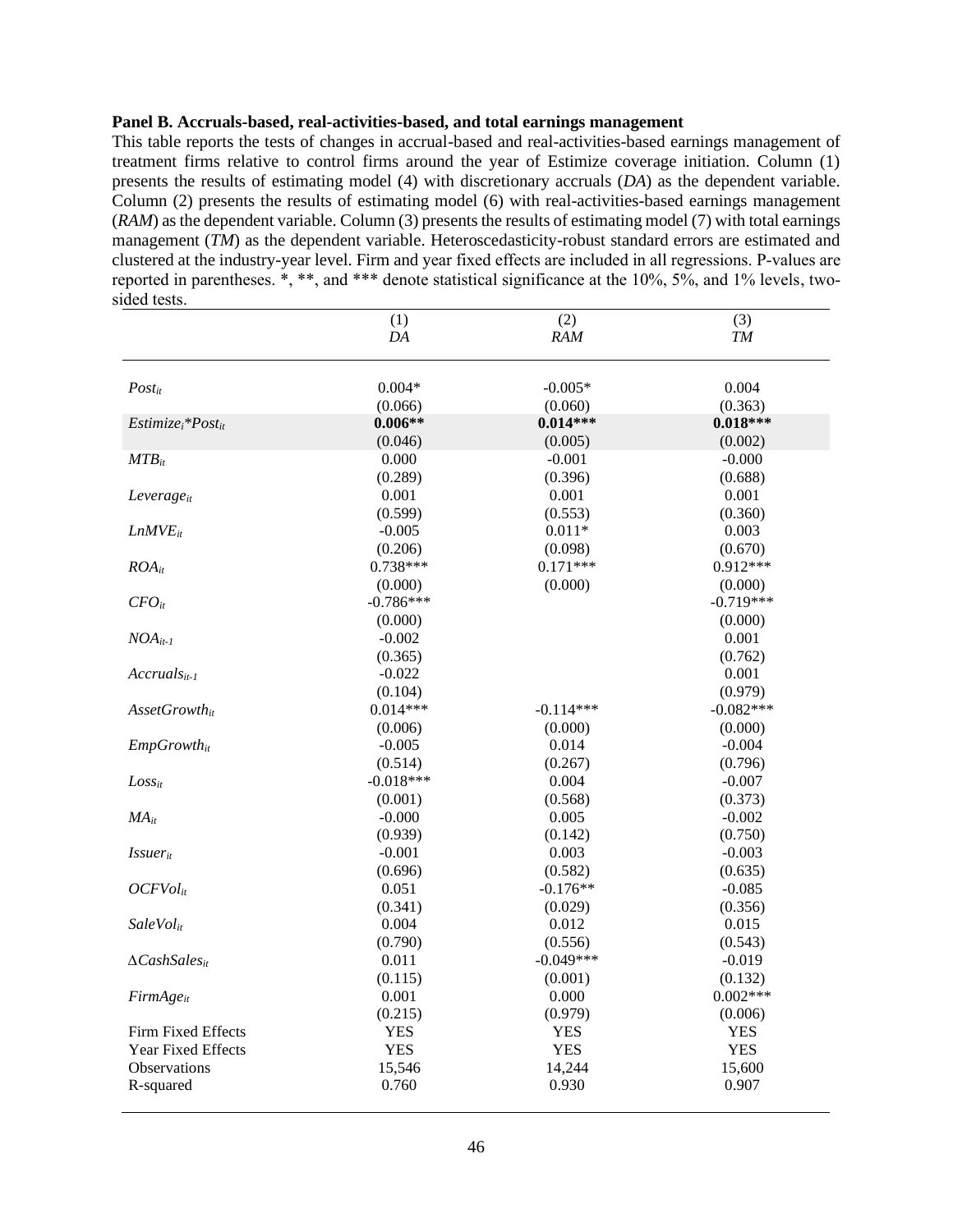# **Table 7: Cross-sectional analyses**

This table reports the cross-sectional results. Panel A reports the results of accrual-based earnings management. Panel B reports the results of realactivities-based earnings management. Panel C reports the results of total earnings management. Variables are defined in Appendix A. Heteroscedasticity-robust standard errors are estimated and clustered at the industry-year level. Firm and year fixed effects are included in all regressions. P-values are reported in parentheses. \*, \*\*, and \*\*\* denote statistical significance at the 10%, 5%, and 1% levels, two-sided tests.

# **Panel A: Accrual-based earnings management**

This panel reports the results of estimating model (4) using the entropy rebalanced sample. Model (4) is estimated for the subsample with large crowd following in column (1), the subsample with small crowd following in column (2), the subsample with high CEO ownership in column (3), the subsample with low CEO ownership in column (4), the subsample with high transient institutional ownership in column (5), and the subsample with low transient ownership in column  $(6)$ .

|                             | (1)         | (2)         | (3)            | (4)           | (5)                          | (6)         |
|-----------------------------|-------------|-------------|----------------|---------------|------------------------------|-------------|
|                             | Large Crowd | Small Crowd | High Ownership | Low Ownership | High Transient Low Transient |             |
|                             |             |             |                |               |                              |             |
| $Post_{it}$                 | 0.005       | 0.002       | $0.007**$      | 0.001         | 0.004                        | $0.005*$    |
|                             | (0.184)     | (0.337)     | (0.024)        | (0.757)       | (0.245)                      | (0.064)     |
| $Estimize_i * Post_{it}$    | $0.009**$   | 0.004       | $0.012**$      | 0.002         | $0.010**$                    | 0.002       |
|                             | (0.017)     | (0.213)     | (0.011)        | (0.631)       | (0.017)                      | (0.625)     |
| $MTB_{it}$                  | 0.000       | 0.000       | $-0.000$       | $-0.000$      | 0.000                        | 0.000       |
|                             | (0.340)     | (0.333)     | (0.942)        | (0.669)       | (0.690)                      | (0.346)     |
| $Leverage_{it}$             | 0.000       | 0.001       | 0.002          | $0.003*$      | 0.001                        | 0.001       |
|                             | (0.981)     | (0.414)     | (0.162)        | (0.081)       | (0.362)                      | (0.440)     |
| LnMVE <sub>it</sub>         | $-0.001$    | $-0.009*$   | $-0.000$       | $-0.009*$     | $-0.002$                     | $-0.006$    |
|                             | (0.875)     | (0.050)     | (0.965)        | (0.058)       | (0.653)                      | (0.132)     |
| $ROA_{it}$                  | $0.751***$  | $0.749***$  | $0.684***$     | $0.792***$    | $0.733***$                   | $0.748***$  |
|                             | (0.000)     | (0.000)     | (0.000)        | (0.000)       | (0.000)                      | (0.000)     |
| $CFO_{it}$                  | $-0.760***$ | $-0.825***$ | $-0.794***$    | $-0.811***$   | $-0.779***$                  | $-0.806***$ |
|                             | (0.000)     | (0.000)     | (0.000)        | (0.000)       | (0.000)                      | (0.000)     |
| $NOA_{it-1}$                | $-0.003$    | $-0.001$    | $-0.004$       | $-0.005$      | $-0.001$                     | $-0.001$    |
|                             | (0.189)     | (0.453)     | (0.273)        | (0.175)       | (0.594)                      | (0.710)     |
| $Accruals_{it-1}$           | $-0.036*$   | $-0.006$    | $-0.042**$     | $-0.011$      | $-0.035**$                   | $-0.018$    |
|                             | (0.054)     | (0.750)     | (0.024)        | (0.708)       | (0.022)                      | (0.512)     |
| $\textit{AssetGrowth}_{it}$ | $0.021***$  | $0.014**$   | $0.025**$      | 0.014         | 0.007                        | $0.027***$  |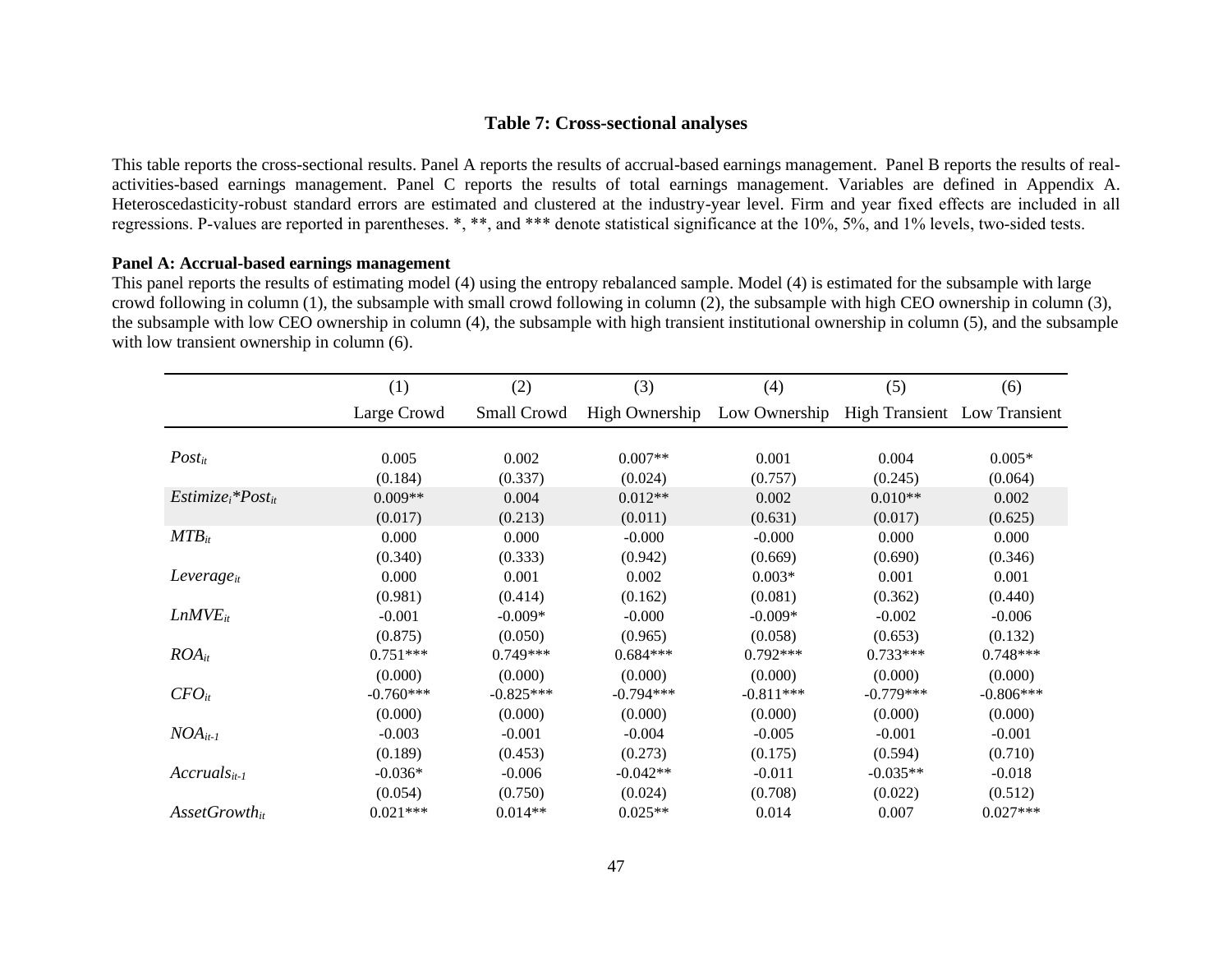|                                         | (0.000)    | (0.024)     | (0.014)     | (0.129)    | (0.322)    | (0.000)     |
|-----------------------------------------|------------|-------------|-------------|------------|------------|-------------|
| $EmpGrowth_{it}$                        | $-0.017**$ | $-0.001$    | $-0.005$    | $-0.010$   | 0.007      | $-0.025***$ |
|                                         | (0.041)    | (0.942)     | (0.573)     | (0.427)    | (0.419)    | (0.001)     |
| $Loss_{it}$                             | $-0.014**$ | $-0.020***$ | $-0.030***$ | $-0.003$   | $-0.016**$ | $-0.019***$ |
|                                         | (0.026)    | (0.001)     | (0.000)     | (0.652)    | (0.031)    | (0.002)     |
| $MA_{it}$                               | $-0.002$   | 0.001       | 0.001       | $-0.007$   | 0.004      | $-0.004$    |
|                                         | (0.566)    | (0.781)     | (0.744)     | (0.147)    | (0.434)    | (0.194)     |
| $Issuer_{it}$                           | $-0.006$   | 0.002       | $-0.001$    | $-0.011**$ | $-0.003$   | $-0.001$    |
|                                         | (0.112)    | (0.673)     | (0.816)     | (0.044)    | (0.453)    | (0.765)     |
| OCFVol <sub>it</sub>                    | 0.016      | 0.054       | 0.075       | $0.138*$   | $0.098**$  | 0.024       |
|                                         | (0.813)    | (0.351)     | (0.410)     | (0.058)    | (0.031)    | (0.737)     |
| SaleVol <sub>it</sub>                   | $-0.001$   | 0.008       | $0.041*$    | $-0.008$   | 0.017      | $-0.006$    |
|                                         | (0.961)    | (0.599)     | (0.054)     | (0.634)    | (0.322)    | (0.692)     |
| $\Delta$ CashSales <sub>it</sub>        | 0.011      | $0.012*$    | 0.015       | $0.013*$   | 0.008      | $0.019**$   |
|                                         | (0.200)    | (0.053)     | (0.128)     | (0.084)    | (0.276)    | (0.014)     |
| $FirmAge_{it}$                          | 0.001      | 0.001       | 0.001       | 0.001      | 0.001      | 0.001       |
|                                         | (0.179)    | (0.241)     | (0.420)     | (0.288)    | (0.232)    | (0.347)     |
| Firm Fixed Effects                      | <b>YES</b> | <b>YES</b>  | <b>YES</b>  | <b>YES</b> | <b>YES</b> | <b>YES</b>  |
| Year Fixed Effects                      | <b>YES</b> | <b>YES</b>  | <b>YES</b>  | <b>YES</b> | <b>YES</b> | <b>YES</b>  |
| F-test of difference between subsamples |            |             |             |            |            |             |
| p-value                                 |            | 0.14        |             | 0.07       |            | 0.07        |
| Observations                            | 13,670     | 14,058      | 13,268      | 13,268     | 13,678     | 13,678      |
| R-squared                               | 0.781      | 0.758       | 0.752       | 0.724      | 0.774      | 0.766       |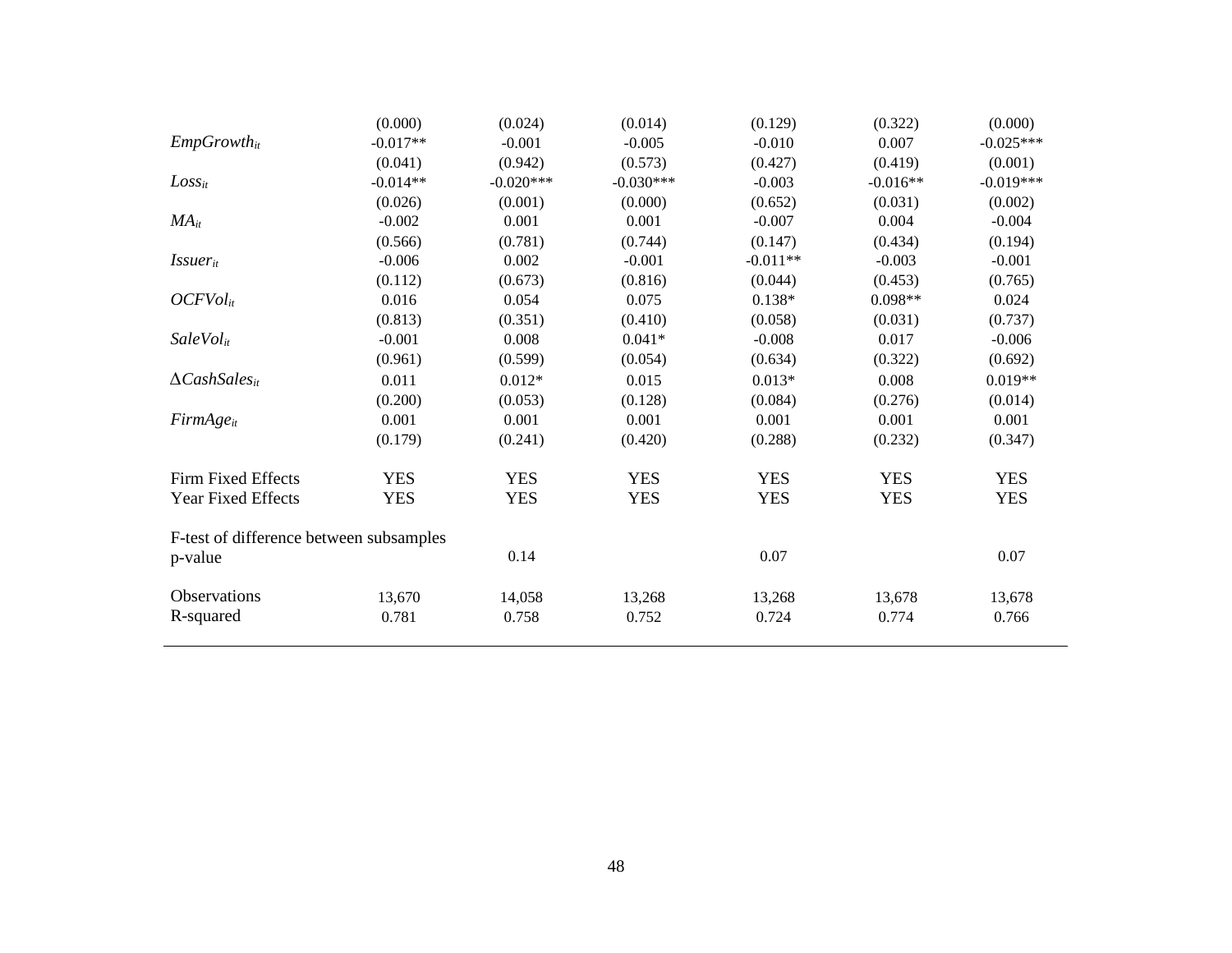# **Panel B: Real-activities-based earnings management**

This panel reports the results of estimating model (6) using the entropy rebalanced sample. Model (6) is estimated for the subsample with large crowd following in column (1), the subsample with small crowd following in column  $(2)$ , the subsample with high CEO ownership in column (3), the subsample with low CEO ownership in column (4), the subsample with high transient institutional ownership in column (5), and the subsample with low transient ownership in column (6).

|                             | (1)         | (2)         | (3)                   | (4)           | (5)                   | (6)           |
|-----------------------------|-------------|-------------|-----------------------|---------------|-----------------------|---------------|
|                             | Large Crowd | Small Crowd | <b>High Ownership</b> | Low Ownership | <b>High Transient</b> | Low Transient |
|                             |             |             |                       |               |                       |               |
| $Post_{it}$                 | $-0.011**$  | 0.001       | $-0.003$              | $-0.002$      | $-0.007$              | $-0.000$      |
|                             | (0.028)     | (0.634)     | (0.479)               | (0.653)       | (0.123)               | (0.902)       |
| $Estimize_i * Post_{it}$    | $0.017**$   | $0.010**$   | $0.017***$            | $0.010**$     | $0.023***$            | 0.007         |
|                             | (0.033)     | (0.034)     | (0.005)               | (0.047)       | (0.001)               | (0.118)       |
| $MTB_{it}$                  | $-0.001$    | $-0.001$    | $-0.001$              | 0.001         | $-0.002$              | 0.000         |
|                             | (0.341)     | (0.576)     | (0.534)               | (0.256)       | (0.424)               | (0.775)       |
| $Leverage_{it}$             | 0.002       | 0.001       | 0.001                 | $-0.002$      | 0.001                 | 0.001         |
|                             | (0.498)     | (0.483)     | (0.677)               | (0.121)       | (0.801)               | (0.547)       |
| $LnMVE_{it}$                | 0.014       | 0.009       | $0.016**$             | 0.004         | 0.013                 | 0.005         |
|                             | (0.110)     | (0.149)     | (0.037)               | (0.536)       | (0.188)               | (0.376)       |
| $ROA_{it}$                  | $0.193***$  | $0.145***$  | 0.051                 | 0.088         | $0.220***$            | $0.100***$    |
|                             | (0.000)     | (0.000)     | (0.459)               | (0.166)       | (0.000)               | (0.001)       |
| $\textit{AssetGrowth}_{it}$ | $-0.135***$ | $-0.089***$ | $-0.084***$           | $-0.027***$   | $-0.133***$           | $-0.080***$   |
|                             | (0.000)     | (0.000)     | (0.000)               | (0.008)       | (0.000)               | (0.000)       |
| $EmpGrowth_{it}$            | 0.011       | 0.015       | $-0.008$              | $-0.016$      | $0.034*$              | $-0.015$      |
|                             | (0.528)     | (0.215)     | (0.680)               | (0.203)       | (0.099)               | (0.285)       |
| $Loss_{it}$                 | 0.013       | $-0.002$    | $-0.018*$             | $-0.009$      | 0.010                 | $-0.001$      |
|                             | (0.156)     | (0.720)     | (0.068)               | (0.212)       | (0.318)               | (0.858)       |
| $MA_{it}$                   | 0.008       | 0.001       | 0.006                 | 0.003         | 0.006                 | 0.001         |
|                             | (0.174)     | (0.839)     | (0.241)               | (0.645)       | (0.263)               | (0.885)       |
| <i>Issuer</i> <sub>it</sub> | 0.006       | $-0.002$    | $-0.001$              | 0.000         | 0.000                 | $-0.002$      |
|                             | (0.435)     | (0.683)     | (0.825)               | (0.958)       | (0.994)               | (0.707)       |
| OCFVol <sub>it</sub>        | $-0.192*$   | $-0.128$    | $-0.151$              | $-0.026$      | $-0.247*$             | $-0.105$      |
|                             | (0.068)     | (0.162)     | (0.324)               | (0.813)       | (0.074)               | (0.278)       |
| SaleVol <sub>it</sub>       | 0.016       | 0.015       | $0.044**$             | 0.025         | 0.016                 | 0.013         |
|                             | (0.541)     | (0.401)     | (0.048)               | (0.252)       | (0.558)               | (0.507)       |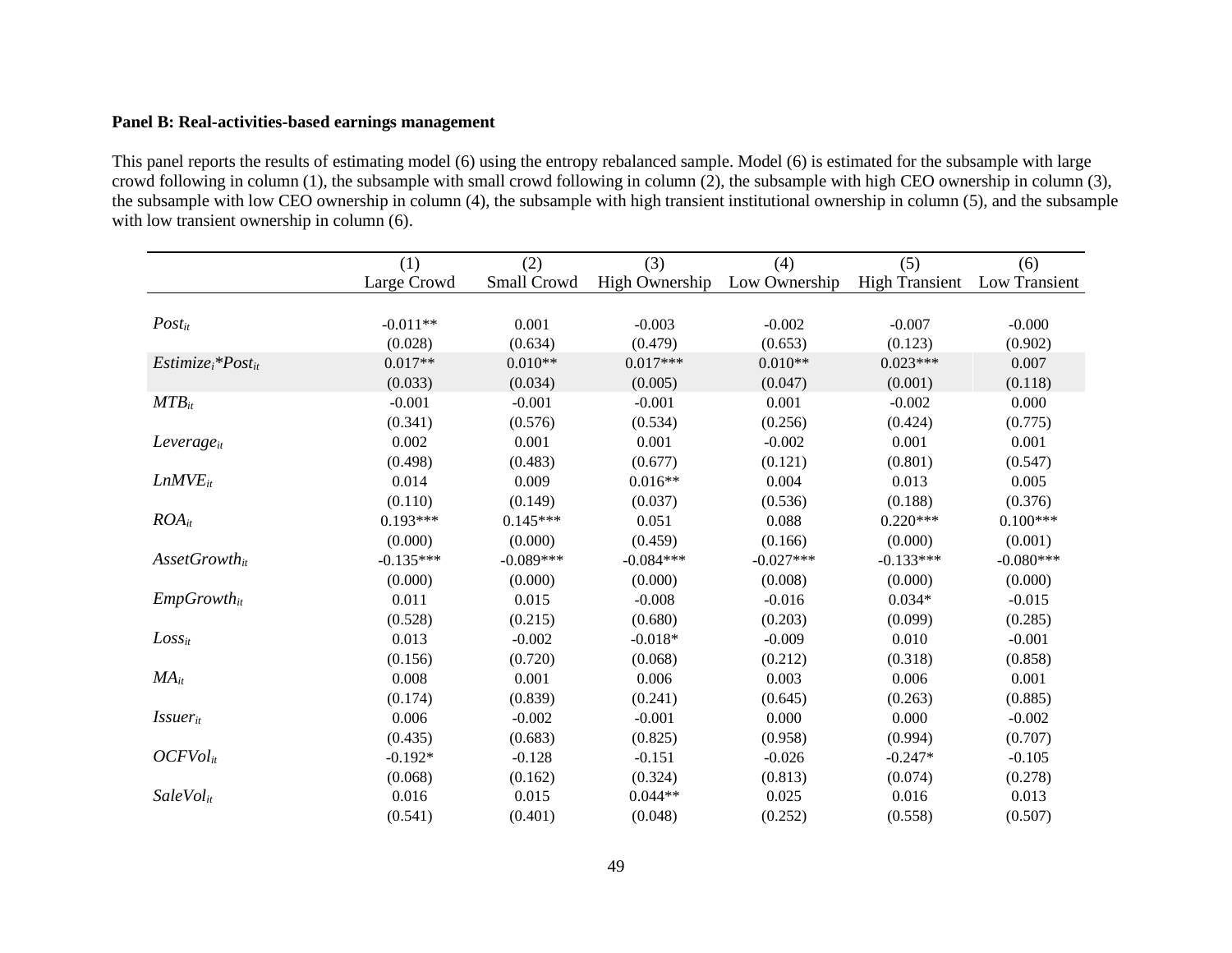| $\Delta$ CashSales <sub>it</sub>        | $-0.039***$ | $-0.061***$ | $-0.042$   | $-0.062***$ | $-0.056***$ | $-0.043**$ |
|-----------------------------------------|-------------|-------------|------------|-------------|-------------|------------|
|                                         | (0.007)     | (0.000)     | (0.109)    | (0.000)     | (0.003)     | (0.010)    |
| $FirmAge_{it}$                          | $-0.001$    | 0.001       | $-0.002$   | $0.001**$   | 0.000       | $-0.000$   |
|                                         | (0.539)     | (0.450)     | (0.506)    | (0.034)     | (0.694)     | (0.960)    |
| Firm Fixed Effects                      | <b>YES</b>  | <b>YES</b>  | <b>YES</b> | <b>YES</b>  | <b>YES</b>  | <b>YES</b> |
| <b>Year Fixed Effects</b>               | <b>YES</b>  | <b>YES</b>  | <b>YES</b> | <b>YES</b>  | <b>YES</b>  | <b>YES</b> |
| F-test of difference between subsamples |             |             |            |             |             |            |
| p-value                                 |             | 0.37        |            | 0.26        |             | 0.01       |
| <b>Observations</b>                     | 12.512      | 12.836      | 12.150     | 12.144      | 12.496      | 12.498     |
| R-squared                               | 0.934       | 0.931       | 0.929      | 0.944       | 0.924       | 0.942      |
|                                         |             |             |            |             |             |            |

# **Panel C: Total earnings management**

This panel reports the results of estimating model (7) using the entropy rebalanced sample. Model (6) is estimated for the subsample with large crowd following in column (1), the subsample with small crowd following in column (2), the subsample with high CEO ownership in column (3), the subsample with low CEO ownership in column (4), the subsample with high transient institutional ownership in column (5), and the subsample with low transient ownership in column (6).

|                          | (1)         | (2)         | (3)            | (4)           | (5)                   | (6)           |
|--------------------------|-------------|-------------|----------------|---------------|-----------------------|---------------|
|                          | Large Crowd | Small Crowd | High Ownership | Low Ownership | <b>High Transient</b> | Low Transient |
|                          |             |             |                |               |                       |               |
| $Post_{it}$              | 0.003       | 0.006       | 0.006          | $-0.002$      | $-0.001$              | $0.011**$     |
|                          | (0.590)     | (0.121)     | (0.210)        | (0.661)       | (0.900)               | (0.029)       |
| $Estimize_i * Post_{it}$ | $0.026***$  | $0.010*$    | $0.023***$     | 0.008         | $0.029***$            | 0.006         |
|                          | (0.002)     | (0.076)     | (0.003)        | (0.263)       | (0.000)               | (0.272)       |
| $MTB_{it}$               | $-0.000$    | 0.000       | $-0.001$       | $-0.002$      | $-0.000$              | $-0.000$      |
|                          | (0.705)     | (0.796)     | (0.522)        | (0.288)       | (0.719)               | (0.789)       |
| $Leverage_{it}$          | 0.001       | 0.001       | 0.002          | $0.005*$      | 0.001                 | 0.003         |
|                          | (0.705)     | (0.379)     | (0.177)        | (0.051)       | (0.609)               | (0.122)       |
| $LnMVE_{it}$             | 0.009       | $-0.004$    | 0.013          | $-0.000$      | 0.007                 | $-0.003$      |
|                          | (0.324)     | (0.580)     | (0.119)        | (0.952)       | (0.439)               | (0.678)       |
| $ROA_{it}$               | $0.969***$  | $0.893***$  | $0.715***$     | $0.892***$    | $0.834***$            | $0.955***$    |
|                          | (0.000)     | (0.000)     | (0.000)        | (0.000)       | (0.000)               | (0.000)       |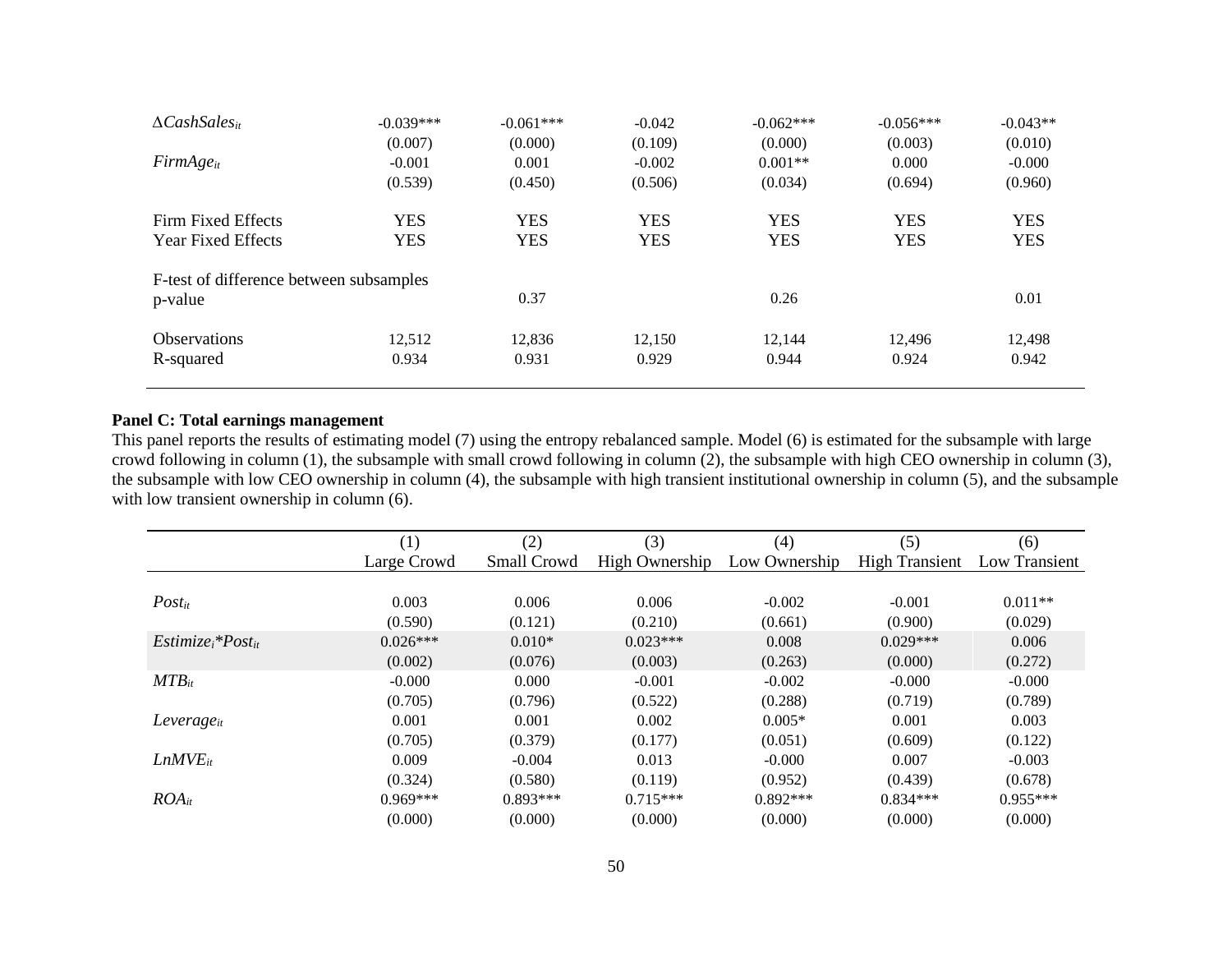| $\textit{AssetGrowth}_{it}$             | $-0.728***$ | $-0.719***$ | $-0.663***$ | $-0.688***$ | $-0.596***$ | $-0.832***$ |
|-----------------------------------------|-------------|-------------|-------------|-------------|-------------|-------------|
|                                         | (0.000)     | (0.000)     | (0.000)     | (0.000)     | (0.000)     | (0.000)     |
| $EmpGrowth_{it}$                        | 0.007       | $-0.002$    | 0.001       | 0.002       | 0.004       | $-0.002$    |
|                                         | (0.240)     | (0.507)     | (0.768)     | (0.775)     | (0.350)     | (0.378)     |
| $Loss_{it}$                             | $-0.009$    | 0.008       | 0.017       | 0.031       | $-0.014$    | $-0.011$    |
|                                         | (0.860)     | (0.798)     | (0.756)     | (0.548)     | (0.779)     | (0.796)     |
| $MA_{it}$                               | $-0.084***$ | $-0.072***$ | $-0.047***$ | $-0.030**$  | $-0.095***$ | $-0.058***$ |
|                                         | (0.001)     | (0.000)     | (0.004)     | (0.049)     | (0.000)     | (0.000)     |
| <i>Issuer</i> <sub>it</sub>             | $-0.032$    | 0.008       | $-0.000$    | $-0.018$    | 0.007       | $-0.032**$  |
|                                         | (0.138)     | (0.518)     | (0.997)     | (0.359)     | (0.746)     | (0.013)     |
| OCFVol <sub>it</sub>                    | 0.009       | $-0.017**$  | $-0.047***$ | $-0.005$    | $-0.012$    | $-0.004$    |
|                                         | (0.405)     | (0.039)     | (0.000)     | (0.645)     | (0.305)     | (0.642)     |
| SaleVol <sub>it</sub>                   | $-0.002$    | $-0.001$    | 0.001       | $-0.010$    | 0.005       | $-0.011*$   |
|                                         | (0.796)     | (0.844)     | (0.819)     | (0.203)     | (0.554)     | (0.082)     |
| $\Delta Cash Sales_{it}$                | $-0.003$    | $-0.003$    | $-0.002$    | $-0.004$    | $-0.007$    | $-0.007$    |
|                                         | (0.703)     | (0.700)     | (0.803)     | (0.643)     | (0.375)     | (0.346)     |
| $FirmAge_{it}$                          | $-0.163$    | $-0.024$    | 0.081       | $0.246**$   | $-0.013$    | $-0.087$    |
|                                         | (0.230)     | (0.777)     | (0.507)     | (0.014)     | (0.881)     | (0.509)     |
| Firm Fixed Effects                      | <b>YES</b>  | <b>YES</b>  | <b>YES</b>  | <b>YES</b>  | <b>YES</b>  | <b>YES</b>  |
| <b>Year Fixed Effects</b>               | <b>YES</b>  | <b>YES</b>  | <b>YES</b>  | <b>YES</b>  | <b>YES</b>  | <b>YES</b>  |
| F-test of difference between subsamples |             |             |             |             |             |             |
| p-value                                 |             | 0.04        |             | 0.06        |             | 0.00        |
| Observations                            | 13,716      | 14,110      | 13,314      | 13,314      | 13,726      | 13,726      |
| R-squared                               | 0.912       | 0.907       | 0.911       | 0.917       | 0.902       | 0.917       |
|                                         |             |             |             |             |             |             |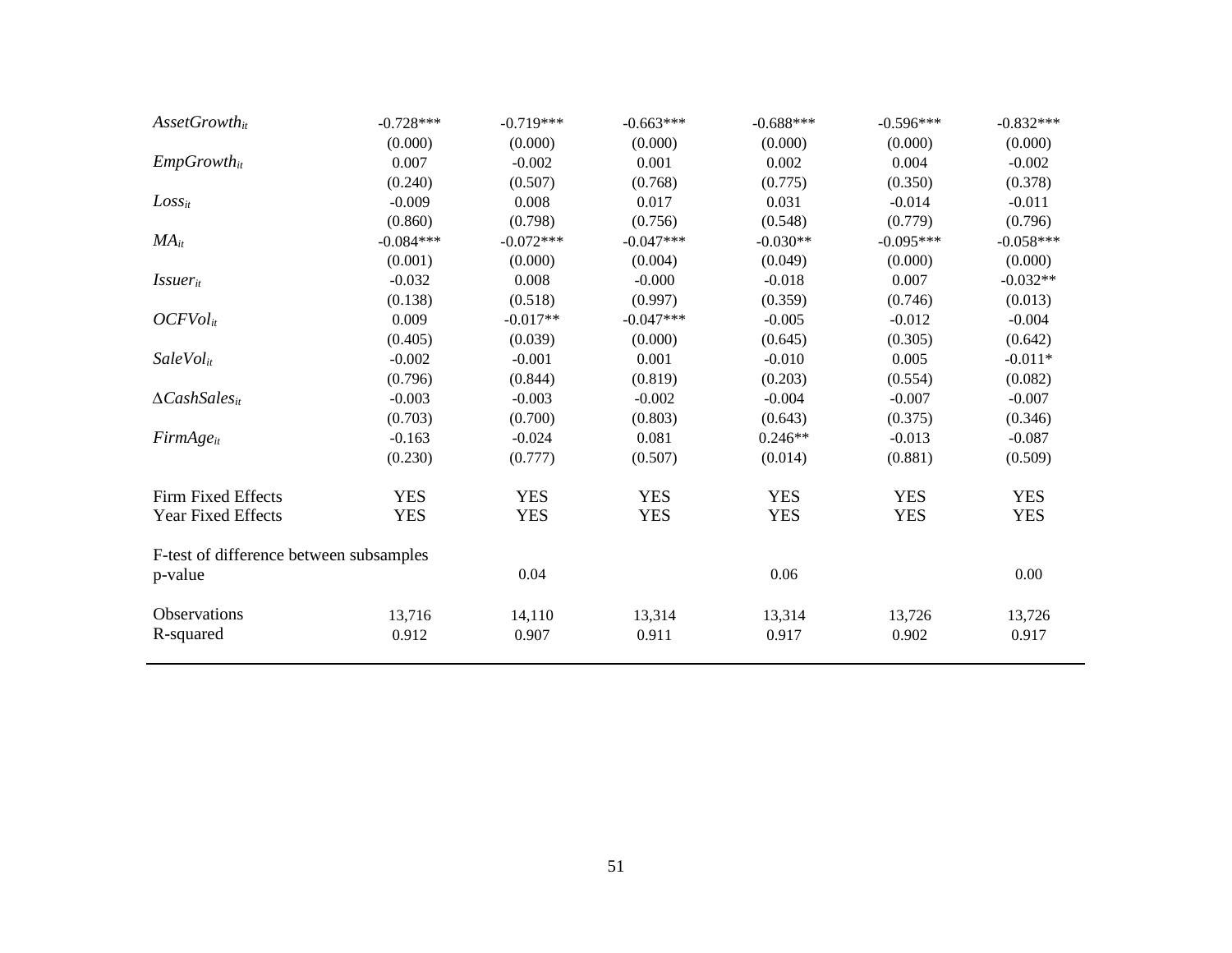### **Table 8: Robustness tests**

This table report examines the impact of Estimize coverage initiation on earnings management using alternative specifications. Panel A reports the results of a difference-in-differences design without entropybalancing. Panel B reports the results based on the entropy-balanced sample with additional controls for sales growth. Variables are defined in Appendix A. Heteroscedasticity-robust standard errors are estimated and clustered at the industry-year level. Firm and year fixed effects are included in all regressions. P-values are reported in parentheses. \*, \*\*, and \*\*\* denote statistical significance at the 10%,  $5\%$ , and 1% levels, two-sided tests.

|                             | (1)         | (2)         | (3)         |
|-----------------------------|-------------|-------------|-------------|
|                             | DA          | <b>RAM</b>  | TM          |
|                             |             |             |             |
|                             |             |             |             |
| $Estimize_i * Post_{it}$    | $0.006**$   | $0.013**$   | $0.021***$  |
|                             | (0.046)     | (0.022)     | (0.002)     |
| $MTB_{it}$                  | $-0.000$    | $-0.001$    | $-0.001$    |
|                             | (0.831)     | (0.196)     | (0.351)     |
| Leverage <sub>it</sub>      | 0.000       | $0.003***$  | $0.004**$   |
|                             | (0.738)     | (0.009)     | (0.025)     |
| $LnMVE$ <sub>it</sub>       | $-0.001$    | 0.004       | 0.004       |
|                             | (0.777)     | (0.414)     | (0.524)     |
| $ROA_{it}$                  | $0.702***$  | $0.358***$  | $1.000***$  |
|                             | (0.000)     | (0.000)     | (0.000)     |
| $CFO_{it}$                  | $-0.732***$ |             | $-0.682***$ |
|                             | (0.000)     |             | (0.000)     |
| $NOA_{it-1}$                | $-0.001*$   |             | 0.000       |
|                             | (0.067)     |             | (0.944)     |
| $Accruals_{it-1}$           | $-0.019$    |             | $-0.003$    |
|                             | (0.197)     |             | (0.911)     |
| $\textit{AssetGrowth}_{it}$ | 0.001       | $-0.189***$ | $-0.149***$ |
|                             | (0.918)     | (0.000)     | (0.000)     |
| $EmpGrowth_{it}$            | 0.007       | 0.015       | 0.017       |
|                             | (0.290)     | (0.228)     | (0.116)     |
| $Loss_{it}$                 | $-0.024***$ | $0.024***$  | 0.001       |
|                             | (0.000)     | (0.001)     | (0.904)     |
| $MA_{it}$                   | $-0.001$    | $0.012***$  | 0.003       |
|                             | (0.812)     | (0.006)     | (0.608)     |
| <i>Issuer</i> <sub>it</sub> | 0.001       | 0.001       | 0.005       |
|                             | (0.773)     | (0.789)     | (0.381)     |
| OCFVol <sub>it</sub>        | $0.092***$  | $-0.080$    | $-0.040$    |
|                             | (0.003)     | (0.189)     | (0.471)     |
| SaleVol <sub>it</sub>       | $-0.017$    | $-0.016$    | $-0.007$    |
|                             | (0.125)     | (0.328)     | (0.722)     |
| $\Delta Cash Sales_{it}$    | $0.010**$   | $-0.042***$ | $-0.020***$ |
|                             | (0.015)     | (0.000)     | (0.001)     |
| $FirmAge_{it}$              | $0.001*$    | $-0.000$    | 0.000       |
|                             | (0.064)     | (0.757)     | (0.531)     |
| Firm Fixed Effects          | <b>YES</b>  | <b>YES</b>  | <b>YES</b>  |
| Year Fixed Effects          | <b>YES</b>  | <b>YES</b>  | <b>YES</b>  |
| <b>Observations</b>         | 12,296      | 11,226      | 12,343      |
| R-squared                   | 0.749       | 0.892       | 0.869       |
|                             |             |             |             |

### **Panel A: Difference-in-differences without entropy balancing**